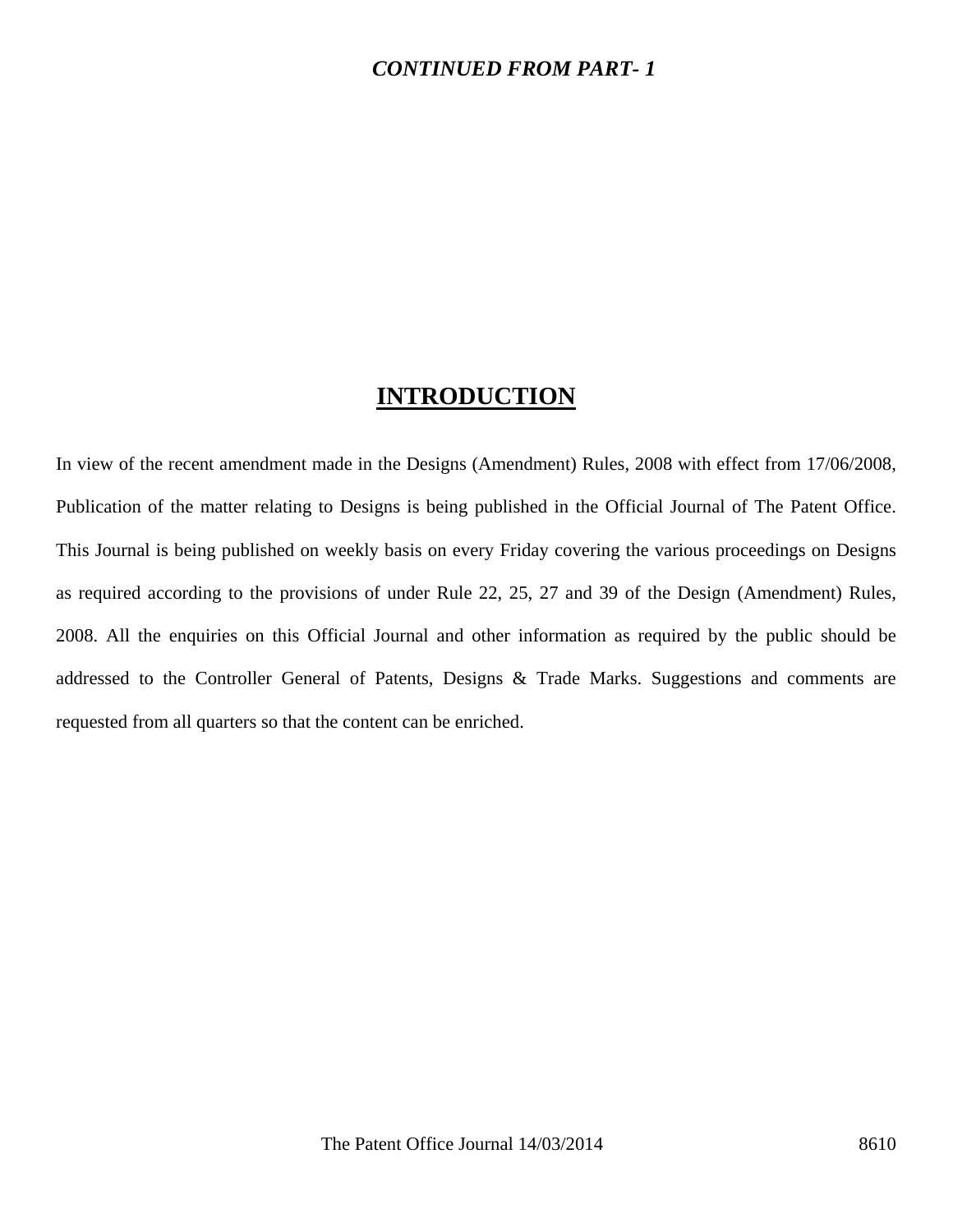# **COPYRIGHT PUBLICATION**

| <b>SL NO</b>     | <b>CASE NUMBERS</b> | <b>RENEWED ON</b> |
|------------------|---------------------|-------------------|
| 1.               | 194993              | 18.02.2014        |
| $\overline{2}$ . | 194994              | 18.02.2014        |
| 3.               | 194996              | 18.02.2014        |
| $\overline{4}$ . | 194997              | 18.02.2014        |
| 5.               | 194998              | 18.02.2014        |
| 6.               | 194999              | 18.02.2014        |
| $\overline{7}$ . | 224910              | 17.02.2014        |
| 8.               | 224911              | 17.02.2014        |
| 9.               | 224912              | 17.02.2014        |
| 10.              | 224913              | 17.02.2014        |
| 11.              | 224915              | 17.02.2014        |
| 12.              | 224916              | 17.02.2014        |
| 13.              | 224917              | 17.02.2014        |
| 14.              | 224918              | 17.02.2014        |
| 15.              | 229468              | 17.02.2014        |
| 16.              | 240955              | 18.02.2014        |
| 17.              | 240957              | 18.02.2014        |
| 18.              | 240958              | 18.02.2014        |
| 19.              | 245771              | 18.02.2014        |
| 20.              | 245772              | 18.02.2014        |
| 21.              | 249795              | 17.02.2014        |
| 22.              | 249796              | 17.02.2014        |
| 23.              | 251494              | 17.02.2014        |
| 24.              | 195499              | 19.02.2014        |
| 25.              | 195500              | 19.02.2014        |
| 26.              | 196366              | 19.02.2014        |
| 27.              | 196367              | 19.02.2014        |
| 28.              | 196365              | 19.02.2014        |
| 29.              | 194831              | 19.02.2014        |
| 30.              | 194825              | 19.02.2014        |
| 31.              | 192321              | 19.02.2014        |
| 32.              | 192322              | 19.02.2014        |
| 33.              | 195524              | 19.02.2014        |
| 34.              | 240952              | 19.02.2014        |
| 35.              | 245358              | 19.02.2014        |
| 36.              | 247174              | 19.02.2014        |
| 37.              | 247175              | 19.02.2014        |
| 38.              | 249368              | 19.02.2014        |
| 39.              | 249375              | 19.02.2014        |
| 40.              | 249820              | 19.02.2014        |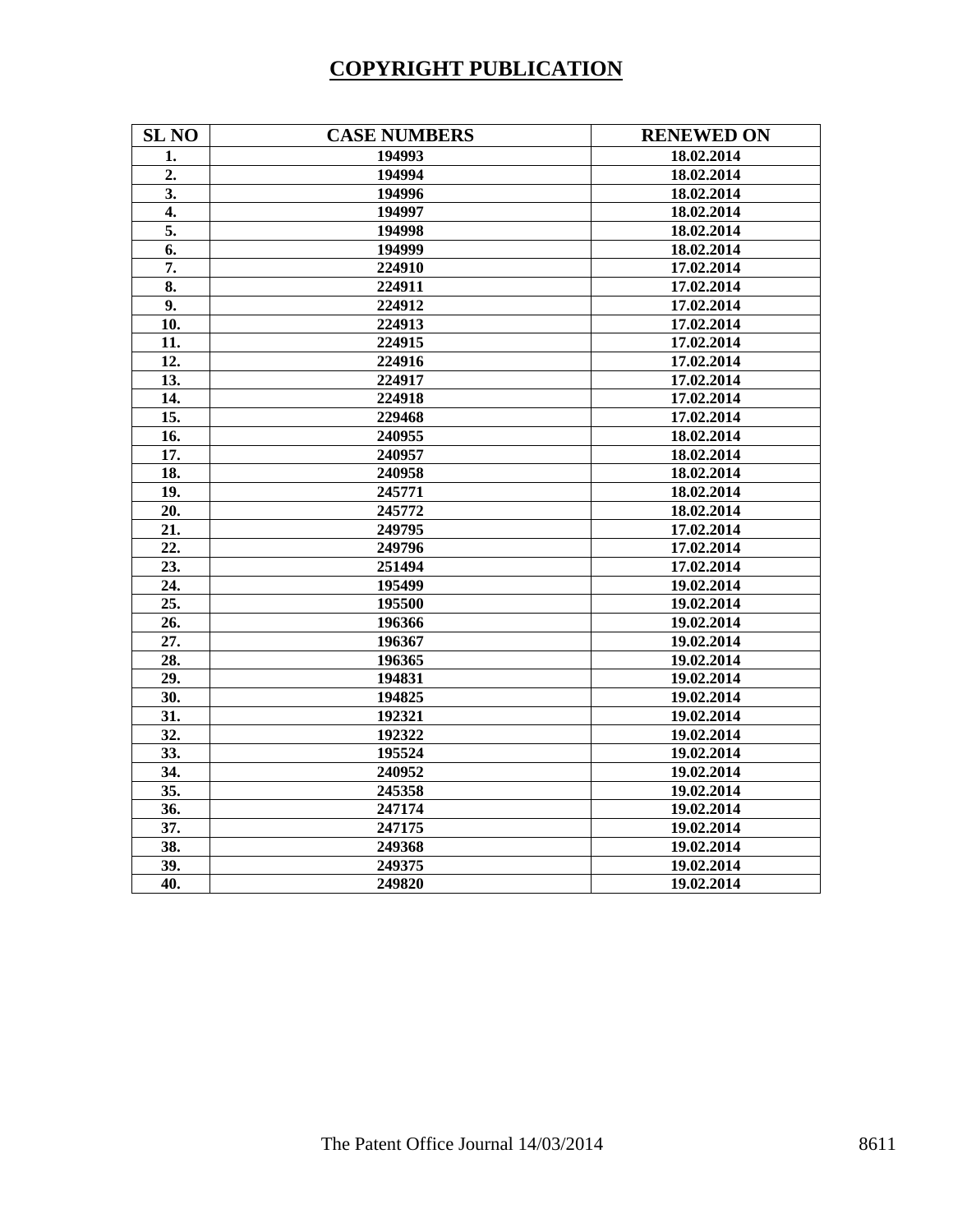### **CANCELLATION PROCEEDINGS under Section 19 of the Designs Act, 2000**

**"The Asstt. Controller of Patents & Designs passed an order on 11/3/2014 to cancel the registration of registered Design No.** 183512 **dated 25/9/2000 under Class 1 for the article 'Oil Container' in the name of Sureka Trading Co., 84P, Bhairav Dutta Lane, Howrah – 711106, an Indian partnership firm whose partners are Narendra Kumar & Mr. Kailash Kumar of the above address "**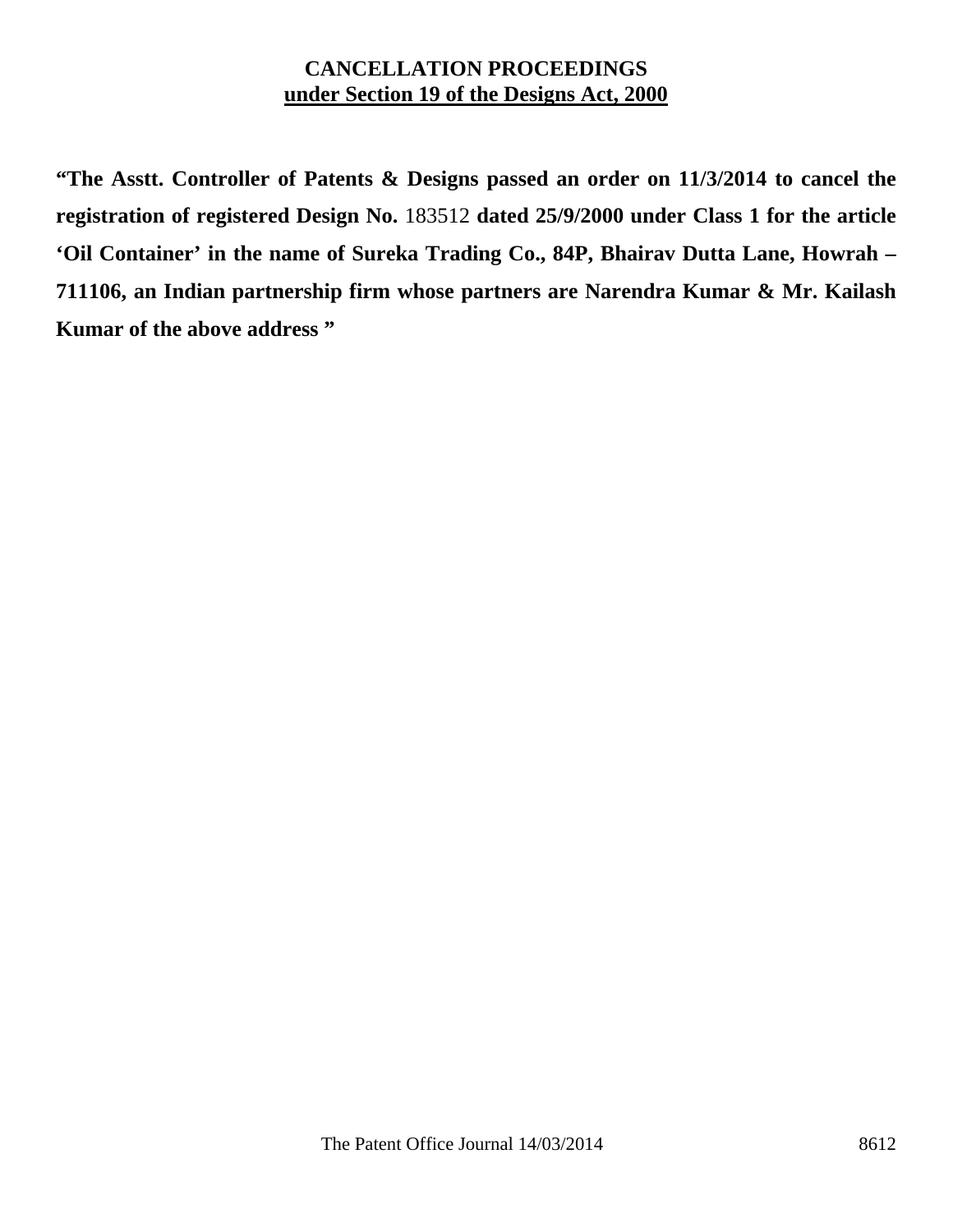#### **THE DESIGNS ACT 2000 SECTION 30 DESIGN ASSIGNMENT**

**The Design stands in the name of SOCIETE DE TECHNOLOGIE MICHELIN (CO-PROPRIETOR) registered under the Designs Act, 2000 has been assigned in the Register of Designs in the name as follows:-** 

| Design Nos. | <b>Class</b> | <b>Name</b>                                                                                                                                                                              |
|-------------|--------------|------------------------------------------------------------------------------------------------------------------------------------------------------------------------------------------|
| 202087      | $12 - 15$    | <b>COMPAGNIE GENERALE</b><br><b>DES ETABLISSEMENTS</b><br><b>MICHELIN, A FRENCH</b><br><b>COMPANY OF 12 COURS</b><br><b>SABLON-F-63000,</b><br><b>CLERMONT-FERRAND,</b><br><b>FRANCE</b> |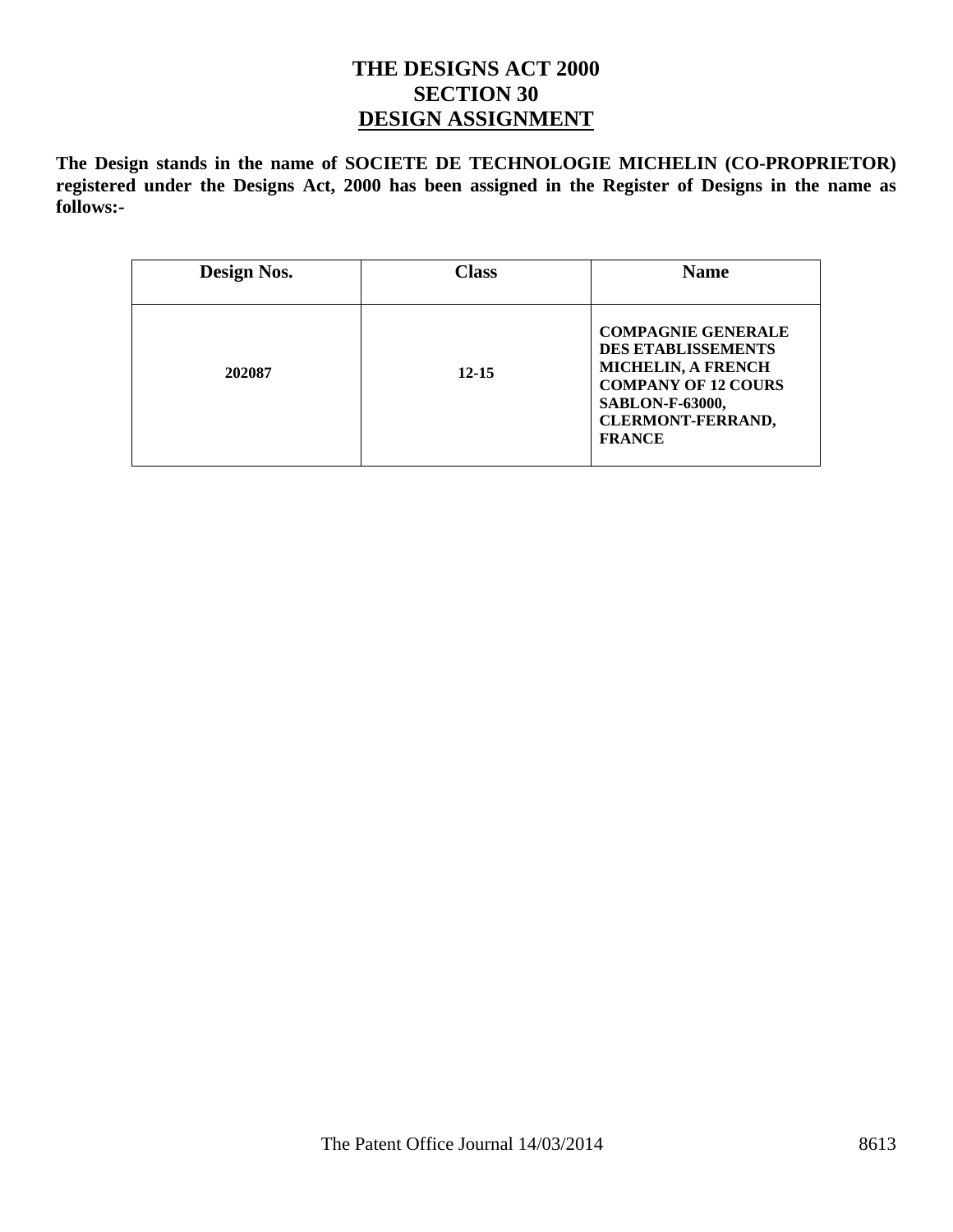#### **REGISTRATION OF DESIGNS**

**The following designs have been registered. They are now open for public inspection. In the following each entry the Date of Registration is shown. The Priority Number, Priority Date and Priority Country are also shown**

| <b>DESIGN NUMBER</b>                                                                                                                                                                                                                                                                                                          | 255549                |  |
|-------------------------------------------------------------------------------------------------------------------------------------------------------------------------------------------------------------------------------------------------------------------------------------------------------------------------------|-----------------------|--|
| <b>CLASS</b>                                                                                                                                                                                                                                                                                                                  | $02 - 04$             |  |
| 1) THAIKATTIL JOSE,<br>THAIKATTIL HOUSE, OLLUKARA P.O., THRISSUR, KERALA STATE, 680655,<br>INDIA, AN INDIAN NATIONAL                                                                                                                                                                                                          |                       |  |
| <b>DATE OF REGISTRATION</b>                                                                                                                                                                                                                                                                                                   | 30/07/2013            |  |
| <b>TITLE</b>                                                                                                                                                                                                                                                                                                                  | <b>FOOTWEAR</b>       |  |
| <b>PRIORITY NA</b>                                                                                                                                                                                                                                                                                                            |                       |  |
| <b>DESIGN NUMBER</b>                                                                                                                                                                                                                                                                                                          | 255649                |  |
| <b>CLASS</b>                                                                                                                                                                                                                                                                                                                  | $08-06$               |  |
| 1) DILIPBHAI BACHUBHAI HIRPARA (INDIAN NATIONALS) AND SOLE<br>PROPRIETOR OF JANKI DIE-CAST (INDIAN PROPRIETORSHIP CONCERN)<br><b>HAVING PLACE OF BUSINESS</b><br>AT-PLOT NO. 834, AJI INDUSTRIAL AREA, NR; SITARAM WAY BRIDGE, OPP:<br>MUNICIPAL WORKSHOP, BHAVNAGAR ROAD, RAJKOT-GUJARAT (INDIA)                             |                       |  |
| <b>DATE OF REGISTRATION</b>                                                                                                                                                                                                                                                                                                   | 06/08/2013            |  |
| <b>TITLE</b>                                                                                                                                                                                                                                                                                                                  | <b>HANDLE</b>         |  |
| <b>PRIORITY NA</b>                                                                                                                                                                                                                                                                                                            |                       |  |
| <b>DESIGN NUMBER</b>                                                                                                                                                                                                                                                                                                          | 256931                |  |
| <b>CLASS</b>                                                                                                                                                                                                                                                                                                                  | $05-05$               |  |
| 1) M/S. BIBA APPARELS PRIVATE LIMITED, AN INDIAN PRIVATE LIMITED<br>COMPANY INCORPORATED UNDER THE PROVISION OF THE COMPANIES<br>ACT, 1956, AND HAVING ITS'S REGISTERED OFFICE AT<br>RELIABLE HOUSE, SITUATED AT HANUMAN SILK MILL COMPOUND,<br>KANJURMARG (WEST), OPP. HUMA MALL, MUMBAI-400078 MAHARASHTRA,<br><b>INDIA</b> |                       |  |
| <b>DATE OF REGISTRATION</b>                                                                                                                                                                                                                                                                                                   | 30/09/2013            |  |
| <b>TITLE</b>                                                                                                                                                                                                                                                                                                                  | <b>TEXTILE FABRIC</b> |  |
| <b>PRIORITY NA</b>                                                                                                                                                                                                                                                                                                            |                       |  |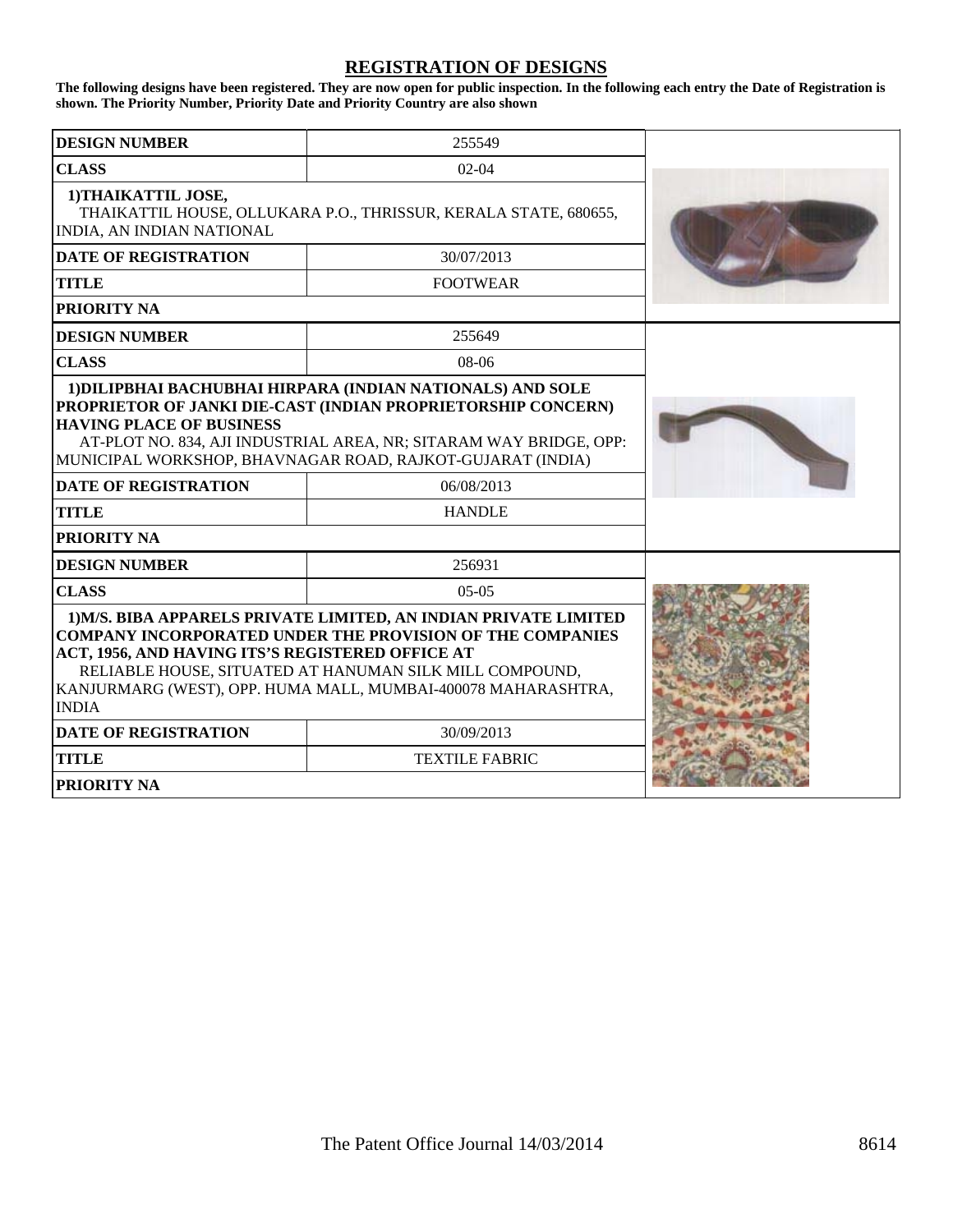| <b>DESIGN NUMBER</b>                                                                                                                                                                                                                                                                                                                                                                                       |  |                                      | 256278                                             |  |  |
|------------------------------------------------------------------------------------------------------------------------------------------------------------------------------------------------------------------------------------------------------------------------------------------------------------------------------------------------------------------------------------------------------------|--|--------------------------------------|----------------------------------------------------|--|--|
| <b>CLASS</b>                                                                                                                                                                                                                                                                                                                                                                                               |  | $07-99$                              |                                                    |  |  |
| 1) BONJOUR INTERNATIONAL, A INDIAN PARTNERSHIP FIRM OF 15 UA<br>JAWAHAR NAGAR, DELHI-110007, INDIA, WHOSE PARTNERS ARE (1) RAMAN<br><b>GUPTA OF 385, DEEPALI, PITAMPURA, DELHI-110034 (2) RAJESH KUMAR</b><br>GUPTA OF 384, DEEPALI, PITAMPURA, DELHI-110034 AND<br>(3) REENA GUPTA OF 384, DEEPALI, PITAMPURA, DELHI-110034 ALL INDIAN<br><b>NATIONALS</b><br><b>DATE OF REGISTRATION</b><br><b>TITLE</b> |  | 06/09/2013<br><b>COVER FOR FLASK</b> |                                                    |  |  |
| <b>PRIORITY NA</b>                                                                                                                                                                                                                                                                                                                                                                                         |  |                                      |                                                    |  |  |
| <b>DESIGN NUMBER</b>                                                                                                                                                                                                                                                                                                                                                                                       |  |                                      | 252249                                             |  |  |
| <b>CLASS</b>                                                                                                                                                                                                                                                                                                                                                                                               |  |                                      | 24-02                                              |  |  |
| 1) BECTON, DICKINSON AND COMPANY, A COMPANY INCORPORATED<br>UNDER THE LAWS OF THE UNITED STATES OF AMERICA, OF<br>1 BECTON DRIVE, FRANKLIN LAKES, NEW JERSEY 07417-1880, THE UNITED<br><b>STATES OF AMERICA</b>                                                                                                                                                                                            |  |                                      |                                                    |  |  |
| <b>DATE OF REGISTRATION</b>                                                                                                                                                                                                                                                                                                                                                                                |  | 11/03/2013                           |                                                    |  |  |
| <b>TITLE</b>                                                                                                                                                                                                                                                                                                                                                                                               |  |                                      | CAP FOR A CONNECTOR OF MEDICAL<br><b>APPARATUS</b> |  |  |
| <b>PRIORITY</b>                                                                                                                                                                                                                                                                                                                                                                                            |  |                                      |                                                    |  |  |
| PRIORITY NUMBER                                                                                                                                                                                                                                                                                                                                                                                            |  | <b>DATE</b>                          | <b>COUNTRY</b>                                     |  |  |
| 29/431,791                                                                                                                                                                                                                                                                                                                                                                                                 |  | 11/09/2012                           | U.S.A.                                             |  |  |
|                                                                                                                                                                                                                                                                                                                                                                                                            |  |                                      |                                                    |  |  |
| <b>DESIGN NUMBER</b>                                                                                                                                                                                                                                                                                                                                                                                       |  | 256635                               |                                                    |  |  |
| <b>CLASS</b>                                                                                                                                                                                                                                                                                                                                                                                               |  | 04-02                                |                                                    |  |  |
| 1) ANCHOR HEALTH & BEAUTY CARE PVT. LTD., 201-C, WING,<br>INNOVA MARATHON NEXT GEN., OFF G.K.MARG, OPP. PENINSULA<br>CORPORATE PARK, LOWER PAREL (W), MUMBAI-400013. STATE OF<br>MAHARASHTRA INDIA,<br>/ A PRIVATE LIMITED COMPANY INCORPORATED UNDER INDIAN<br>COMPANIES ACT., ABOVE ADDRESS                                                                                                              |  |                                      |                                                    |  |  |
| <b>DATE OF REGISTRATION</b>                                                                                                                                                                                                                                                                                                                                                                                |  | 20/09/2013                           |                                                    |  |  |
| <b>TITLE</b>                                                                                                                                                                                                                                                                                                                                                                                               |  | <b>TOOTH BRUSH</b>                   |                                                    |  |  |
| PRIORITY NA                                                                                                                                                                                                                                                                                                                                                                                                |  |                                      |                                                    |  |  |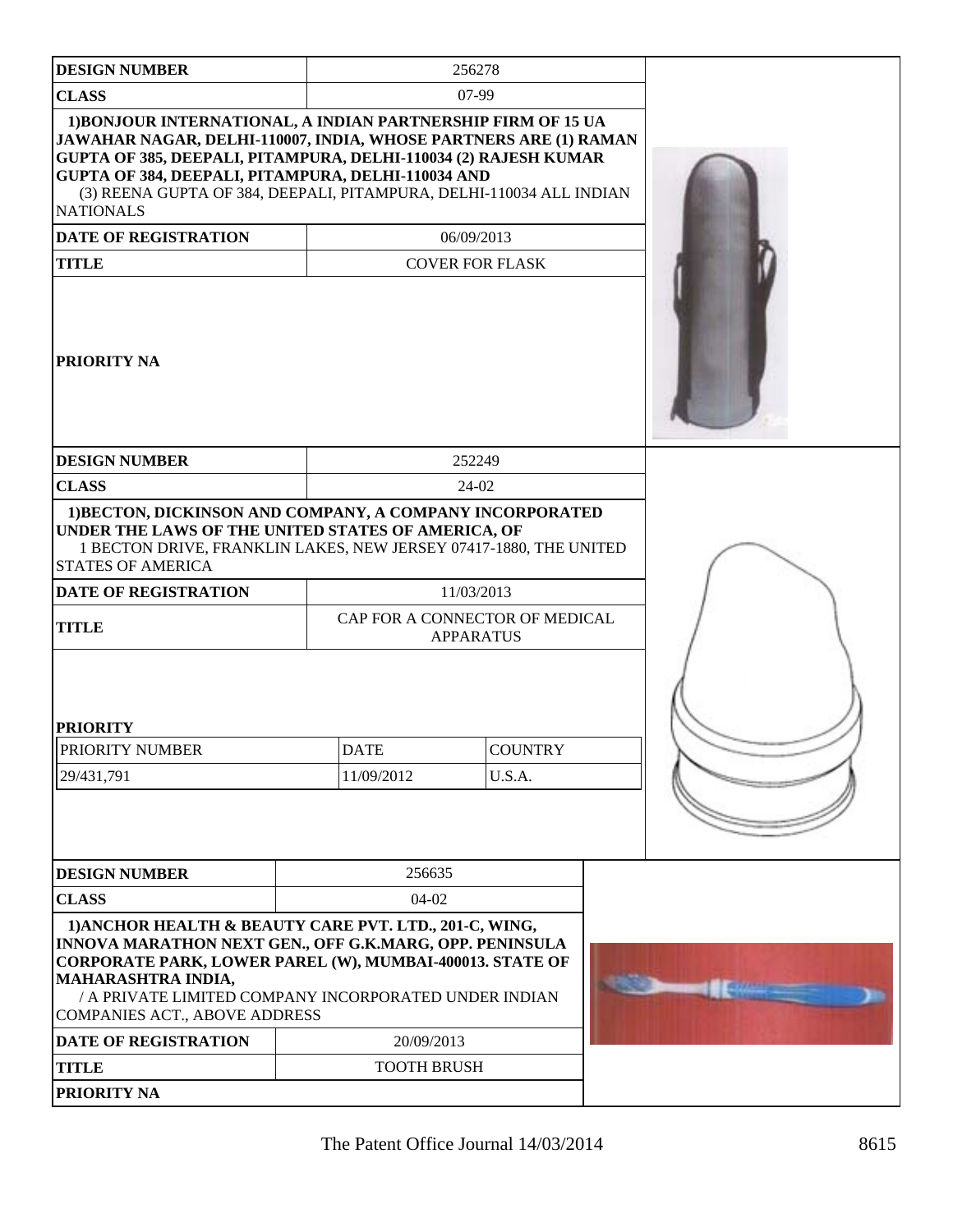| <b>DESIGN NUMBER</b>                                                                                                                                                                                                                                                                                                                 | 256938                                                          |  |
|--------------------------------------------------------------------------------------------------------------------------------------------------------------------------------------------------------------------------------------------------------------------------------------------------------------------------------------|-----------------------------------------------------------------|--|
| <b>CLASS</b>                                                                                                                                                                                                                                                                                                                         |                                                                 |  |
| 1) M/S. BIBA APPARELS PRIVATE LIMITED, AN INDIAN PRIVATE LIMITED<br><b>COMPANY INCORPORATED UNDER THE PROVISION OF THE COMPANIES</b><br>ACT, 1956, AND HAVING ITS'S REGISTERED OFFICE AT<br>RELIABLE HOUSE, SITUATED AT HANUMAN SILK MILL COMPOUND,<br>KANJURMARG (WEST), OPP. HUMA MALL, MUMBAI-400078 MAHARASHTRA,<br><b>INDIA</b> |                                                                 |  |
| <b>DATE OF REGISTRATION</b>                                                                                                                                                                                                                                                                                                          | 30/09/2013                                                      |  |
| <b>TITLE</b>                                                                                                                                                                                                                                                                                                                         | <b>TEXTILE FABRIC</b>                                           |  |
| PRIORITY NA                                                                                                                                                                                                                                                                                                                          |                                                                 |  |
| <b>DESIGN NUMBER</b>                                                                                                                                                                                                                                                                                                                 | 256295                                                          |  |
| <b>CLASS</b>                                                                                                                                                                                                                                                                                                                         | $02-04$                                                         |  |
| 1) LIBERTY SHOES LIMITED, AN INDIAN COMPANY, OF<br>132001, HARYANA, INDIA                                                                                                                                                                                                                                                            | LIBERTY PURAM, 13, MILESTONE, GT KARNAL ROAD, KUTAIL, DT-KARNAL |  |
| 06/09/2013<br><b>DATE OF REGISTRATION</b>                                                                                                                                                                                                                                                                                            |                                                                 |  |
| <b>TITLE</b>                                                                                                                                                                                                                                                                                                                         | <b>SOLE FOR FOOTWEAR</b>                                        |  |
| PRIORITY NA                                                                                                                                                                                                                                                                                                                          |                                                                 |  |
| <b>DESIGN NUMBER</b>                                                                                                                                                                                                                                                                                                                 | 254799                                                          |  |
| <b>CLASS</b>                                                                                                                                                                                                                                                                                                                         | $29-01$                                                         |  |
| 1) ADVANCED FIREFIGHTING TECHNOLOGY GMBH, A COMPANY DULY<br>ORGANIZED AND EXISTING UNDER THE LAWS OF GERMANY OF<br>HEGGENKAMP 15, 49163 BOHMTE, GERMANY                                                                                                                                                                              |                                                                 |  |
| <b>DATE OF REGISTRATION</b>                                                                                                                                                                                                                                                                                                          |                                                                 |  |
| <b>FIREFIGHTING DEVICE</b><br><b>TITLE</b>                                                                                                                                                                                                                                                                                           |                                                                 |  |
| PRIORITY NA                                                                                                                                                                                                                                                                                                                          |                                                                 |  |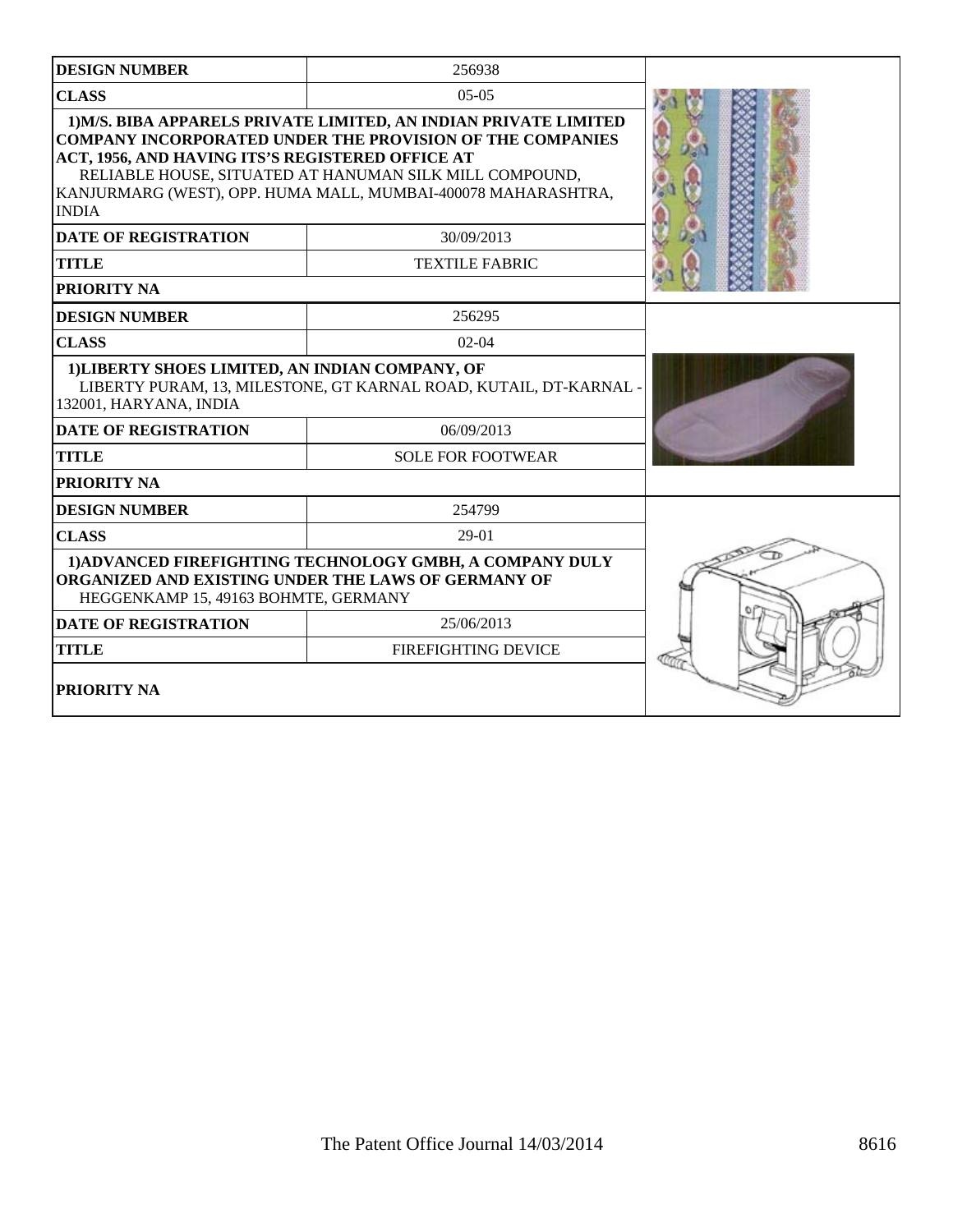| <b>DESIGN NUMBER</b>                                                                                                                                                                                                                        |                               | 255608                              |  |
|---------------------------------------------------------------------------------------------------------------------------------------------------------------------------------------------------------------------------------------------|-------------------------------|-------------------------------------|--|
| <b>CLASS</b>                                                                                                                                                                                                                                |                               | $01-01$                             |  |
| 1) MOHAN BAKERS PRIVATE LIMITED, A COMPANY DULY REGISTERED<br>UNDER THE PROVISIONS OF THE COMPANIES ACT, 1956, WHOSE ADDRESS<br><b>IS</b><br>305 MANGALAM, 24 HEMANTA BASU SARANI, KOLKATA-700001, WEST<br><b>BENGAL, INDIA</b>             |                               |                                     |  |
| <b>DATE OF REGISTRATION</b>                                                                                                                                                                                                                 |                               | 01/08/2013                          |  |
| <b>TITLE</b>                                                                                                                                                                                                                                |                               | <b>BISCUIT</b>                      |  |
| <b>PRIORITY NA</b>                                                                                                                                                                                                                          |                               |                                     |  |
| <b>DESIGN NUMBER</b>                                                                                                                                                                                                                        |                               | 256937                              |  |
| <b>CLASS</b>                                                                                                                                                                                                                                |                               | $05-05$                             |  |
| ACT, 1956, AND HAVING ITS'S REGISTERED OFFICE AT<br>RELIABLE HOUSE, SITUATED AT HANUMAN SILK MILL COMPOUND,<br>KANJURMARG (WEST), OPP. HUMA MALL, MUMBAI-400078 MAHARASHTRA,<br><b>INDIA</b><br><b>DATE OF REGISTRATION</b><br><b>TITLE</b> |                               | 30/09/2013<br><b>TEXTILE FABRIC</b> |  |
| <b>PRIORITY NA</b>                                                                                                                                                                                                                          |                               |                                     |  |
| <b>DESIGN NUMBER</b>                                                                                                                                                                                                                        |                               | 251454                              |  |
| <b>CLASS</b>                                                                                                                                                                                                                                |                               | $09-05$                             |  |
| 1) AVENTISUB II INC., A CORPORATION ORGANIZED UNDER THE LAWS OF<br>THE STATES OF DELAWARE, OF<br>3711 KENNETT PIKE, SUITE 200 GREENVILLE, DELAWARE 19807, UNITED<br><b>STATES</b>                                                           |                               |                                     |  |
| <b>DATE OF REGISTRATION</b>                                                                                                                                                                                                                 |                               | 06/02/2013                          |  |
| <b>TITLE</b>                                                                                                                                                                                                                                |                               | <b>BLISTER PACKAGE</b>              |  |
| <b>PRIORITY</b>                                                                                                                                                                                                                             |                               |                                     |  |
| PRIORITY NUMBER                                                                                                                                                                                                                             | <b>COUNTRY</b><br><b>DATE</b> |                                     |  |
| 29429017                                                                                                                                                                                                                                    | 06/08/2012<br>U.S.A.          |                                     |  |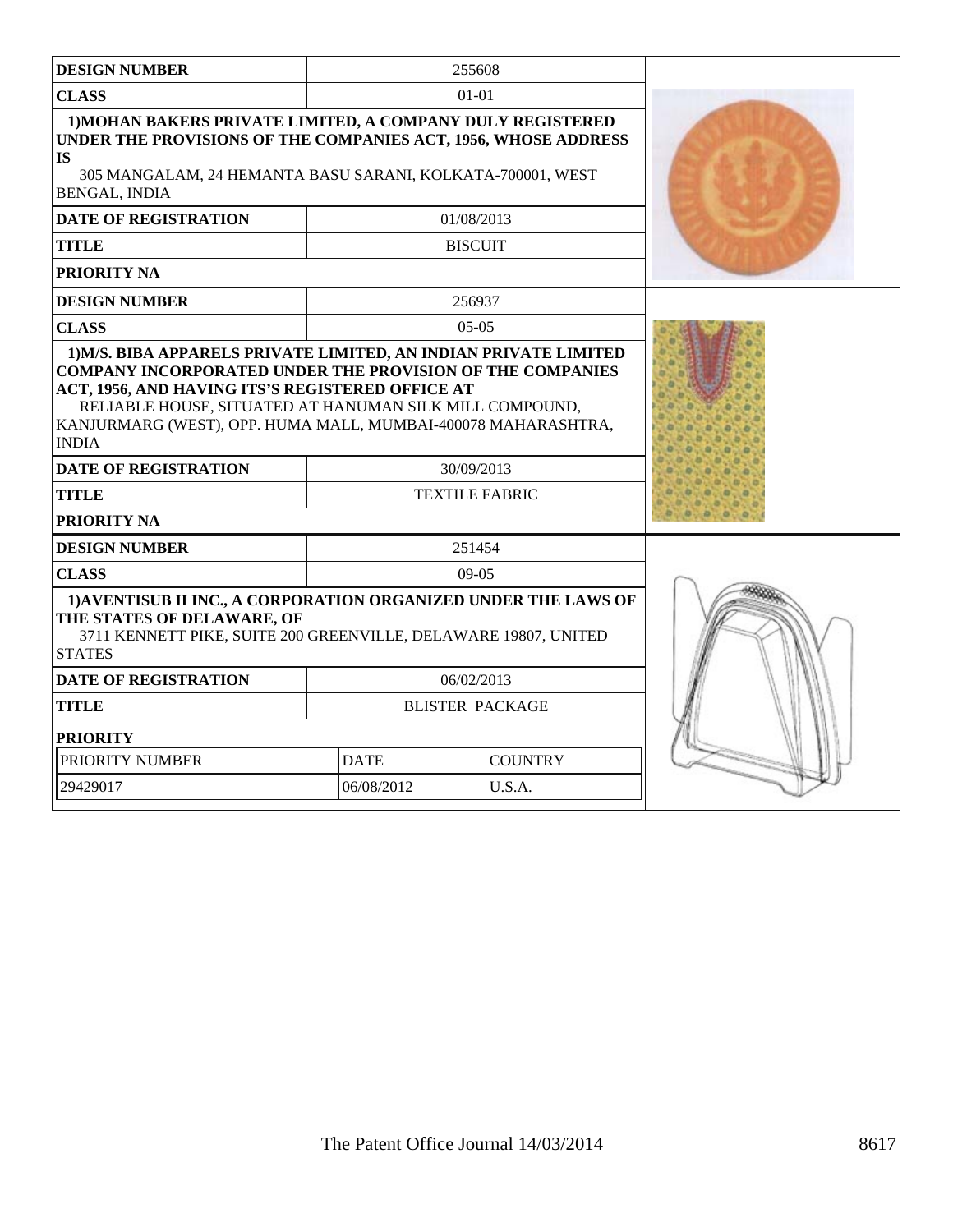| <b>DESIGN NUMBER</b>                                                                                                                                                                                                     |             | 255580                                                |  |
|--------------------------------------------------------------------------------------------------------------------------------------------------------------------------------------------------------------------------|-------------|-------------------------------------------------------|--|
| <b>CLASS</b>                                                                                                                                                                                                             |             | 23-02                                                 |  |
| 1) DEEPAM PALM DISH, SMALL SCALE INDUSTRIAL UNIT, REGISTERED<br><b>UNDER MSME ACT, WHOSE ADDRESS IS</b><br>DEEPAK PALM DISH, MAPCO ROAD, ST. THOMAS STREET, KURIACHIRA,<br>THRISSUR-6, KERALA AND NATIONALITY IS INDIAN  |             |                                                       |  |
| <b>DATE OF REGISTRATION</b>                                                                                                                                                                                              |             | 31/07/2013                                            |  |
| <b>TITLE</b>                                                                                                                                                                                                             |             | <b>SOAP DISH</b>                                      |  |
| <b>PRIORITY NA</b>                                                                                                                                                                                                       |             |                                                       |  |
| <b>DESIGN NUMBER</b>                                                                                                                                                                                                     |             | 256679                                                |  |
| <b>CLASS</b>                                                                                                                                                                                                             |             | 24-02                                                 |  |
| 1) SANTEN PHARMACEUTICAL CO., LTD., A JAPANESE COMPANY OF<br>9-19, SHIMOSHINJO 3-CHOME, HIGASHIYODOGAWA-KU, OSAKA-SHI, OSAKA<br>5338651, JAPAN                                                                           |             |                                                       |  |
| <b>DATE OF REGISTRATION</b>                                                                                                                                                                                              |             | 23/09/2013                                            |  |
| <b>TITLE</b>                                                                                                                                                                                                             |             | <b>INTRAOCULAR LENS IMPLANTATION</b><br><b>DEVICE</b> |  |
| <b>PRIORITY</b>                                                                                                                                                                                                          |             |                                                       |  |
| PRIORITY NUMBER                                                                                                                                                                                                          | <b>DATE</b> | <b>COUNTRY</b>                                        |  |
| 2013-008901                                                                                                                                                                                                              | 19/04/2013  | <b>JAPAN</b>                                          |  |
| <b>DESIGN NUMBER</b>                                                                                                                                                                                                     |             | 255876                                                |  |
| <b>CLASS</b>                                                                                                                                                                                                             |             | $05-05$                                               |  |
| 1) PARRY MURRAY & CO. LTD., COMPANY REGISTERED UNDER THE LAWS<br>OF ENGLAND AND WALES, HAVING ITS PRINCIPAL PLACE OF BUSINESS AT<br>3RD FLOOR, SIMPSON HOUSE, 6 CHERRY ORCHARD ROAD, CROYDON, CRO<br>6BA, UNITED KINGDOM |             |                                                       |  |
| <b>DATE OF REGISTRATION</b>                                                                                                                                                                                              | 16/08/2013  |                                                       |  |
| <b>TITLE</b>                                                                                                                                                                                                             |             | <b>TEXTILE FABRIC</b>                                 |  |
| <b>PRIORITY NA</b>                                                                                                                                                                                                       |             |                                                       |  |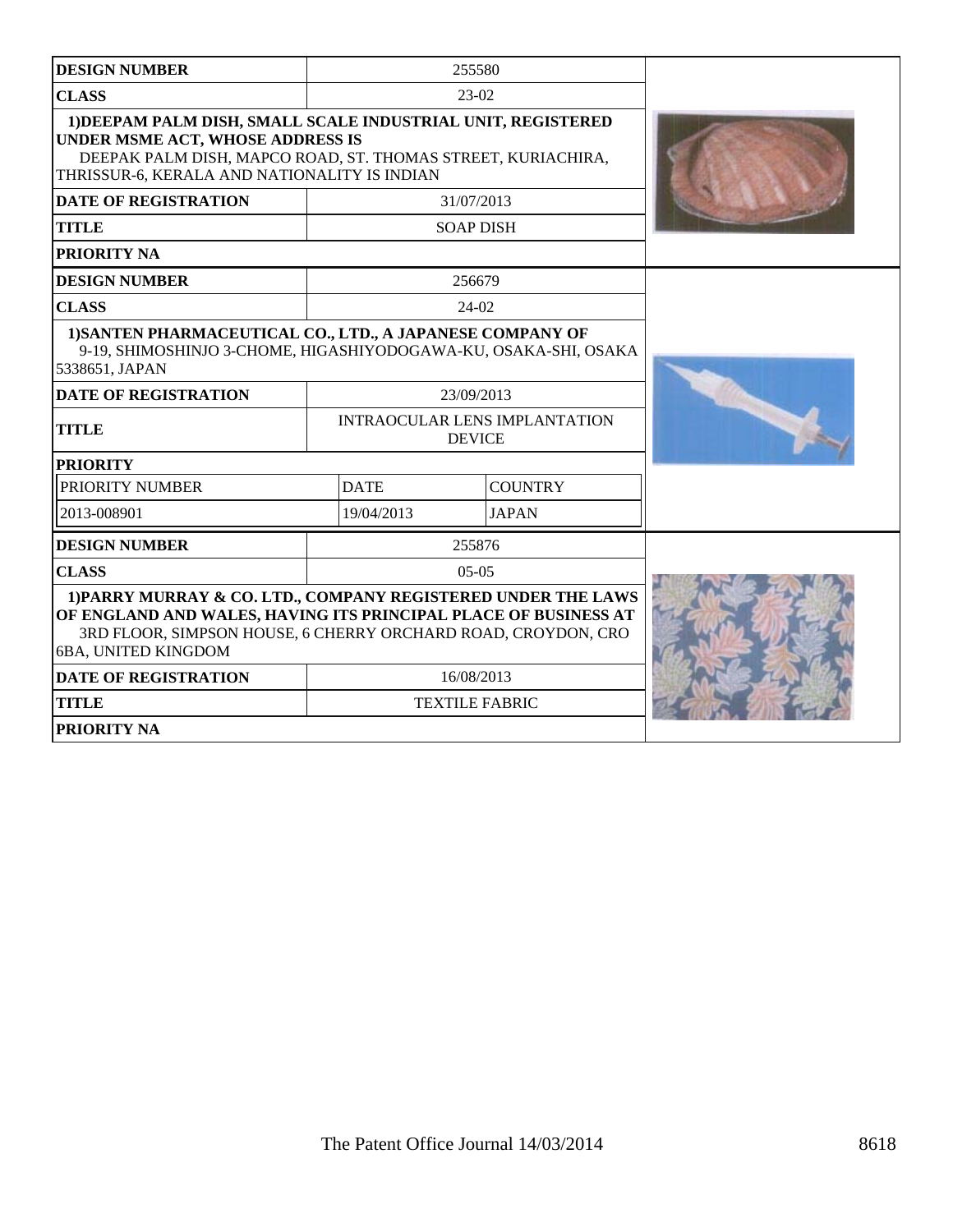| <b>DESIGN NUMBER</b>                              | 256072                                                                                                                            |  |
|---------------------------------------------------|-----------------------------------------------------------------------------------------------------------------------------------|--|
| <b>CLASS</b>                                      | $12 - 16$                                                                                                                         |  |
| 1913 OF<br>400001, MAHARASHTRA, INDIA             | 1) MAHINDRA & MAHINDRA LTD., A COMPANY<br>INCORPORATED UNDER THE INDIAN COMPANIES ACT,<br>GATEWAY BUILDING, APOLLO BUNDER, MUMBAI |  |
| <b>DATE OF</b><br><b>REGISTRATION</b>             | 27/08/2013                                                                                                                        |  |
| <b>TITLE</b>                                      | <b>CARRIER OF A VEHICLE</b>                                                                                                       |  |
| PRIORITY NA                                       |                                                                                                                                   |  |
| <b>DESIGN NUMBER</b>                              | 256306                                                                                                                            |  |
| <b>CLASS</b>                                      | $02 - 04$                                                                                                                         |  |
| OF                                                | 1) LIBERTY SHOES LIMITED, AN INDIAN COMPANY,                                                                                      |  |
|                                                   | LIBERTY PURAM, 13, MILESTONE, GT KARNAL ROAD,<br>KUTAIL, DT-KARNAL - 132001, HARYANA, INDIA                                       |  |
| <b>DATE OF</b><br><b>REGISTRATION</b>             | 06/09/2013                                                                                                                        |  |
| <b>TITLE</b>                                      | <b>SOLE FOR FOOTWEAR</b>                                                                                                          |  |
| PRIORITY NA                                       |                                                                                                                                   |  |
| <b>DESIGN NUMBER</b>                              | 256359                                                                                                                            |  |
| <b>CLASS</b>                                      | 23-01                                                                                                                             |  |
| 1) TOYOX CO., LTD.<br>JAPANESE COMPANY            | 4371, MAEZAWA, KUROBE-SHI, TOYAMA-KEN, JAPAN, A                                                                                   |  |
| <b>DATE OF</b><br><b>REGISTRATION</b>             | 10/09/2013                                                                                                                        |  |
| <b>TITLE</b><br><b>HOSE FASTENER</b>              |                                                                                                                                   |  |
| <b>PRIORITY</b><br>PRIORITY NUMBER<br>2013-005370 | <b>COUNTRY</b><br><b>DATE</b><br>11/03/2013<br><b>JAPAN</b>                                                                       |  |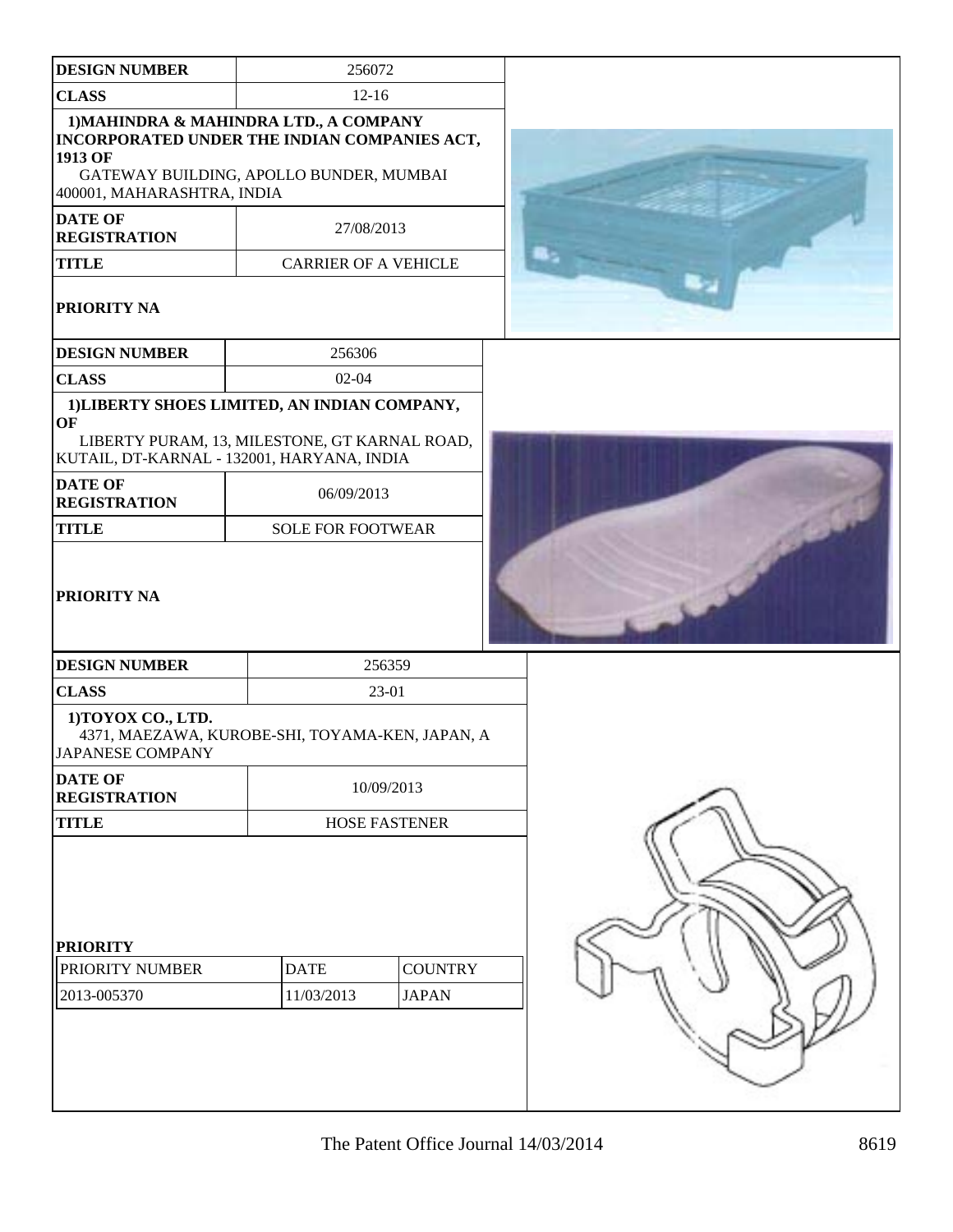| <b>DESIGN NUMBER</b>                                                                                                                                                                                    |             | 256398                                             |  |
|---------------------------------------------------------------------------------------------------------------------------------------------------------------------------------------------------------|-------------|----------------------------------------------------|--|
| <b>CLASS</b>                                                                                                                                                                                            |             | $07 - 02$                                          |  |
| 1) MRS. SIMPLE (PROPRIETOR), NATIONALITY INDIAN TRADING AS TULIP<br><b>INDUSTRIES (THIS IS A PROPRIETORSHIP FIRM) WHOES ADDRESS IS</b><br>C-130, SECTOR-3, BAWANA INDUSTRIAL AREA, DELHI-110039 (INDIA) |             |                                                    |  |
| <b>DATE OF REGISTRATION</b>                                                                                                                                                                             |             | 13/09/2013                                         |  |
| <b>TITLE</b>                                                                                                                                                                                            |             | <b>BOWL</b>                                        |  |
| PRIORITY NA                                                                                                                                                                                             |             |                                                    |  |
| <b>DESIGN NUMBER</b>                                                                                                                                                                                    |             | 255260                                             |  |
| <b>CLASS</b>                                                                                                                                                                                            |             | $13-03$                                            |  |
| 1) FIBOX OY AB, A COMPANY OF FINLAND OF<br>KEILARANTA 19, FI-02150 ESPOO, FINLAND                                                                                                                       |             |                                                    |  |
| <b>DATE OF REGISTRATION</b>                                                                                                                                                                             |             | 16/07/2013                                         |  |
| <b>TITLE</b>                                                                                                                                                                                            |             | PROTECTIVE CASING FOR ELECTRICAL<br><b>DEVICES</b> |  |
| <b>PRIORITY</b>                                                                                                                                                                                         |             |                                                    |  |
| PRIORITY NUMBER                                                                                                                                                                                         | <b>DATE</b> | <b>COUNTRY</b>                                     |  |
| 002168047-0001                                                                                                                                                                                          | 17/01/2013  | <b>OHIM</b>                                        |  |
| <b>DESIGN NUMBER</b>                                                                                                                                                                                    |             | 256843                                             |  |
| <b>CLASS</b>                                                                                                                                                                                            |             | $23-04$                                            |  |
| 1) CROMPTON GREAVES LIMITED,<br>CG HOUSE, 6TH FLOOR, DR. ANNIE BESANT ROAD, WORLI, MUMBAI - 400030,<br>MAHARASHTRA, INDIA; AN INDIAN COMPANY                                                            |             |                                                    |  |
| <b>DATE OF REGISTRATION</b>                                                                                                                                                                             |             | 26/09/2013                                         |  |
| <b>TITLE</b>                                                                                                                                                                                            |             | <b>CEILING FAN</b>                                 |  |
| <b>PRIORITY NA</b>                                                                                                                                                                                      |             |                                                    |  |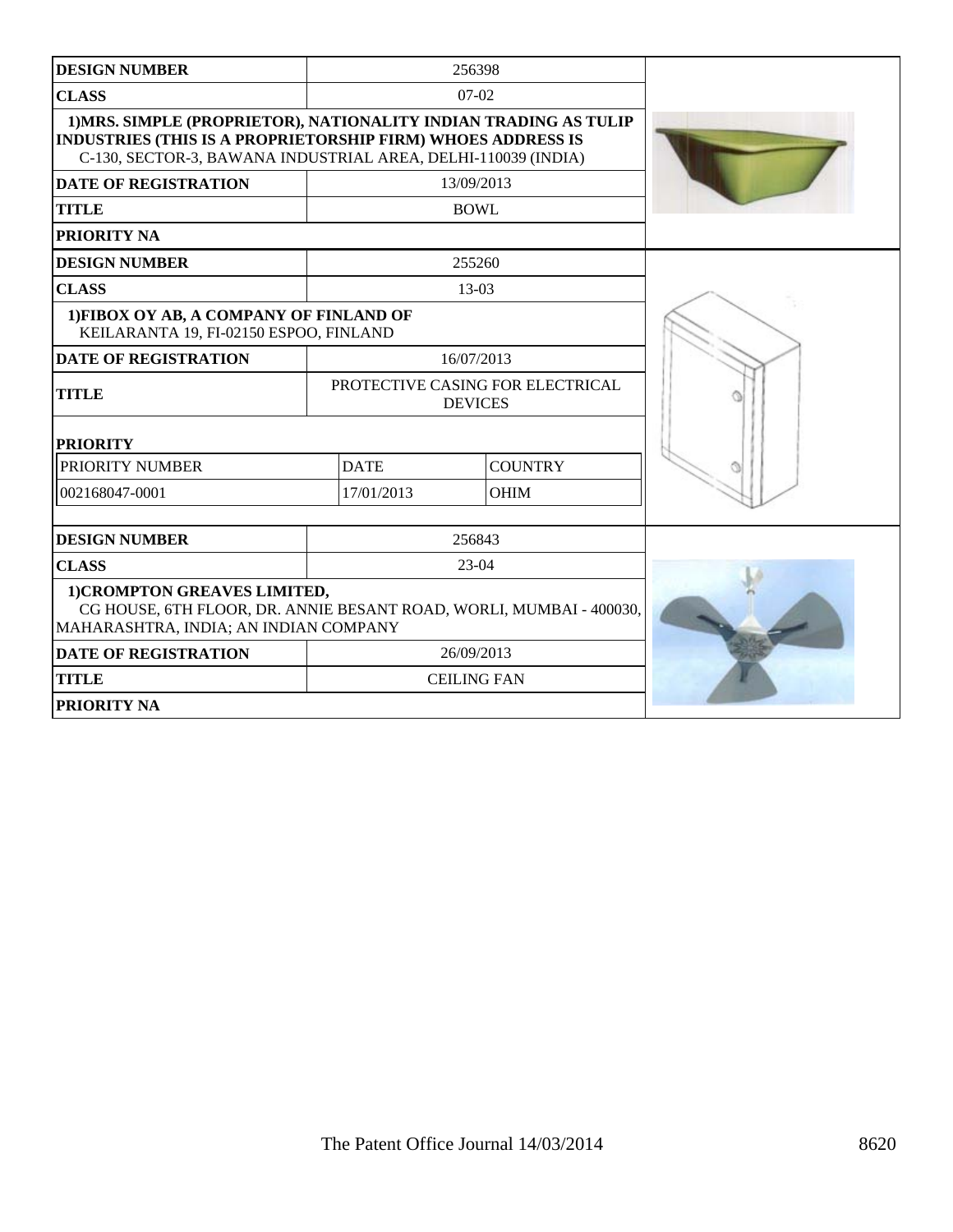| <b>DESIGN NUMBER</b>                                                                                                                                                                                                    | 256309                                                            |  |  |
|-------------------------------------------------------------------------------------------------------------------------------------------------------------------------------------------------------------------------|-------------------------------------------------------------------|--|--|
| <b>CLASS</b>                                                                                                                                                                                                            | $02-04$                                                           |  |  |
| 1) LIBERTY SHOES LIMITED, AN INDIAN COMPANY, OF<br>132001, HARYANA, INDIA                                                                                                                                               | LIBERTY PURAM, 13, MILESTONE, GT KARNAL ROAD, KUTAIL, DT-KARNAL - |  |  |
| <b>DATE OF REGISTRATION</b>                                                                                                                                                                                             | 06/09/2013                                                        |  |  |
| <b>TITLE</b>                                                                                                                                                                                                            | <b>SOLE FOR FOOTWEAR</b>                                          |  |  |
| <b>PRIORITY NA</b>                                                                                                                                                                                                      |                                                                   |  |  |
| <b>DESIGN NUMBER</b>                                                                                                                                                                                                    | 256403                                                            |  |  |
| <b>CLASS</b>                                                                                                                                                                                                            | $06-03$                                                           |  |  |
| <b>INCORPORATED UNDER THE COMPANIES ACT, 1913,</b><br>OF GODREJ INTERIO, PLANT 4, PIROJSHANAGER, VIKHROLI (WEST),<br>MUMBAI-400079, INDIA<br><b>DATE OF REGISTRATION</b>                                                |                                                                   |  |  |
| <b>TITLE</b>                                                                                                                                                                                                            | 12/09/2013<br><b>TABLE</b>                                        |  |  |
| <b>PRIORITY NA</b>                                                                                                                                                                                                      |                                                                   |  |  |
| <b>DESIGN NUMBER</b>                                                                                                                                                                                                    | 255581                                                            |  |  |
| <b>CLASS</b>                                                                                                                                                                                                            | $23-02$                                                           |  |  |
| 1) DEEPAM PALM DISH, SMALL SCALE INDUSTRIAL UNIT, REGISTERED<br><b>UNDER MSME ACT, WHOSE ADDRESS IS</b><br>DEEPAK PALM DISH, MAPCO ROAD, ST. THOMAS STREET, KURIACHIRA,<br>THRISSUR-6, KERALA AND NATIONALITY IS INDIAN |                                                                   |  |  |
| <b>DATE OF REGISTRATION</b>                                                                                                                                                                                             | 31/07/2013                                                        |  |  |
| <b>SOAP DISH</b><br><b>TITLE</b>                                                                                                                                                                                        |                                                                   |  |  |
| <b>PRIORITY NA</b>                                                                                                                                                                                                      |                                                                   |  |  |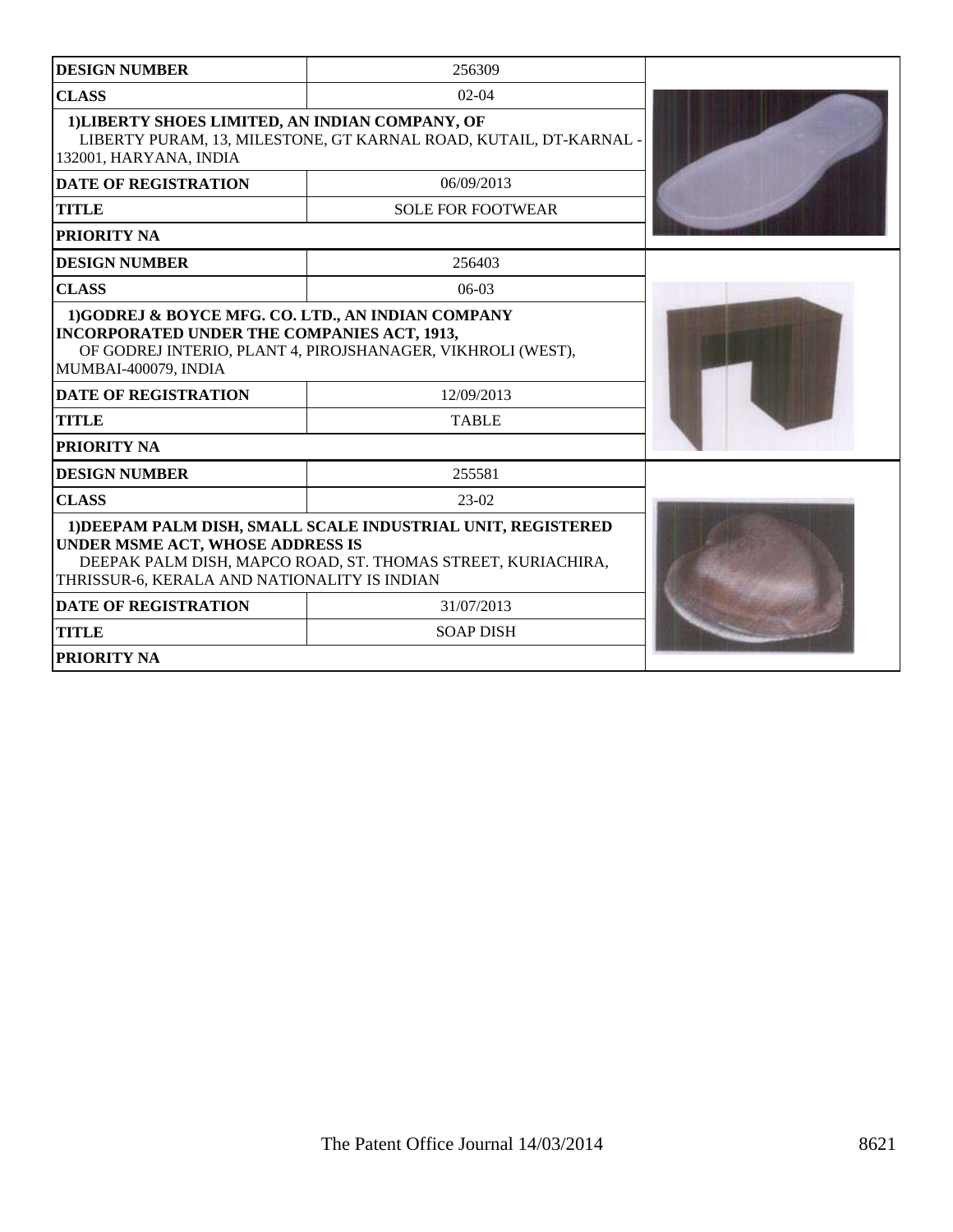| <b>CLASS</b><br>09-01<br>1) SABMILLER INDIA LIMITED, AN INDIAN COMPANY, OF<br>SOLITAIRE CORPORATE PARK 10, UNIT NO. 1021, 2ND FLOOR, SURVEY NO.<br>131-A, CHAKALA, ANDHERI KURLA ROAD, ANDHERI (EAST), MUMBAI 400093,<br><b>MAHARASHTRA</b><br>16/08/2013<br><b>DATE OF REGISTRATION</b><br><b>BOTTLE</b><br><b>TITLE</b><br>PRIORITY NA<br>256073<br><b>DESIGN NUMBER</b><br><b>CLASS</b><br>$12 - 16$<br>1) MAHINDRA & MAHINDRA LTD., A COMPANY INCORPORATED UNDER<br>THE INDIAN COMPANIES ACT, 1913 OF<br>GATEWAY BUILDING, APOLLO BUNDER, MUMBAI 400001, MAHARASHTRA,<br><b>INDIA</b><br>27/08/2013<br><b>DATE OF REGISTRATION</b><br><b>TITLE</b><br>FRONT BUMPER OF A VEHICLE<br><b>PRIORITY NA</b><br>251334<br><b>DESIGN NUMBER</b><br><b>CLASS</b><br>14-99<br>1) SAMSUNG ELECTRONICS CO., LTD., A KOREAN COMPANY, OF<br>129, SAMSUNG-RO, YEONGTONG-GU, SUWON-SI, GYEONGGI-DO, 443-742,<br><b>REPUBLIC OF KOREA</b><br><b>DATE OF REGISTRATION</b><br>31/01/2013<br><b>STYLUS</b><br><b>TITLE</b><br><b>PRIORITY</b><br>PRIORITY NUMBER<br><b>DATE</b><br><b>COUNTRY</b><br>30-2012-0041299<br>28/08/2012<br>REPUBLIC OF KOREA | <b>DESIGN NUMBER</b> |  | 255877 |  |
|-----------------------------------------------------------------------------------------------------------------------------------------------------------------------------------------------------------------------------------------------------------------------------------------------------------------------------------------------------------------------------------------------------------------------------------------------------------------------------------------------------------------------------------------------------------------------------------------------------------------------------------------------------------------------------------------------------------------------------------------------------------------------------------------------------------------------------------------------------------------------------------------------------------------------------------------------------------------------------------------------------------------------------------------------------------------------------------------------------------------------------------------|----------------------|--|--------|--|
|                                                                                                                                                                                                                                                                                                                                                                                                                                                                                                                                                                                                                                                                                                                                                                                                                                                                                                                                                                                                                                                                                                                                         |                      |  |        |  |
|                                                                                                                                                                                                                                                                                                                                                                                                                                                                                                                                                                                                                                                                                                                                                                                                                                                                                                                                                                                                                                                                                                                                         |                      |  |        |  |
|                                                                                                                                                                                                                                                                                                                                                                                                                                                                                                                                                                                                                                                                                                                                                                                                                                                                                                                                                                                                                                                                                                                                         |                      |  |        |  |
|                                                                                                                                                                                                                                                                                                                                                                                                                                                                                                                                                                                                                                                                                                                                                                                                                                                                                                                                                                                                                                                                                                                                         |                      |  |        |  |
|                                                                                                                                                                                                                                                                                                                                                                                                                                                                                                                                                                                                                                                                                                                                                                                                                                                                                                                                                                                                                                                                                                                                         |                      |  |        |  |
|                                                                                                                                                                                                                                                                                                                                                                                                                                                                                                                                                                                                                                                                                                                                                                                                                                                                                                                                                                                                                                                                                                                                         |                      |  |        |  |
|                                                                                                                                                                                                                                                                                                                                                                                                                                                                                                                                                                                                                                                                                                                                                                                                                                                                                                                                                                                                                                                                                                                                         |                      |  |        |  |
|                                                                                                                                                                                                                                                                                                                                                                                                                                                                                                                                                                                                                                                                                                                                                                                                                                                                                                                                                                                                                                                                                                                                         |                      |  |        |  |
|                                                                                                                                                                                                                                                                                                                                                                                                                                                                                                                                                                                                                                                                                                                                                                                                                                                                                                                                                                                                                                                                                                                                         |                      |  |        |  |
|                                                                                                                                                                                                                                                                                                                                                                                                                                                                                                                                                                                                                                                                                                                                                                                                                                                                                                                                                                                                                                                                                                                                         |                      |  |        |  |
|                                                                                                                                                                                                                                                                                                                                                                                                                                                                                                                                                                                                                                                                                                                                                                                                                                                                                                                                                                                                                                                                                                                                         |                      |  |        |  |
|                                                                                                                                                                                                                                                                                                                                                                                                                                                                                                                                                                                                                                                                                                                                                                                                                                                                                                                                                                                                                                                                                                                                         |                      |  |        |  |
|                                                                                                                                                                                                                                                                                                                                                                                                                                                                                                                                                                                                                                                                                                                                                                                                                                                                                                                                                                                                                                                                                                                                         |                      |  |        |  |
|                                                                                                                                                                                                                                                                                                                                                                                                                                                                                                                                                                                                                                                                                                                                                                                                                                                                                                                                                                                                                                                                                                                                         |                      |  |        |  |
|                                                                                                                                                                                                                                                                                                                                                                                                                                                                                                                                                                                                                                                                                                                                                                                                                                                                                                                                                                                                                                                                                                                                         |                      |  |        |  |
|                                                                                                                                                                                                                                                                                                                                                                                                                                                                                                                                                                                                                                                                                                                                                                                                                                                                                                                                                                                                                                                                                                                                         |                      |  |        |  |
|                                                                                                                                                                                                                                                                                                                                                                                                                                                                                                                                                                                                                                                                                                                                                                                                                                                                                                                                                                                                                                                                                                                                         |                      |  |        |  |
|                                                                                                                                                                                                                                                                                                                                                                                                                                                                                                                                                                                                                                                                                                                                                                                                                                                                                                                                                                                                                                                                                                                                         |                      |  |        |  |
|                                                                                                                                                                                                                                                                                                                                                                                                                                                                                                                                                                                                                                                                                                                                                                                                                                                                                                                                                                                                                                                                                                                                         |                      |  |        |  |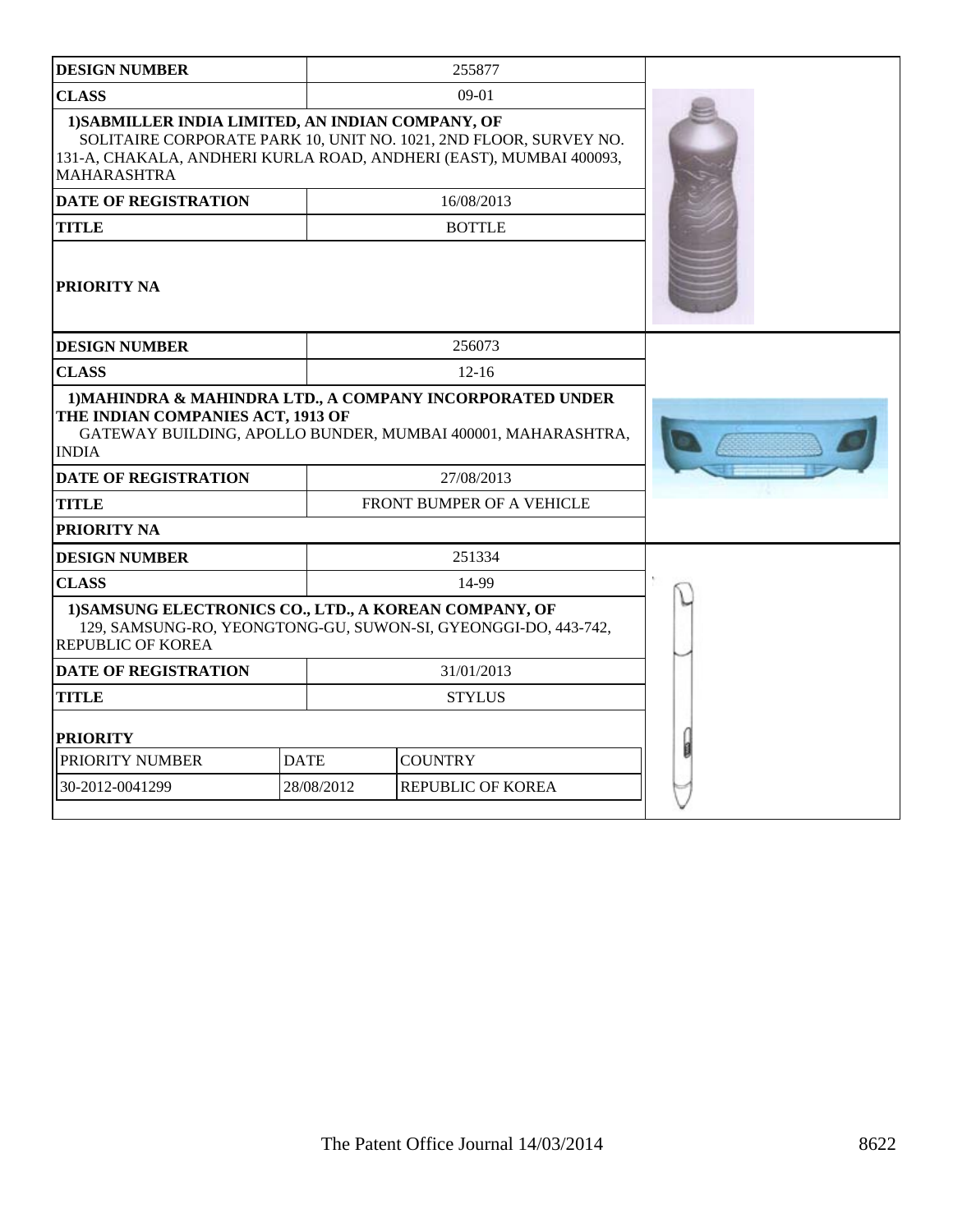| <b>DESIGN NUMBER</b>                                                                                                                           |                           | 256307                         |  |
|------------------------------------------------------------------------------------------------------------------------------------------------|---------------------------|--------------------------------|--|
| <b>CLASS</b>                                                                                                                                   |                           | $02 - 04$                      |  |
| 1) LIBERTY SHOES LIMITED, AN INDIAN COMPANY, OF<br>LIBERTY PURAM, 13, MILESTONE, GT KARNAL ROAD,<br>KUTAIL, DT-KARNAL - 132001, HARYANA, INDIA |                           |                                |  |
| <b>DATE OF</b><br><b>REGISTRATION</b>                                                                                                          | 06/09/2013                |                                |  |
| <b>TITLE</b>                                                                                                                                   |                           | <b>SOLE FOR FOOTWEAR</b>       |  |
| PRIORITY NA                                                                                                                                    |                           |                                |  |
| <b>DESIGN NUMBER</b>                                                                                                                           |                           | 256360                         |  |
| <b>CLASS</b>                                                                                                                                   | 23-01                     |                                |  |
| 1) TOYOX CO., LTD.<br>4371, MAEZAWA, KUROBE-SHI, TOYAMA-KEN, JAPAN, A<br><b>JAPANESE COMPANY</b>                                               |                           |                                |  |
| <b>DATE OF</b><br><b>REGISTRATION</b>                                                                                                          |                           | 10/09/2013                     |  |
| <b>TITLE</b>                                                                                                                                   | <b>HOSE FASTENER</b>      |                                |  |
| <b>PRIORITY</b><br><b>PRIORITY NUMBER</b><br>2013-005371                                                                                       | <b>DATE</b><br>11/03/2013 | <b>COUNTRY</b><br><b>JAPAN</b> |  |
| <b>DESIGN NUMBER</b>                                                                                                                           |                           | 254076                         |  |
| <b>CLASS</b>                                                                                                                                   |                           | 12-08                          |  |
| 1) BAYERISCHE MOTOREN WERKE<br>AKTIENGESELLSCHAFT,<br>OF PETUELRING 130, 80809, MUNICH, GERMANY, A<br><b>GERMAN COMPANY</b>                    |                           |                                |  |
| <b>DATE OF</b><br><b>REGISTRATION</b>                                                                                                          | 24/05/2013                |                                |  |
| <b>TITLE</b>                                                                                                                                   | <b>MOTOR VEHICLE</b>      |                                |  |
| <b>PRIORITY</b>                                                                                                                                |                           |                                |  |
| <b>PRIORITY NUMBER</b>                                                                                                                         | <b>DATE</b>               | <b>COUNTRY</b>                 |  |
| DE 402012101027.1                                                                                                                              | 26/11/2012                | <b>GERMANY</b>                 |  |
|                                                                                                                                                |                           |                                |  |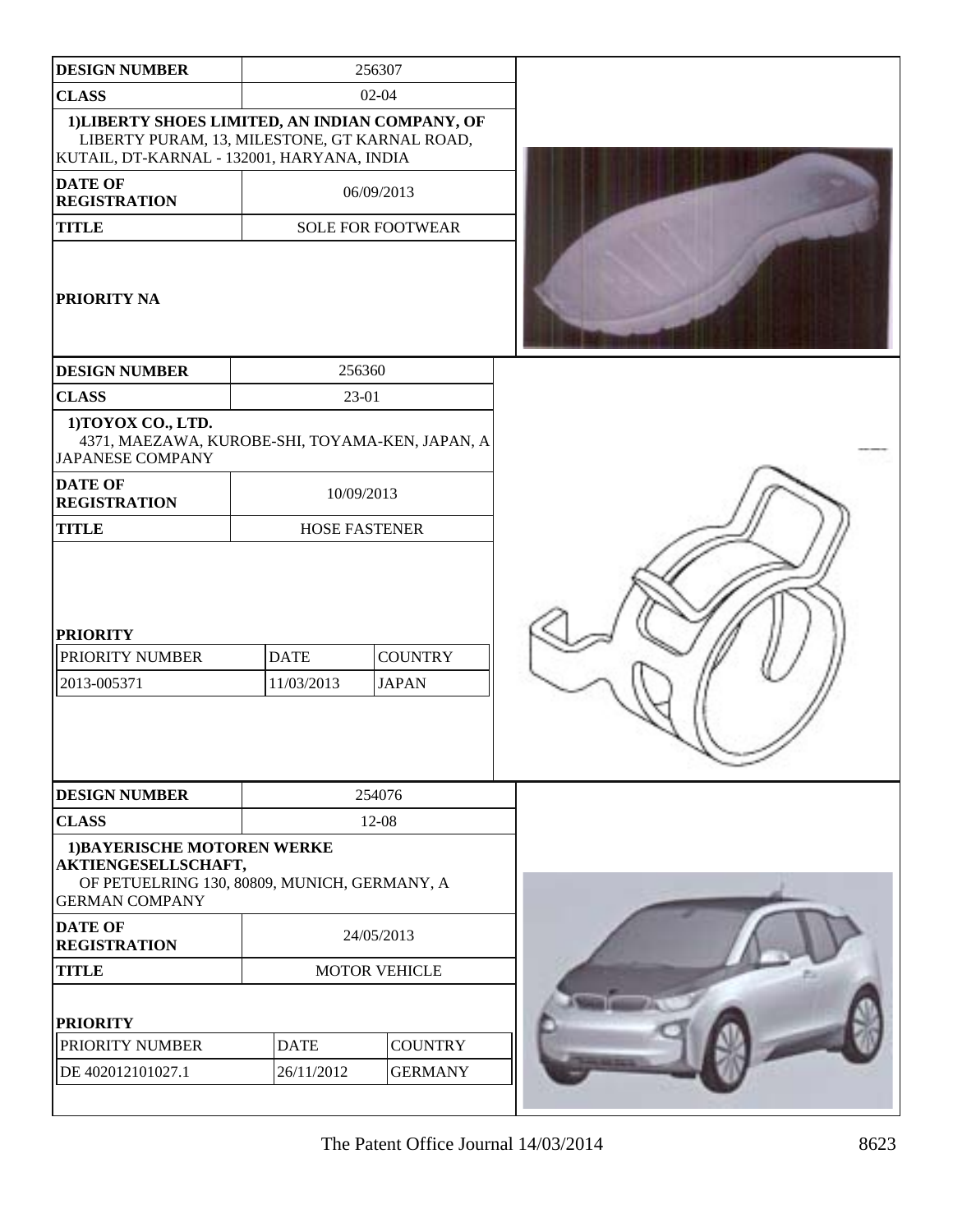| <b>DESIGN NUMBER</b>                                                                                          | 255256                                                                                                                                                                                                                                                        |  |
|---------------------------------------------------------------------------------------------------------------|---------------------------------------------------------------------------------------------------------------------------------------------------------------------------------------------------------------------------------------------------------------|--|
| <b>CLASS</b>                                                                                                  | $02 - 04$                                                                                                                                                                                                                                                     |  |
| 1) THAIKATTIL JOSE,<br>INDIA, AN INDIAN NATIONAL                                                              | THAIKATTIL HOUSE, OLLUKARA P.O., THRISSUR, KERALA STATE 680655,                                                                                                                                                                                               |  |
| <b>DATE OF REGISTRATION</b>                                                                                   | 16/07/2013                                                                                                                                                                                                                                                    |  |
| <b>TITLE</b>                                                                                                  | <b>SHOE</b>                                                                                                                                                                                                                                                   |  |
| <b>PRIORITY NA</b>                                                                                            |                                                                                                                                                                                                                                                               |  |
| <b>DESIGN NUMBER</b>                                                                                          | 255331                                                                                                                                                                                                                                                        |  |
| <b>CLASS</b>                                                                                                  | $26-01$                                                                                                                                                                                                                                                       |  |
| <b>INDIA HAVING ITS PRINCIPAL PLACE OF BUSINESS AT</b><br>A-41, SECTOR-80, PHASE-II, NOIDA-201305, U.P. INDIA | 1) MA DESIGN INDIA PRIVATE LIMITED, A COMPANY INCORPORATED IN                                                                                                                                                                                                 |  |
| <b>DATE OF REGISTRATION</b>                                                                                   | 18/07/2013                                                                                                                                                                                                                                                    |  |
| <b>TITLE</b>                                                                                                  | <b>CANDLE HOLDER</b>                                                                                                                                                                                                                                          |  |
| <b>PRIORITY NA</b>                                                                                            |                                                                                                                                                                                                                                                               |  |
| <b>DESIGN NUMBER</b>                                                                                          | 256449                                                                                                                                                                                                                                                        |  |
| <b>CLASS</b>                                                                                                  | 08-06                                                                                                                                                                                                                                                         |  |
| POOL, (KOTHARIYA), RAJKOT, GUJARAT-INDIA                                                                      | 1) AMITBHAI M. CHOVATIYA AND ASHISHBHAI G. GADHIYA BOTH INDIAN<br>NATIONAL PARTNERS OF FORAM SALES CORPORATION AN INDIAN<br>PARTNERSHIP FIRM HAVING ITS PRINCIPAL PLACE OF BUSINESS AT<br>PLOT NO. 7, PATEL IND. AREA, OPP. RIDDHI SIDDHI PARK, NEAR SANDHIYA |  |
| <b>DATE OF REGISTRATION</b>                                                                                   | 13/09/2013                                                                                                                                                                                                                                                    |  |
| <b>TITLE</b>                                                                                                  | <b>HANDLE</b>                                                                                                                                                                                                                                                 |  |
| <b>PRIORITY NA</b>                                                                                            |                                                                                                                                                                                                                                                               |  |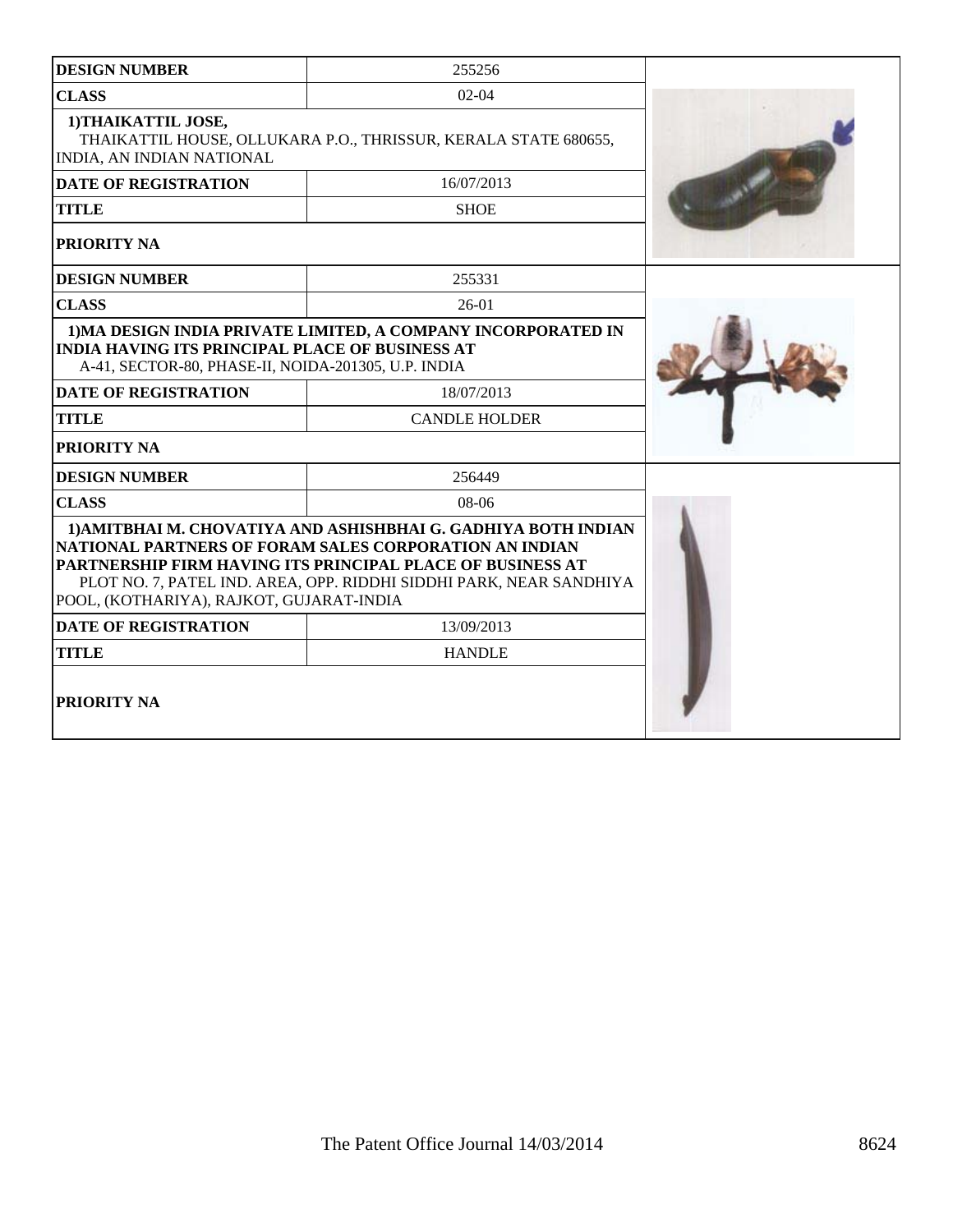| <b>DESIGN NUMBER</b>                                                                                                            | 256074                                                                                                                    |  |
|---------------------------------------------------------------------------------------------------------------------------------|---------------------------------------------------------------------------------------------------------------------------|--|
| <b>CLASS</b>                                                                                                                    | $26-06$                                                                                                                   |  |
| THE INDIAN COMPANIES ACT, 1913 OF<br><b>INDIA</b>                                                                               | 1) MAHINDRA & MAHINDRA LTD., A COMPANY INCORPORATED UNDER<br>GATEWAY BUILDING, APOLLO BUNDER, MUMBAI 400001, MAHARASHTRA, |  |
| <b>DATE OF REGISTRATION</b>                                                                                                     | 27/08/2013                                                                                                                |  |
| <b>TITLE</b>                                                                                                                    | <b>HEADLAMP OF A VEHICLE</b>                                                                                              |  |
| PRIORITY NA                                                                                                                     |                                                                                                                           |  |
| <b>DESIGN NUMBER</b>                                                                                                            | 256308                                                                                                                    |  |
| <b>CLASS</b>                                                                                                                    | $02 - 04$                                                                                                                 |  |
| 1) LIBERTY SHOES LIMITED, AN INDIAN COMPANY, OF<br>132001, HARYANA, INDIA                                                       | LIBERTY PURAM, 13, MILESTONE, GT KARNAL ROAD, KUTAIL, DT-KARNAL                                                           |  |
| <b>DATE OF REGISTRATION</b>                                                                                                     | 06/09/2013                                                                                                                |  |
| <b>TITLE</b>                                                                                                                    | <b>SOLE FOR FOOTWEAR</b>                                                                                                  |  |
| PRIORITY NA                                                                                                                     |                                                                                                                           |  |
| <b>DESIGN NUMBER</b>                                                                                                            | 256402                                                                                                                    |  |
| <b>CLASS</b>                                                                                                                    | $06-04$                                                                                                                   |  |
| 1)GODREJ & BOYCE MFG. CO. LTD., AN INDIAN COMPANY<br><b>INCORPORATED UNDER THE COMPANIES ACT, 1913,</b><br>MUMBAI-400079, INDIA | OF GODREJ INTERIO, PLANT 4, PIROJSHANAGER, VIKHROLI (WEST),                                                               |  |
| <b>DATE OF REGISTRATION</b>                                                                                                     | 12/09/2013                                                                                                                |  |
| <b>TITLE</b>                                                                                                                    | <b>STORAGE FURNITURE</b>                                                                                                  |  |
| <b>PRIORITY NA</b>                                                                                                              |                                                                                                                           |  |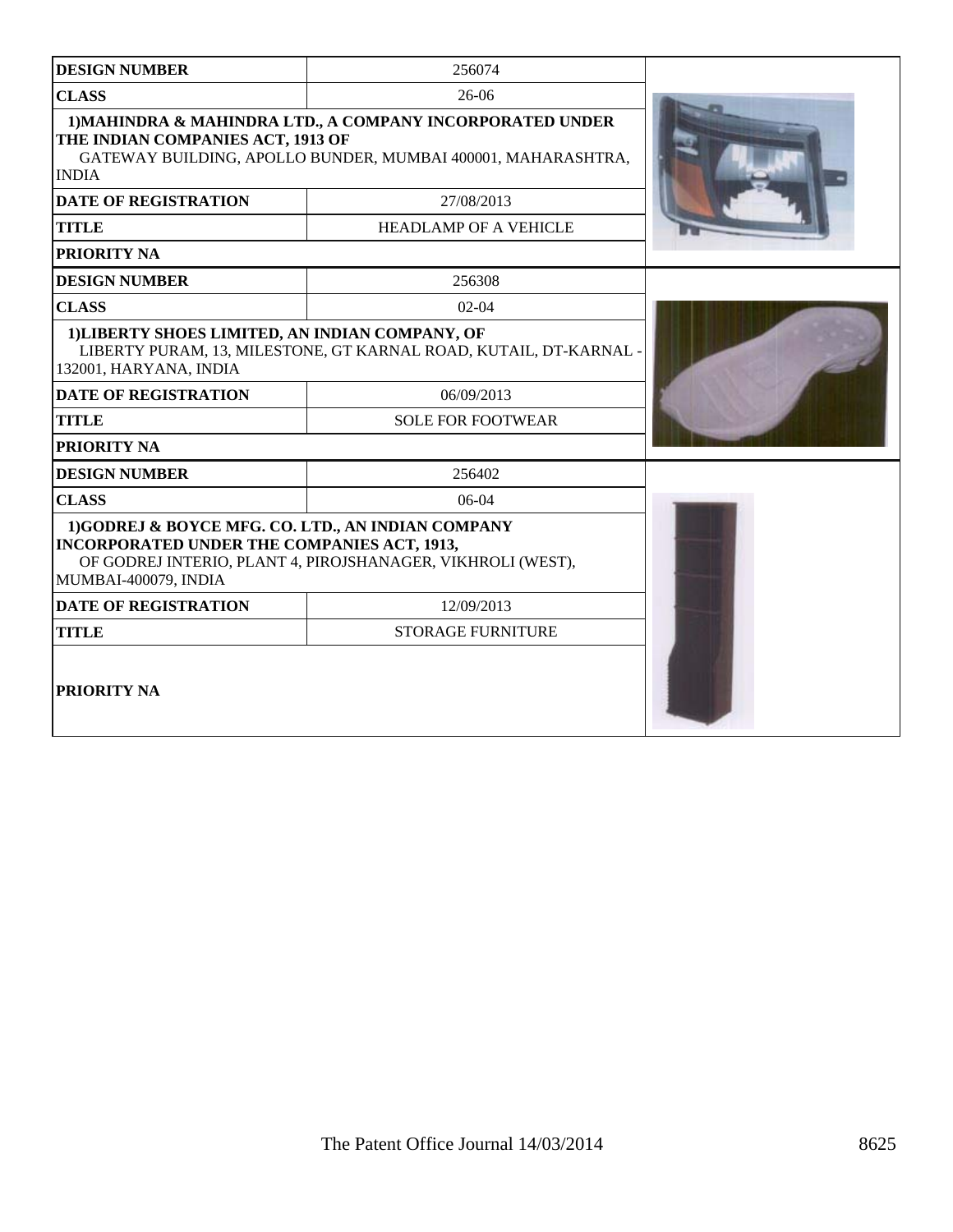| <b>DESIGN NUMBER</b>                                                                                                                                                                                 |             | 255576                   |     |
|------------------------------------------------------------------------------------------------------------------------------------------------------------------------------------------------------|-------------|--------------------------|-----|
| <b>CLASS</b>                                                                                                                                                                                         | $26-02$     |                          |     |
| 1) EVEREADY INDUSTRIES INDIA LTD.<br>1, MIDDLETON STREET, KOLKATA-700071, WEST BENGAL, INDIA, AN INDIAN<br><b>COMPANY</b>                                                                            |             |                          |     |
| <b>DATE OF REGISTRATION</b>                                                                                                                                                                          |             | 31/07/2013               |     |
| <b>TITLE</b>                                                                                                                                                                                         |             | <b>FLASHLIGHT</b>        | DD. |
| <b>PRIORITY NA</b>                                                                                                                                                                                   |             |                          |     |
| <b>DESIGN NUMBER</b>                                                                                                                                                                                 |             | 251970                   |     |
| <b>CLASS</b>                                                                                                                                                                                         |             | $01 - 01$                |     |
| 1) FRIO-LAY NORTH AMERICA, INC., INCORPORATED IN THE STATE OF<br><b>DELAWARE OF</b><br>7701 LEGACY DRIVE, PLANO, TEXAS 75024-4099, UNITED STATES OF<br><b>AMERICA</b><br><b>DATE OF REGISTRATION</b> |             | 01/03/2013               |     |
| <b>TITLE</b>                                                                                                                                                                                         |             | <b>BAKERS PRODUCT</b>    |     |
| <b>PRIORITY</b>                                                                                                                                                                                      |             |                          |     |
| PRIORITY NUMBER                                                                                                                                                                                      | <b>DATE</b> | <b>COUNTRY</b>           |     |
| 29/431,378                                                                                                                                                                                           | 06/09/2012  | U.S.A.                   |     |
| <b>DESIGN NUMBER</b>                                                                                                                                                                                 |             | 256302                   |     |
| <b>CLASS</b>                                                                                                                                                                                         |             | $02-04$                  |     |
| 1) LIBERTY SHOES LIMITED, AN INDIAN COMPANY, OF<br>LIBERTY PURAM, 13, MILESTONE, GT KARNAL ROAD, KUTAIL, DT-KARNAL -<br>132001, HARYANA, INDIA                                                       |             |                          |     |
| <b>DATE OF REGISTRATION</b>                                                                                                                                                                          | 06/09/2013  |                          |     |
| <b>TITLE</b>                                                                                                                                                                                         |             | <b>SOLE FOR FOOTWEAR</b> |     |
| <b>PRIORITY NA</b>                                                                                                                                                                                   |             |                          |     |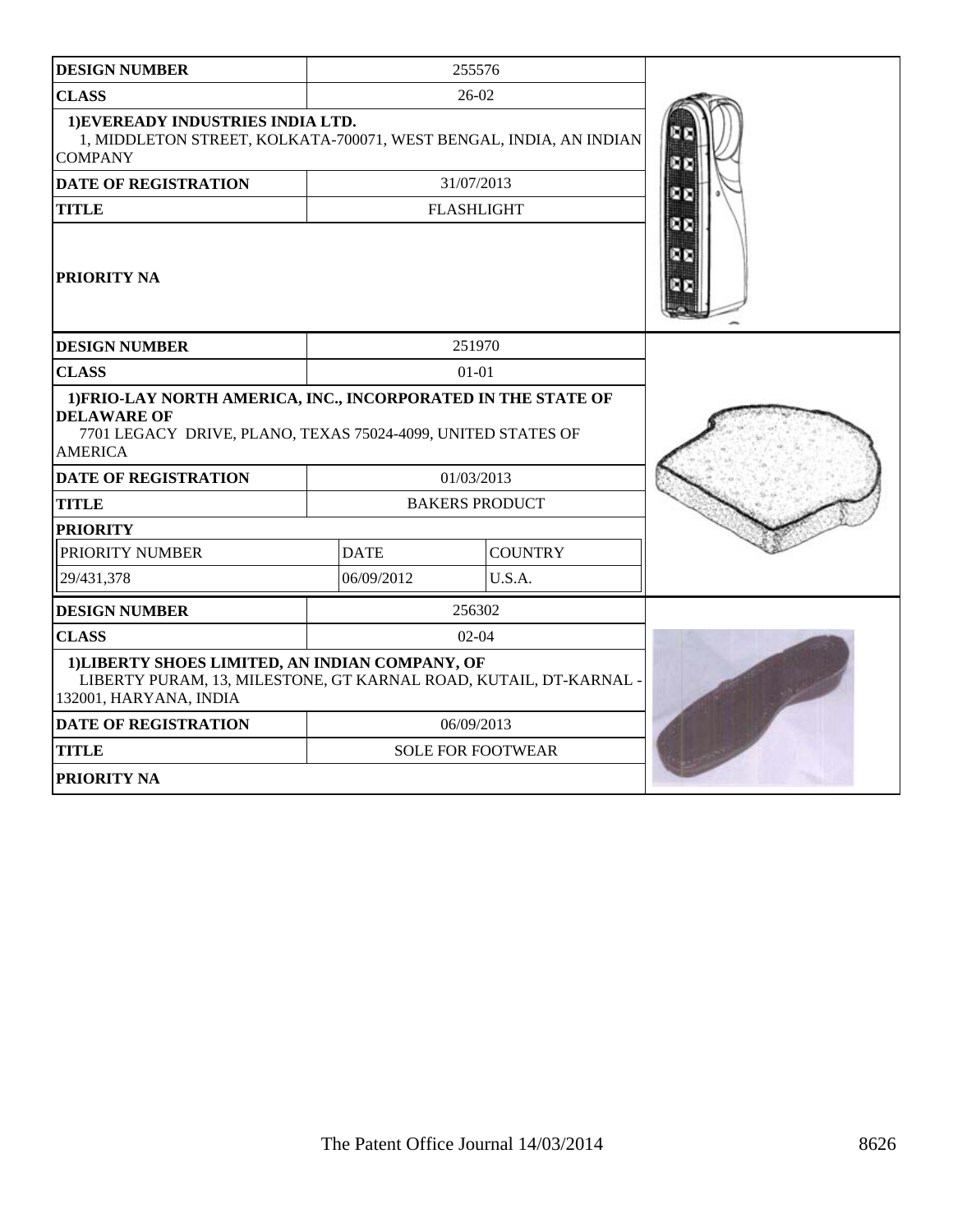| <b>DESIGN NUMBER</b>                                                                                                                                                            |                           | 256395                              |                                   |                          |
|---------------------------------------------------------------------------------------------------------------------------------------------------------------------------------|---------------------------|-------------------------------------|-----------------------------------|--------------------------|
| <b>CLASS</b>                                                                                                                                                                    | $09-03$                   |                                     |                                   |                          |
| 1) ITC LIMITED, AN INDIAN COMPANY WITHIN THE MEANING OF THE<br><b>COMPANIES ACT, 1956 OF</b><br>VIRGINIA HOUSE, 37, J. L. NEHRU ROAD, KOLKATA - 700 071, WEST BENGAL,<br>INDIA. |                           |                                     |                                   |                          |
| <b>DATE OF REGISTRATION</b>                                                                                                                                                     |                           | 12/09/2013                          |                                   |                          |
| <b>TITLE</b>                                                                                                                                                                    |                           | <b>CIGARETTE PACK</b>               |                                   |                          |
| <b>PRIORITY NA</b>                                                                                                                                                              |                           |                                     |                                   |                          |
| <b>DESIGN NUMBER</b>                                                                                                                                                            |                           | 253626                              |                                   |                          |
| <b>CLASS</b>                                                                                                                                                                    |                           | 23-03                               |                                   |                          |
| 1) MR. DHITI TOWIWAT A CITIZEN OF THAILAND OF THE ADDRESS:<br>163/71, PHAHONYOTHIN 32, KHWAENG LAT YAO, KHET CHATUCHAK,<br><b>BANGKOK, THAILAND</b>                             |                           |                                     |                                   |                          |
| DATE OF REGISTRATION<br><b>TITLE</b>                                                                                                                                            |                           | 02/05/2013<br><b>HEAT EXCHANGER</b> |                                   |                          |
| <b>PRIORITY</b><br>PRIORITY NUMBER<br>1202002953                                                                                                                                | <b>DATE</b><br>08/11/2012 |                                     | <b>COUNTRY</b><br><b>THAILAND</b> |                          |
|                                                                                                                                                                                 |                           |                                     |                                   | ANOTHER PERSPECTIVE VIEW |
| <b>DESIGN NUMBER</b>                                                                                                                                                            |                           | 255145                              |                                   |                          |
| <b>CLASS</b>                                                                                                                                                                    | $12 - 16$                 |                                     |                                   |                          |
| 1) VOLVO TRUCK CORPORATION,<br>OF 405 08 GÖTEBORG, SWEDEN                                                                                                                       |                           |                                     |                                   |                          |
| DATE OF REGISTRATION                                                                                                                                                            | 11/07/2013                |                                     |                                   |                          |
| <b>TITLE</b>                                                                                                                                                                    |                           | FENDER FOR VEHICLES                 |                                   |                          |
| <b>PRIORITY</b>                                                                                                                                                                 |                           |                                     |                                   |                          |
| PRIORITY NUMBER                                                                                                                                                                 | <b>DATE</b>               |                                     | <b>COUNTRY</b>                    |                          |
| 002179424-0004                                                                                                                                                                  | 06/02/2013                |                                     | OHIM                              |                          |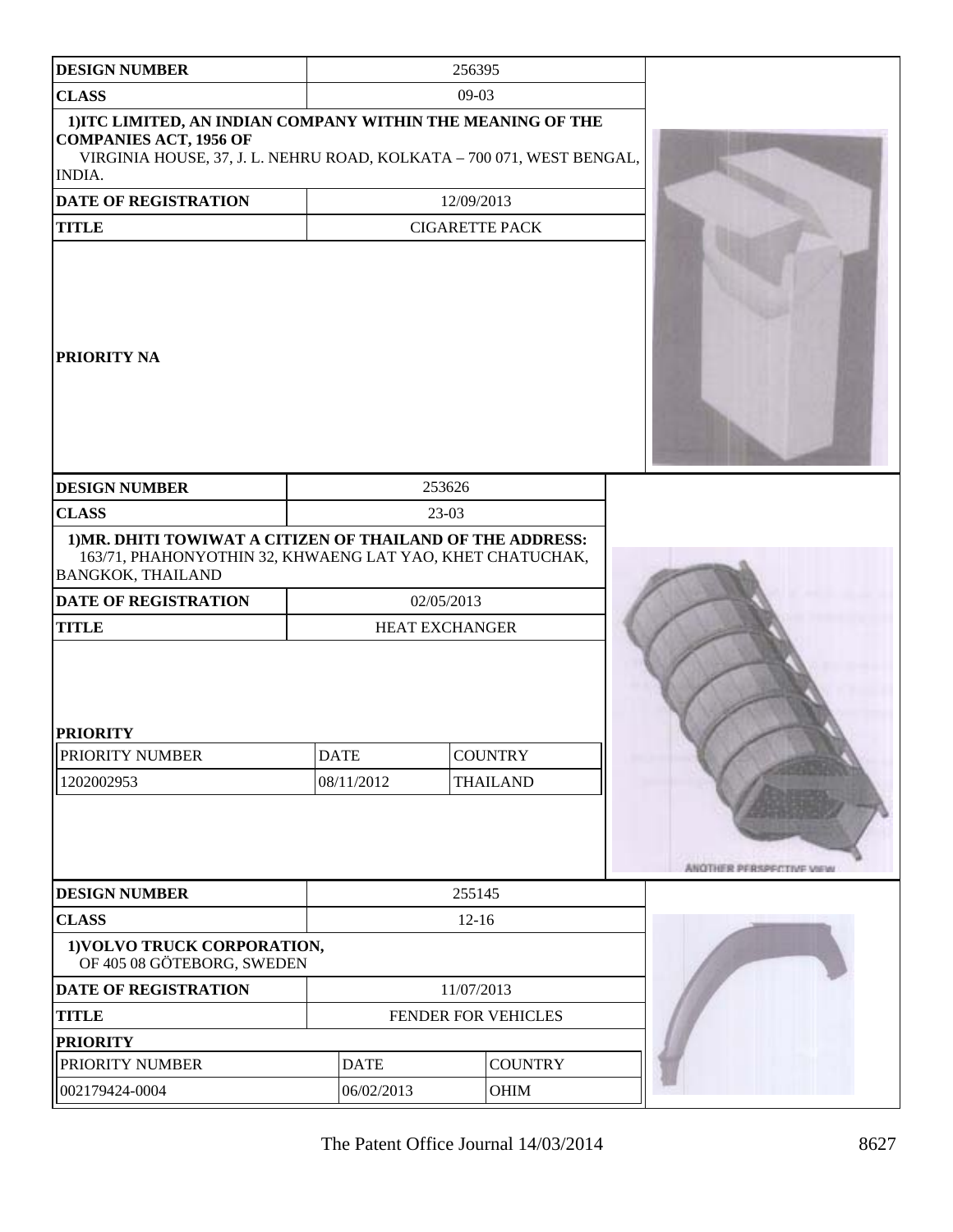| <b>DESIGN NUMBER</b>                                                                                                                                                           |                                | 255305             |  |
|--------------------------------------------------------------------------------------------------------------------------------------------------------------------------------|--------------------------------|--------------------|--|
| <b>CLASS</b>                                                                                                                                                                   | $11-02$                        |                    |  |
| 1) MA DESIGN INDIA PRIVATE LIMITED, A COMPANY INCORPORATED IN<br><b>INDIA HAVING ITS PRINCIPAL PLACE OF BUSINESS AT</b><br>A-41, SECTOR-80, PHASE-II, NOIDA-201305, U.P. INDIA |                                |                    |  |
| <b>DATE OF REGISTRATION</b>                                                                                                                                                    |                                | 18/07/2013         |  |
| <b>TITLE</b>                                                                                                                                                                   |                                | <b>VASE</b>        |  |
| PRIORITY NA                                                                                                                                                                    |                                |                    |  |
| <b>DESIGN NUMBER</b>                                                                                                                                                           |                                | 255398             |  |
| <b>CLASS</b>                                                                                                                                                                   |                                | $11-02$            |  |
| 1) VIPIN JAIN AN INDIAN NATIONAL<br>GOKUL INTERNATIONAL, GALA NO. 2 ROOPAL INDUSTRIAL ESTATE, H.P.<br>GAS GODOWN GALLI, BHAYANDAR EAST, THANE-401105                           |                                |                    |  |
| <b>DATE OF REGISTRATION</b>                                                                                                                                                    | 25/07/2013                     |                    |  |
| <b>TITLE</b>                                                                                                                                                                   |                                | <b>FLOWER VASE</b> |  |
| PRIORITY NA                                                                                                                                                                    |                                |                    |  |
| <b>DESIGN NUMBER</b>                                                                                                                                                           |                                | 251941             |  |
| <b>CLASS</b>                                                                                                                                                                   | 24-99                          |                    |  |
| 1) CHRISTOPHER JOHN FARRELL, AUSTRALIAN NATIONAL, OF<br>44 SIGANTO DRIVE HELENSVALE QLD 4212, AUSTRALIA                                                                        |                                |                    |  |
| <b>DATE OF REGISTRATION</b>                                                                                                                                                    | 28/02/2013                     |                    |  |
| <b>TITLE</b>                                                                                                                                                                   | ORTHODONTIC APPLIANCE          |                    |  |
| <b>PRIORITY</b>                                                                                                                                                                |                                |                    |  |
| PRIORITY NUMBER                                                                                                                                                                | <b>DATE</b><br><b>COUNTRY</b>  |                    |  |
| AU 143331/2012                                                                                                                                                                 | 31/08/2012<br><b>AUSTRALIA</b> |                    |  |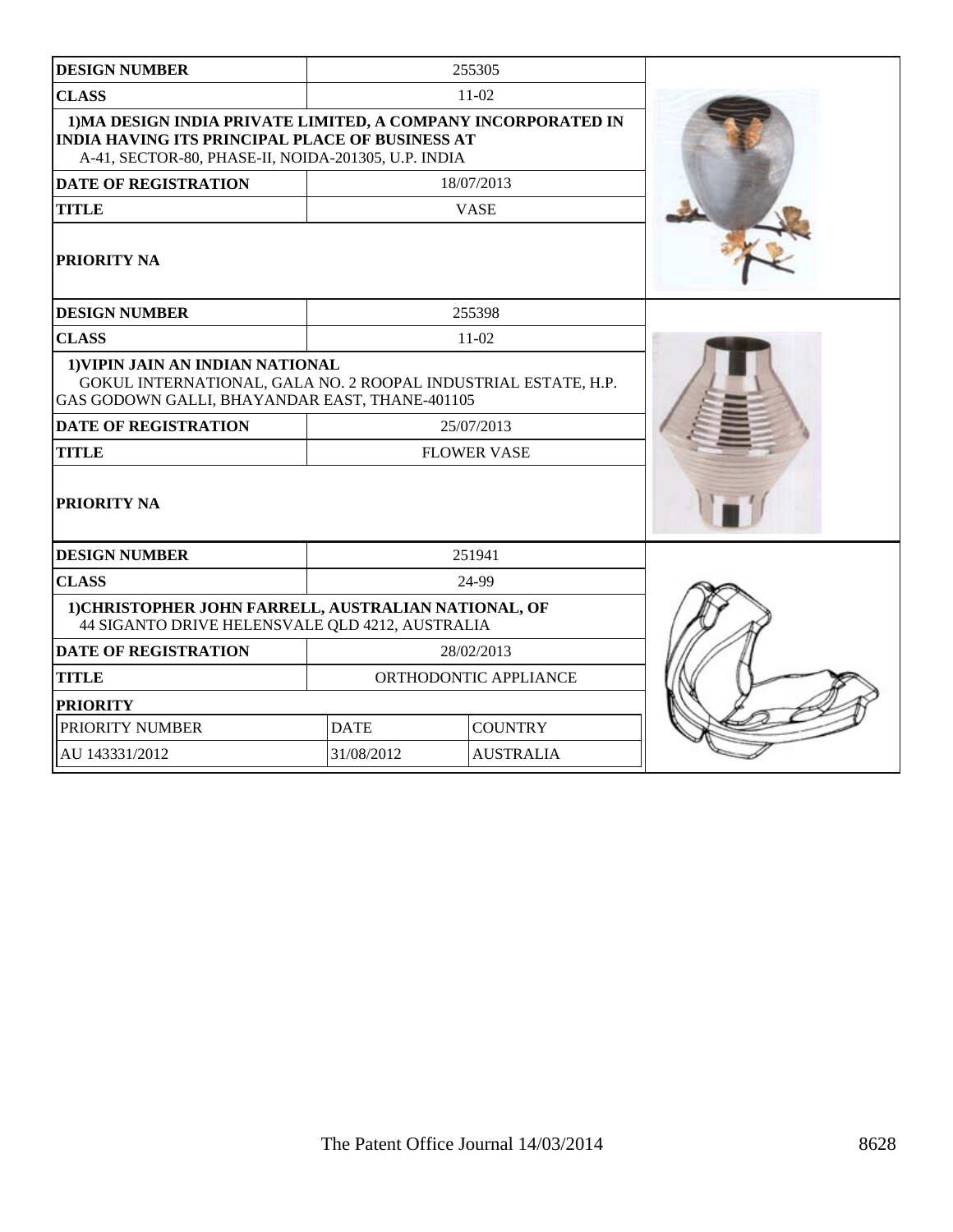| <b>DESIGN NUMBER</b>                                                                                                                                                                                                                                                                                                                                                                                      | 256940                     |  |
|-----------------------------------------------------------------------------------------------------------------------------------------------------------------------------------------------------------------------------------------------------------------------------------------------------------------------------------------------------------------------------------------------------------|----------------------------|--|
| <b>CLASS</b>                                                                                                                                                                                                                                                                                                                                                                                              | $05-05$                    |  |
| 1) M/S. BIBA APPARELS PRIVATE LIMITED, AN INDIAN PRIVATE LIMITED<br><b>COMPANY INCORPORATED UNDER THE PROVISION OF THE COMPANIES</b><br>ACT, 1956, AND HAVING ITS'S REGISTERED OFFICE AT<br>RELIABLE HOUSE, SITUATED AT HANUMAN SILK MILL COMPOUND,<br>KANJURMARG (WEST), OPP. HUMA MALL, MUMBAI-400078 MAHARASHTRA,<br><b>INDIA</b><br><b>DATE OF REGISTRATION</b><br><b>TITLE</b><br><b>PRIORITY NA</b> |                            |  |
| <b>DESIGN NUMBER</b>                                                                                                                                                                                                                                                                                                                                                                                      | 256215                     |  |
| <b>CLASS</b>                                                                                                                                                                                                                                                                                                                                                                                              | $02 - 04$                  |  |
| 1) DHEERAJ FOOT CRAFT INDIA PVT, LTD (DULY INCORPORATED UNDER<br>THE PROVISION OF THE COMPANY ACT, 1956) AT 103, SECTOR-3, HSIIDC,<br>KARNAL-132001 (HARYANA),<br>WHOSE DIRECTOR IS MANISH BHANDARI, OF THE ABOVE ADDRESS                                                                                                                                                                                 |                            |  |
| <b>DATE OF REGISTRATION</b>                                                                                                                                                                                                                                                                                                                                                                               | 04/09/2013                 |  |
| <b>TITLE</b>                                                                                                                                                                                                                                                                                                                                                                                              | <b>SOLE OF FOOTWEAR</b>    |  |
| <b>PRIORITY NA</b>                                                                                                                                                                                                                                                                                                                                                                                        |                            |  |
| <b>DESIGN NUMBER</b>                                                                                                                                                                                                                                                                                                                                                                                      | 254412                     |  |
| <b>CLASS</b>                                                                                                                                                                                                                                                                                                                                                                                              | $12 - 16$                  |  |
| 1) KRIPALSINH DILIPSINH JADEJA TRADING AS ROGER MOTORS,<br>NATIONALITY INDIA, ADDRESS AT<br>GONDAL ROAD, NEAR RAJKAMAL PETROL PUMP, RAJKOT 360004, GUJARAT,<br><b>INDIA</b>                                                                                                                                                                                                                               |                            |  |
| <b>DATE OF REGISTRATION</b>                                                                                                                                                                                                                                                                                                                                                                               | 10/06/2013                 |  |
| <b>TITLE</b>                                                                                                                                                                                                                                                                                                                                                                                              | <b>SUSPENSION ABSORBER</b> |  |
| <b>PRIORITY NA</b>                                                                                                                                                                                                                                                                                                                                                                                        |                            |  |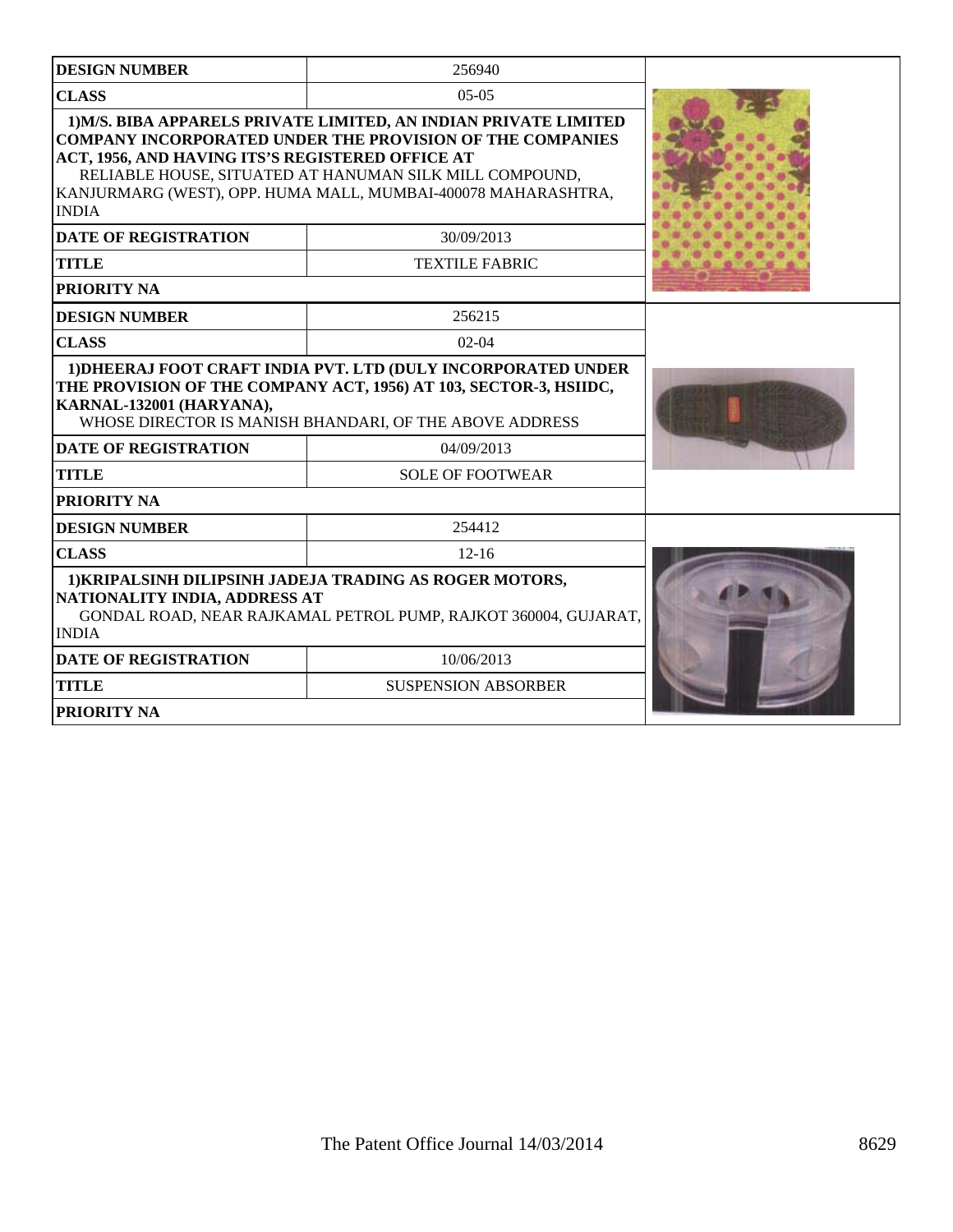| <b>DESIGN NUMBER</b>                                                                                                                                                                                                                                                                                    |                          | 251145                               |  |
|---------------------------------------------------------------------------------------------------------------------------------------------------------------------------------------------------------------------------------------------------------------------------------------------------------|--------------------------|--------------------------------------|--|
| <b>CLASS</b>                                                                                                                                                                                                                                                                                            |                          | $14-02$                              |  |
| 1) COOLER MASTER CO., LTD, A COMPANY INCORPORATED UNDER THE<br><b>LAWS OF CHINA, HAVING ITS OFFICE AT</b><br>9F., NO. 778-1, ZHONGZHENG RD., ZHONGHE DIST., NEW TAIPEI CITY 235,<br>TAIWAN (R.O.C.)                                                                                                     |                          |                                      |  |
| <b>DATE OF REGISTRATION</b>                                                                                                                                                                                                                                                                             |                          | 23/01/2013                           |  |
| <b>TITLE</b>                                                                                                                                                                                                                                                                                            |                          | COOLING PAD (FOR ELECTRONIC DEVICES) |  |
| <b>PRIORITY</b>                                                                                                                                                                                                                                                                                         |                          |                                      |  |
| PRIORITY NUMBER                                                                                                                                                                                                                                                                                         | <b>DATE</b>              | <b>COUNTRY</b>                       |  |
| 201230478692.2                                                                                                                                                                                                                                                                                          | 09/10/2012               | <b>CHINA</b>                         |  |
| <b>DESIGN NUMBER</b>                                                                                                                                                                                                                                                                                    |                          | 255208                               |  |
| <b>CLASS</b>                                                                                                                                                                                                                                                                                            |                          | 23-01                                |  |
| 1) SHREEJEE PLASTICS, F-266, POCET-F, SECTOR-3, DSIIDC, BAWANA<br>INDUSTRIAL AREA, BAWANA, DELHI-110049, INDIA.<br>(AN INDIAN PROPRIETORSHIP FIRM WHOSE PROPRIETOR IS:- SUNIL<br>AGGARWAL. AN INDIAN NATIONAL OF THE ABOVE ADDRESS<br><b>DATE OF REGISTRATION</b><br><b>TITLE</b><br><b>PRIORITY NA</b> |                          | 12/07/2013<br><b>WATER FILTER</b>    |  |
| <b>DESIGN NUMBER</b>                                                                                                                                                                                                                                                                                    |                          | 255363                               |  |
| <b>CLASS</b>                                                                                                                                                                                                                                                                                            |                          | 15-99                                |  |
| 1) GREIF INTERNATIONAL HOLDING BV, A DUTCH COMPANY OF<br>BERGSEWEG 6, VREELAND 3633AK, NETHERLANDS                                                                                                                                                                                                      |                          |                                      |  |
| <b>DATE OF REGISTRATION</b>                                                                                                                                                                                                                                                                             |                          | 22/07/2013                           |  |
| <b>TITLE</b>                                                                                                                                                                                                                                                                                            | <b>AGITATOR ASSEMBLY</b> |                                      |  |
| <b>PRIORITY</b>                                                                                                                                                                                                                                                                                         |                          |                                      |  |
| PRIORITY NUMBER                                                                                                                                                                                                                                                                                         | <b>DATE</b>              | <b>COUNTRY</b>                       |  |
| 29/443,772                                                                                                                                                                                                                                                                                              | 22/01/2013               | U.S.A.                               |  |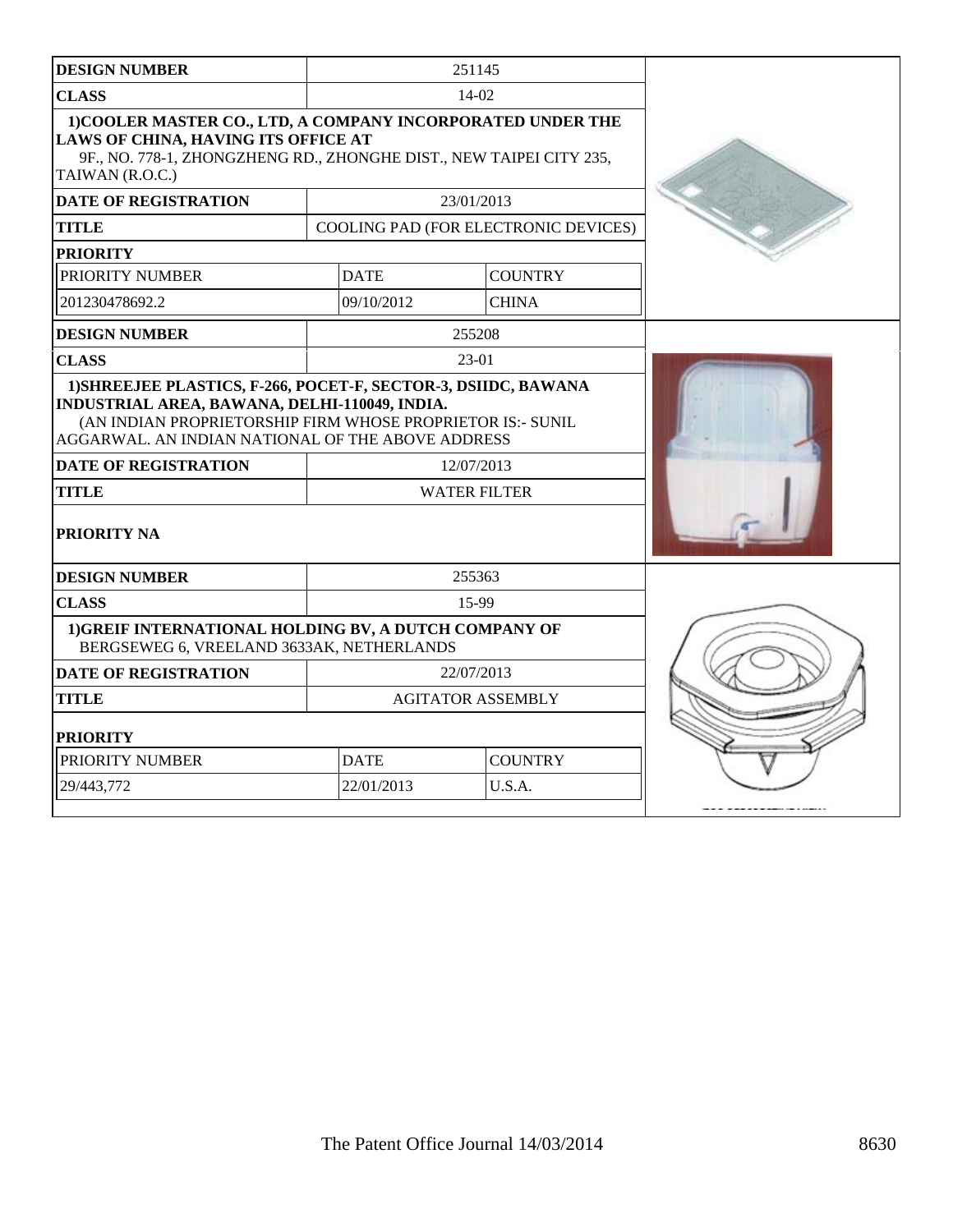| <b>DESIGN NUMBER</b>                                                                                                                                                                                                                                                                                            | 256101                                                       |  |
|-----------------------------------------------------------------------------------------------------------------------------------------------------------------------------------------------------------------------------------------------------------------------------------------------------------------|--------------------------------------------------------------|--|
| <b>CLASS</b>                                                                                                                                                                                                                                                                                                    | 13-03                                                        |  |
| <b>UNDER THE COMPANIES ACT, 1956 OF</b><br>L & T HOUSE, BALLARD ESTATE, MUMBAI 400 001, STATE OF<br>MAHARASHTRA, INDIA                                                                                                                                                                                          | 1) LARSEN & TOUBRO LIMITED, AN INDIAN COMPANY INCORPORATED   |  |
| <b>DATE OF REGISTRATION</b>                                                                                                                                                                                                                                                                                     | 28/08/2013                                                   |  |
| <b>TITLE</b>                                                                                                                                                                                                                                                                                                    | TWO POLE CONTACTOR                                           |  |
| PRIORITY NA                                                                                                                                                                                                                                                                                                     |                                                              |  |
| <b>DESIGN NUMBER</b>                                                                                                                                                                                                                                                                                            | 256918                                                       |  |
| <b>CLASS</b>                                                                                                                                                                                                                                                                                                    | $05-05$                                                      |  |
| <b>COMPANY INCORPORATED UNDER THE PROVISION OF THE COMPANIES</b><br>ACT, 1956, AND HAVING ITS'S REGISTERED OFFICE AT<br>RELIABLE HOUSE, SITUATED AT HANUMAN SILK MILL COMPOUND,<br>KANJURMARG (WEST), OPP. HUMA MALL, MUMBAI-400078 MAHARASHTRA,<br><b>INDIA</b><br><b>DATE OF REGISTRATION</b><br><b>TITLE</b> |                                                              |  |
| <b>PRIORITY NA</b>                                                                                                                                                                                                                                                                                              |                                                              |  |
| <b>DESIGN NUMBER</b>                                                                                                                                                                                                                                                                                            | 255697                                                       |  |
| <b>CLASS</b>                                                                                                                                                                                                                                                                                                    | $09-01$                                                      |  |
| 1) JOHN DISTILLERIES PVT LTD. INDIAN NATIONAL<br><b>INDIA</b>                                                                                                                                                                                                                                                   | 110, PANTHARPALYA, MYSORE ROAD, BANGALORE-560039, KARNATAKA, |  |
| <b>DATE OF REGISTRATION</b>                                                                                                                                                                                                                                                                                     | 07/08/2013                                                   |  |
| <b>TITLE</b><br>PRIORITY NA                                                                                                                                                                                                                                                                                     | <b>BOTTLE</b>                                                |  |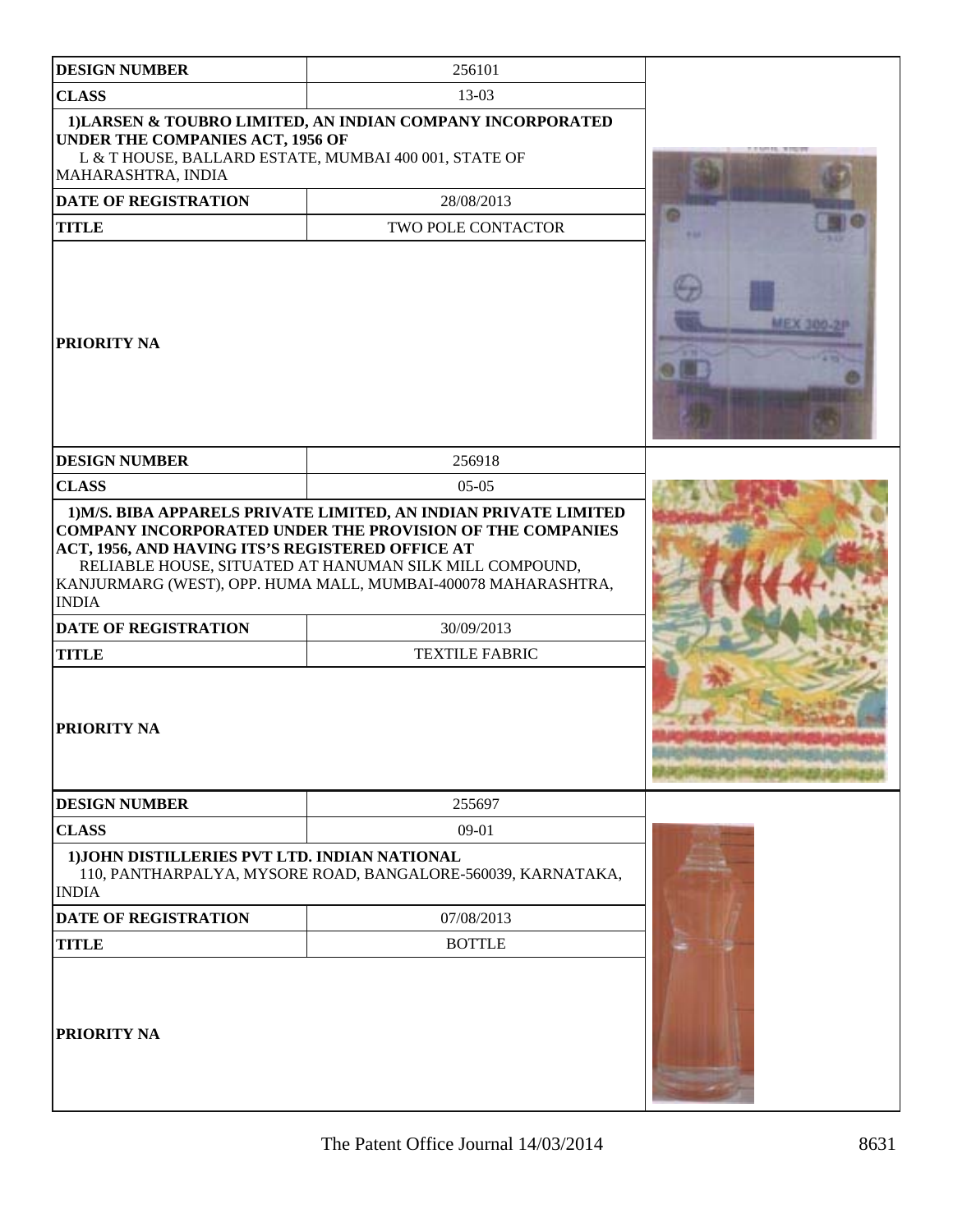| <b>DESIGN NUMBER</b>                                                                                                                                                                                          |                           | 251713                   |  |
|---------------------------------------------------------------------------------------------------------------------------------------------------------------------------------------------------------------|---------------------------|--------------------------|--|
| <b>CLASS</b>                                                                                                                                                                                                  |                           | $09-01$                  |  |
| 1) FRIENDSHIP PRODUCTS LLC, INCORPORATED UNDER THE LAWS OF<br>STATE OF CALIFORNIA, U.S.A., OF THE ADDRESS<br>7401 S. SEPULVEDA BLVD. #116, LOS ANGELES, CALIFORNIA, 90045, UNITED<br><b>STATES OF AMERICA</b> |                           |                          |  |
| <b>DATE OF REGISTRATION</b>                                                                                                                                                                                   |                           | 18/02/2013               |  |
| <b>TITLE</b>                                                                                                                                                                                                  |                           | <b>CONTAINER</b>         |  |
| <b>PRIORITY</b>                                                                                                                                                                                               |                           |                          |  |
| PRIORITY NUMBER                                                                                                                                                                                               | <b>DATE</b>               | <b>COUNTRY</b>           |  |
| 29/422,261                                                                                                                                                                                                    | 17/08/2012                | U.S.A.                   |  |
| <b>DESIGN NUMBER</b>                                                                                                                                                                                          |                           | 256058                   |  |
| <b>CLASS</b>                                                                                                                                                                                                  |                           | $15-04$                  |  |
| 1) JITENDRAKUMAR N. NAIK AN INDIVIDUAL-INDIAN RESIDENT OF,<br>PLOT NO.-5101, ROAD NO.-5, G.I.D.C., SACHIN-394230, SURAT INDIA                                                                                 |                           |                          |  |
| <b>DATE OF REGISTRATION</b>                                                                                                                                                                                   | 27/08/2013                |                          |  |
| <b>TITLE</b>                                                                                                                                                                                                  | <b>CLAY BRICK MACHINE</b> |                          |  |
| PRIORITY NA                                                                                                                                                                                                   |                           |                          |  |
| <b>DESIGN NUMBER</b>                                                                                                                                                                                          | 256303                    |                          |  |
| <b>CLASS</b>                                                                                                                                                                                                  |                           | $02-04$                  |  |
| 1) LIBERTY SHOES LIMITED, AN INDIAN COMPANY, OF<br>LIBERTY PURAM, 13, MILESTONE, GT KARNAL ROAD, KUTAIL, DT-KARNAL -<br>132001, HARYANA, INDIA                                                                |                           |                          |  |
| <b>DATE OF REGISTRATION</b>                                                                                                                                                                                   |                           | 06/09/2013               |  |
| <b>TITLE</b>                                                                                                                                                                                                  |                           | <b>SOLE FOR FOOTWEAR</b> |  |
| PRIORITY NA                                                                                                                                                                                                   |                           |                          |  |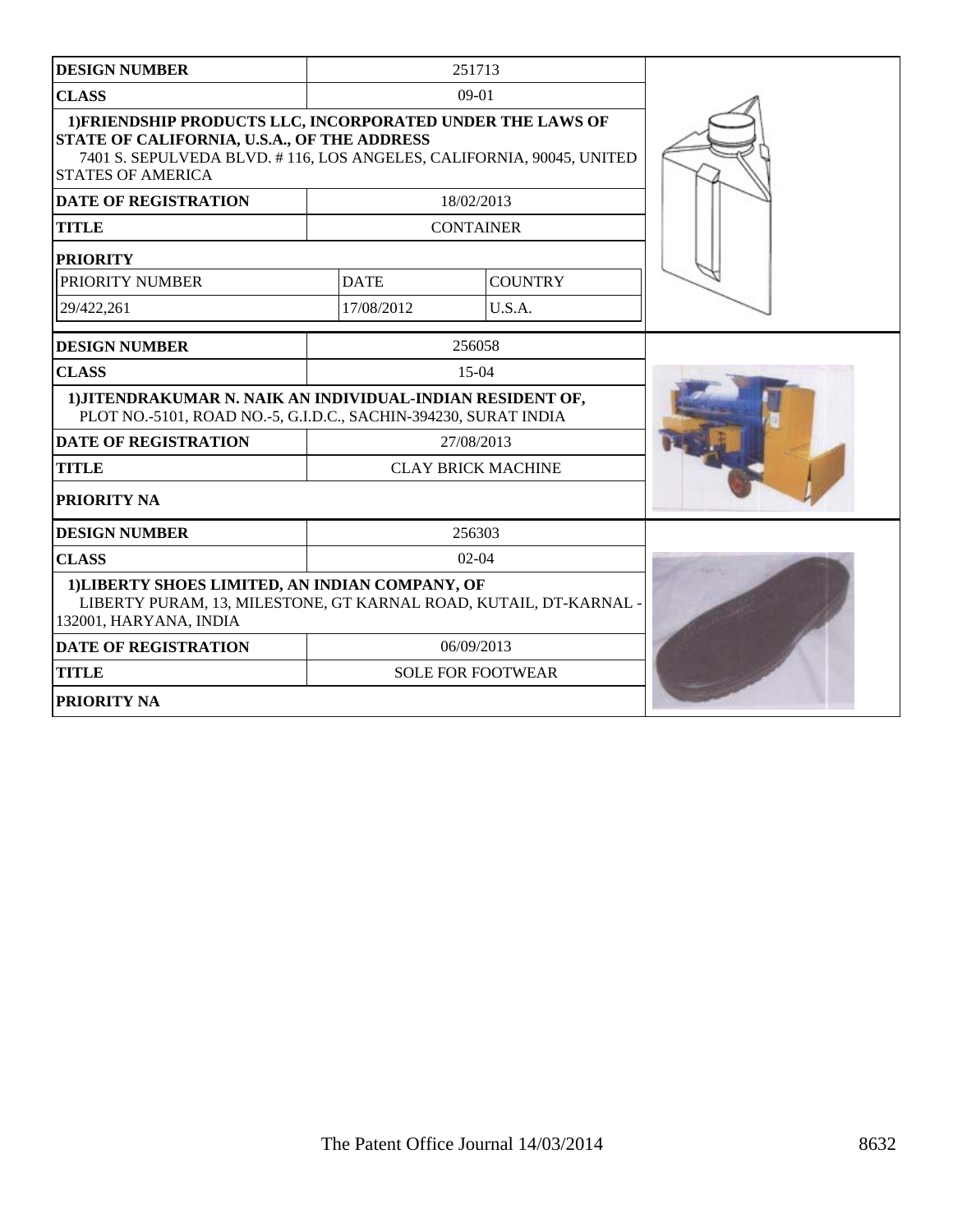| <b>DESIGN NUMBER</b>                                                                                                                                                                                                                                                                                                                 |             | 256396                |  |
|--------------------------------------------------------------------------------------------------------------------------------------------------------------------------------------------------------------------------------------------------------------------------------------------------------------------------------------|-------------|-----------------------|--|
| <b>CLASS</b>                                                                                                                                                                                                                                                                                                                         | $09-03$     |                       |  |
| 1) ITC LIMITED, AN INDIAN COMPANY WITHIN THE MEANING OF THE<br><b>COMPANIES ACT, 1956 OF</b><br>VIRGINIA HOUSE, 37, J. L. NEHRU ROAD, KOLKATA - 700071, WEST BENGAL,<br><b>INDIA</b>                                                                                                                                                 |             |                       |  |
| <b>DATE OF REGISTRATION</b>                                                                                                                                                                                                                                                                                                          |             | 12/09/2013            |  |
| <b>TITLE</b>                                                                                                                                                                                                                                                                                                                         |             | <b>CIGARETTE PACK</b> |  |
| PRIORITY NA                                                                                                                                                                                                                                                                                                                          |             |                       |  |
| <b>DESIGN NUMBER</b>                                                                                                                                                                                                                                                                                                                 |             | 255075                |  |
| <b>CLASS</b>                                                                                                                                                                                                                                                                                                                         |             | $12 - 15$             |  |
| 1) COMPAGNIE GENERALE DES ETABLISSEMENTS MICHELIN, A FRENCH<br>COMPANY OF 12 COURS SABLON, FR-63000, CLERMONT-FERRAND, FRANCE,<br><b>AND</b><br>MICHELIN RECHERCHE ET TECHNIQUE S.A., A SWISS COMPANY OF ROUTE<br>LOUIS- BRAILLE 10 - CH-1763 GRANGES-PACCOT, SWITZERLAND                                                            |             |                       |  |
| <b>DATE OF REGISTRATION</b>                                                                                                                                                                                                                                                                                                          |             | 09/07/2013            |  |
| <b>TITLE</b>                                                                                                                                                                                                                                                                                                                         |             | <b>TYRE</b>           |  |
| <b>PRIORITY</b>                                                                                                                                                                                                                                                                                                                      |             |                       |  |
| PRIORITY NUMBER                                                                                                                                                                                                                                                                                                                      | <b>DATE</b> | <b>COUNTRY</b>        |  |
| 13/0314                                                                                                                                                                                                                                                                                                                              | 11/01/2013  | <b>FRANCE</b>         |  |
| <b>DESIGN NUMBER</b>                                                                                                                                                                                                                                                                                                                 |             | 256909                |  |
| <b>CLASS</b>                                                                                                                                                                                                                                                                                                                         |             | $05-05$               |  |
| 1) M/S. BIBA APPARELS PRIVATE LIMITED, AN INDIAN PRIVATE LIMITED<br><b>COMPANY INCORPORATED UNDER THE PROVISION OF THE COMPANIES</b><br>ACT, 1956, AND HAVING ITS'S REGISTERED OFFICE AT<br>RELIABLE HOUSE, SITUATED AT HANUMAN SILK MILL COMPOUND,<br>KANJURMARG (WEST), OPP. HUMA MALL, MUMBAI-400078 MAHARASHTRA,<br><b>INDIA</b> |             |                       |  |
| DATE OF REGISTRATION                                                                                                                                                                                                                                                                                                                 |             | 30/09/2013            |  |
| <b>TITLE</b>                                                                                                                                                                                                                                                                                                                         |             | <b>TEXTILE FABRIC</b> |  |
| PRIORITY NA                                                                                                                                                                                                                                                                                                                          |             |                       |  |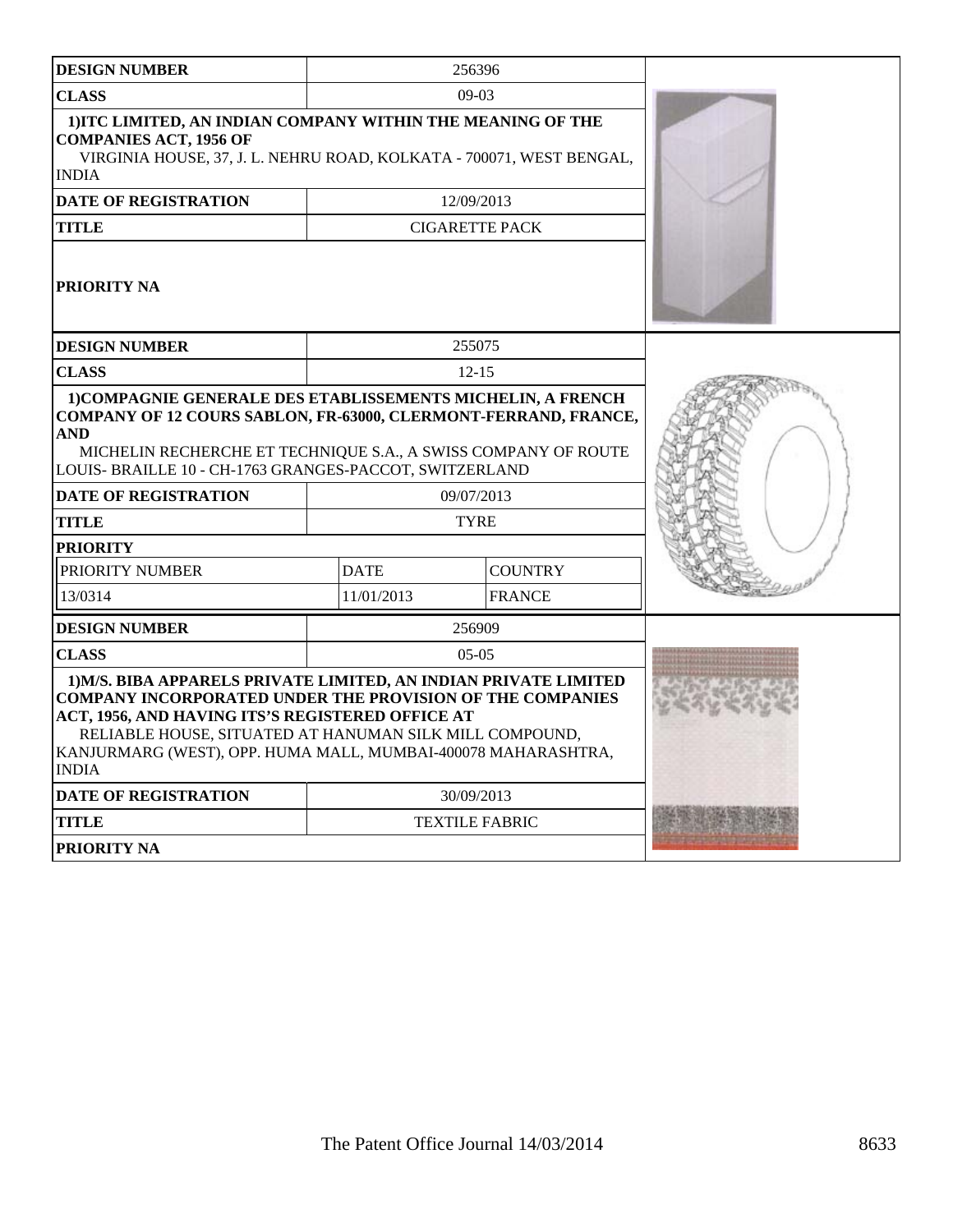| <b>DESIGN NUMBER</b>                                                                                                                                       |                   | 256582                 |  |
|------------------------------------------------------------------------------------------------------------------------------------------------------------|-------------------|------------------------|--|
| <b>CLASS</b>                                                                                                                                               | $12 - 15$         |                        |  |
| 1) TVS SRICHAKRA LIMITED, AN INDIAN COMPANY,<br>7B, WEST VELI STREET, MADURAI 625 001, TAMIL NADU, INDIA                                                   |                   |                        |  |
| DATE OF REGISTRATION                                                                                                                                       |                   | 18/09/2013             |  |
| <b>TITLE</b>                                                                                                                                               |                   | <b>TYRE</b>            |  |
| PRIORITY NA                                                                                                                                                |                   |                        |  |
| <b>DESIGN NUMBER</b>                                                                                                                                       |                   | 255794                 |  |
| <b>CLASS</b>                                                                                                                                               |                   | $23-04$                |  |
| 1) DAIKIN INDUSTRIES LTD. A JAPANESE COMPANY OF THE ADDRESS:<br>UMEDA CENTER BUILDING, 4-12 NAKAZAKI-NISHI 2-CHOME, KITA-KU,<br>OSAKA-SHI, OSAKA-FU, JAPAN |                   |                        |  |
| <b>DATE OF REGISTRATION</b>                                                                                                                                | 13/08/2013        |                        |  |
| <b>TITLE</b>                                                                                                                                               |                   | <b>AIR CONDITIONER</b> |  |
| <b>PRIORITY NA</b>                                                                                                                                         |                   |                        |  |
| <b>DESIGN NUMBER</b>                                                                                                                                       |                   | 256702                 |  |
| <b>CLASS</b>                                                                                                                                               | $12 - 11$         |                        |  |
| 1) HONDA MOTOR CO., LTD., A JAPANESE CORPORATION, OF<br>1-1, MINAMI-AOYAMA 2-CHOME, MINATO-KU, TOKYO, 107-8556, JAPAN                                      |                   |                        |  |
| <b>DATE OF REGISTRATION</b>                                                                                                                                | 24/09/2013        |                        |  |
| <b>TITLE</b>                                                                                                                                               | <b>MOTORCYCLE</b> |                        |  |
| <b>PRIORITY</b>                                                                                                                                            |                   |                        |  |
| PRIORITY NUMBER                                                                                                                                            | <b>DATE</b>       | <b>COUNTRY</b>         |  |
| 2013-006815                                                                                                                                                | 27/03/2013        | <b>JAPAN</b>           |  |
|                                                                                                                                                            |                   |                        |  |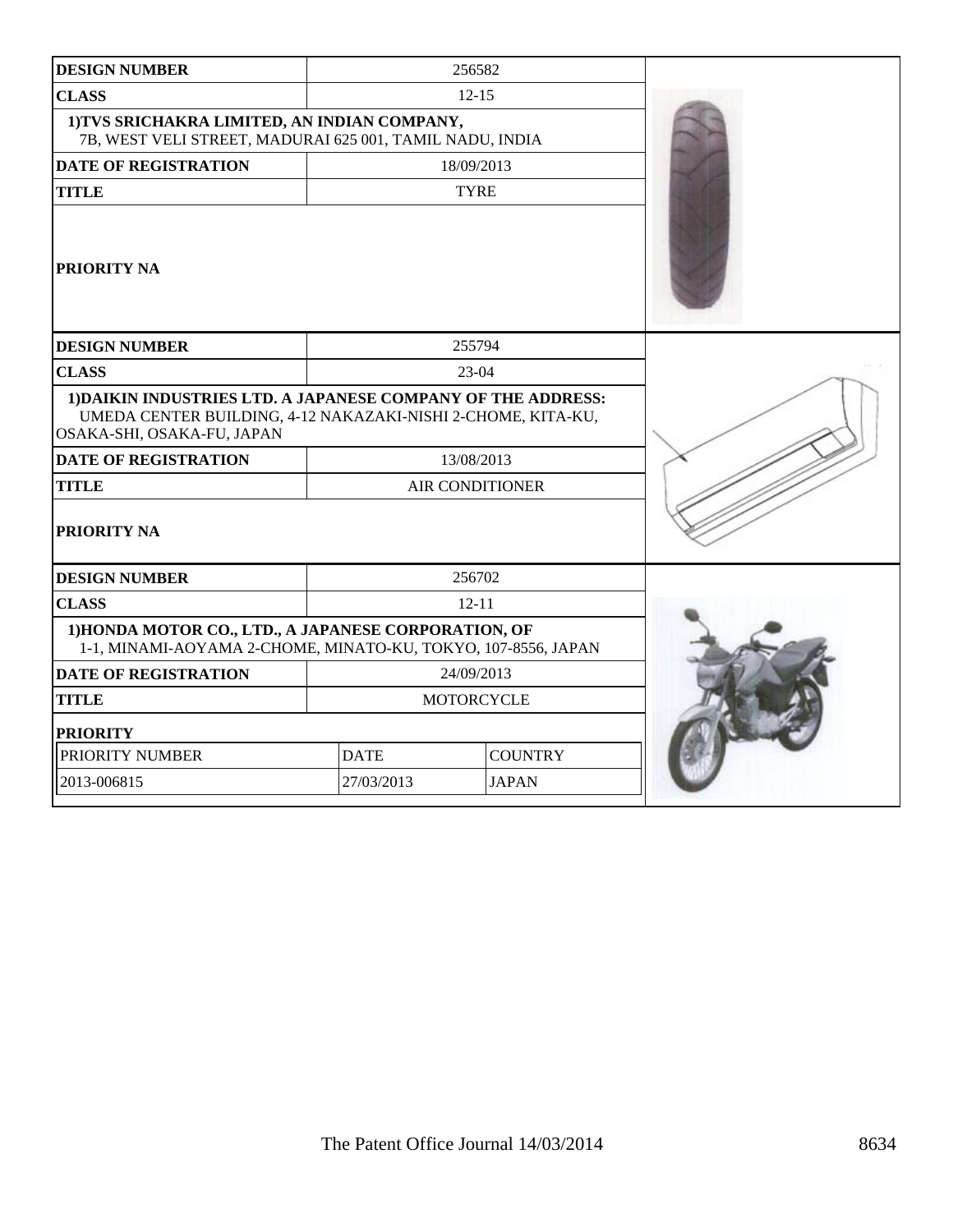| <b>DESIGN NUMBER</b>                                               | 256094                                                                                                                                                                                                                                                                                        |  |
|--------------------------------------------------------------------|-----------------------------------------------------------------------------------------------------------------------------------------------------------------------------------------------------------------------------------------------------------------------------------------------|--|
| <b>CLASS</b>                                                       | $12 - 16$                                                                                                                                                                                                                                                                                     |  |
| 1) MAHINDRA & MAHINDRA LTD., A COMPANY<br>OF<br>MAHARASHTRA, INDIA | INCORPORATED UNDER THE INDIAN COMPANIES ACT, 1913<br>GATEWAY BUILDING, APOLLO BUNDER, MUMBAI 400001,                                                                                                                                                                                          |  |
| <b>DATE OF</b><br><b>REGISTRATION</b>                              | 28/08/2013                                                                                                                                                                                                                                                                                    |  |
| <b>TITLE</b>                                                       | FRONT GRILLE OF A VEHICLE                                                                                                                                                                                                                                                                     |  |
| PRIORITY NA                                                        |                                                                                                                                                                                                                                                                                               |  |
| <b>DESIGN NUMBER</b>                                               | 256897                                                                                                                                                                                                                                                                                        |  |
| <b>CLASS</b>                                                       | 08-06                                                                                                                                                                                                                                                                                         |  |
| PLACE OF BUSINESS AT<br>RAJKOT-360004, GUJARAT, INDIA              | 1) SANVI ENTERPRISE, AN INDIAN ENTITY HAVING ITS PRINCIPAL<br>NATIONAL HIGHWAY 8-B, OPP. PARIN FURNITURE, KOTHARIYA<br>SOLVENT AREA, NEAR DHOKIYA MOTORS, KOTHARIYA, DIST:                                                                                                                    |  |
| <b>DATE OF REGISTRATION</b>                                        | 30/09/2013                                                                                                                                                                                                                                                                                    |  |
| <b>TITLE</b>                                                       | <b>CABINET HANDLE</b>                                                                                                                                                                                                                                                                         |  |
| <b>PRIORITY NA</b>                                                 |                                                                                                                                                                                                                                                                                               |  |
| <b>DESIGN NUMBER</b>                                               | 257043                                                                                                                                                                                                                                                                                        |  |
| <b>CLASS</b>                                                       | $05-05$                                                                                                                                                                                                                                                                                       |  |
| AT<br>MAHARASHTRA, INDIA                                           | 1) M/S. BIBA APPARELS PRIVATE LIMITED, AN INDIAN PRIVATE<br>LIMITED COMPANY INCORPORATED UNDER THE PROVISION OF<br>THE COMPANIES ACT, 1956, AND HAVING ITS'S REGISTERED OFFICE<br>RELIABLE HOUSE, SITUATED AT HANUMAN SILK MILL COMPOUND,<br>KANJURMARG (WEST), OPP. HUMA MALL, MUMBAI-400078 |  |
| <b>DATE OF REGISTRATION</b>                                        | 30/09/2013                                                                                                                                                                                                                                                                                    |  |
| <b>TITLE</b>                                                       | <b>TEXTILE FABRIC</b>                                                                                                                                                                                                                                                                         |  |
| PRIORITY NA                                                        |                                                                                                                                                                                                                                                                                               |  |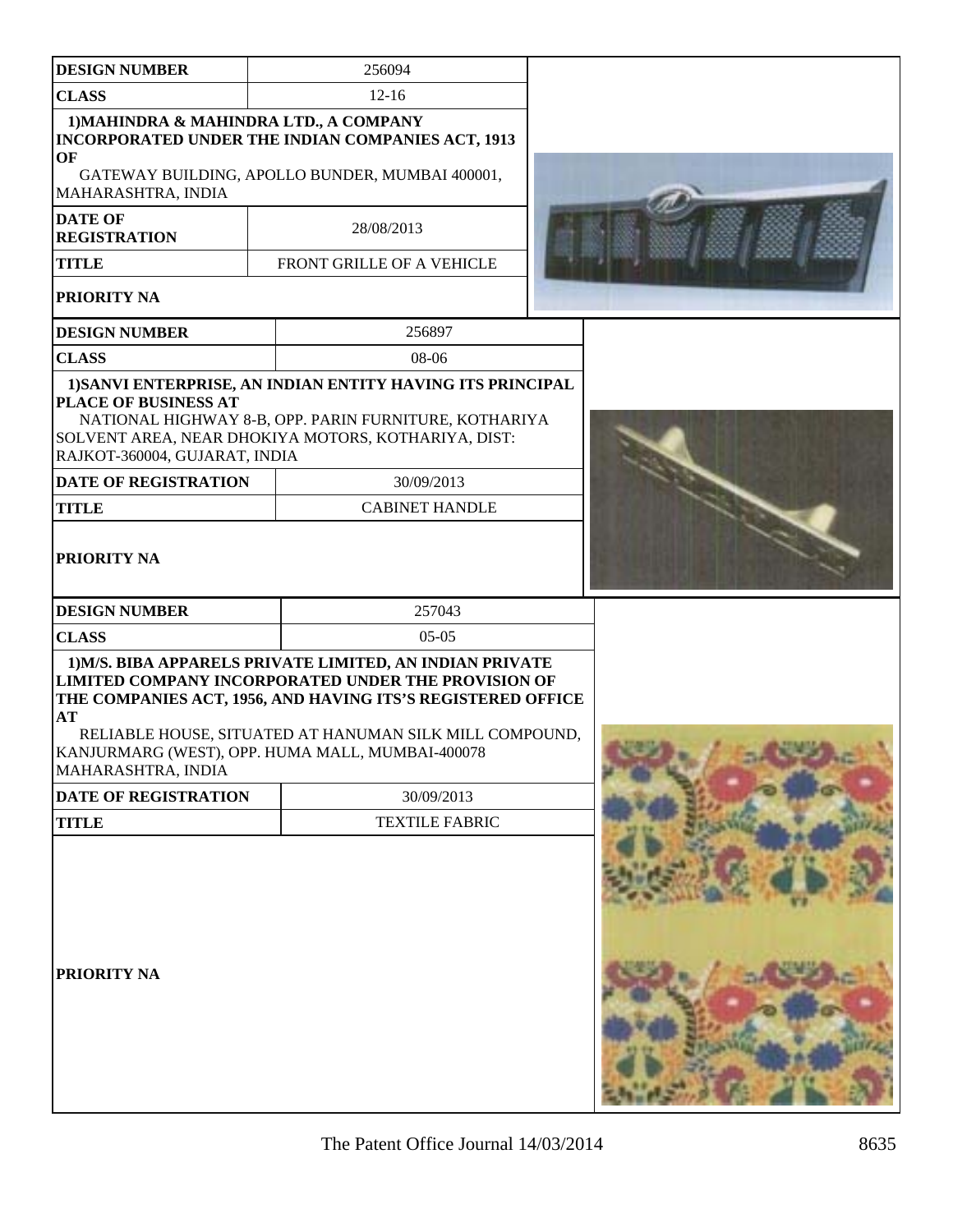| <b>DESIGN NUMBER</b>                                                                                                                                                                                                                                                                                                                 | 256314                                                            |  |
|--------------------------------------------------------------------------------------------------------------------------------------------------------------------------------------------------------------------------------------------------------------------------------------------------------------------------------------|-------------------------------------------------------------------|--|
| <b>CLASS</b>                                                                                                                                                                                                                                                                                                                         | $02-04$                                                           |  |
| 1) LIBERTY SHOES LIMITED, AN INDIAN COMPANY, OF<br>132001, HARYANA, INDIA                                                                                                                                                                                                                                                            | LIBERTY PURAM, 13, MILESTONE, GT KARNAL ROAD, KUTAIL, DT-KARNAL   |  |
| <b>DATE OF REGISTRATION</b>                                                                                                                                                                                                                                                                                                          | 06/09/2013                                                        |  |
| <b>TITLE</b>                                                                                                                                                                                                                                                                                                                         | <b>SOLE FOR FOOTWEAR</b>                                          |  |
| <b>PRIORITY NA</b>                                                                                                                                                                                                                                                                                                                   |                                                                   |  |
| <b>DESIGN NUMBER</b>                                                                                                                                                                                                                                                                                                                 | 251943                                                            |  |
| <b>CLASS</b>                                                                                                                                                                                                                                                                                                                         | 24-01                                                             |  |
| 1) GENERAL ELECTRIC COMPANY, A NEW YORK CORPORATION<br><b>INCORPORATED UNDER THE LAWS OF UNITED STATES OF AMERICA</b><br><b>HAVING ITS OFFICE AT</b><br>1 RIVER ROAD, SCHENECTADY, NEW YORK 12345 UNITED STATES OF<br><b>AMERICA</b>                                                                                                 |                                                                   |  |
| <b>DATE OF REGISTRATION</b>                                                                                                                                                                                                                                                                                                          | 28/02/2013                                                        |  |
| <b>TITLE</b>                                                                                                                                                                                                                                                                                                                         | <b>BALANCE OF PLANT ONLINE RACK AND</b><br><b>MODULE ASSEMBLY</b> |  |
| <b>PRIORITY NA</b>                                                                                                                                                                                                                                                                                                                   |                                                                   |  |
| <b>DESIGN NUMBER</b>                                                                                                                                                                                                                                                                                                                 | 256941                                                            |  |
| <b>CLASS</b>                                                                                                                                                                                                                                                                                                                         | $0.5 - 0.5$                                                       |  |
| 1) M/S. BIBA APPARELS PRIVATE LIMITED, AN INDIAN PRIVATE LIMITED<br><b>COMPANY INCORPORATED UNDER THE PROVISION OF THE COMPANIES</b><br>ACT, 1956, AND HAVING ITS'S REGISTERED OFFICE AT<br>RELIABLE HOUSE, SITUATED AT HANUMAN SILK MILL COMPOUND,<br>KANJURMARG (WEST), OPP. HUMA MALL, MUMBAI-400078 MAHARASHTRA,<br><b>INDIA</b> |                                                                   |  |
| <b>DATE OF REGISTRATION</b>                                                                                                                                                                                                                                                                                                          | 30/09/2013                                                        |  |
| <b>TITLE</b>                                                                                                                                                                                                                                                                                                                         | <b>TEXTILE FABRIC</b>                                             |  |
| <b>PRIORITY NA</b>                                                                                                                                                                                                                                                                                                                   |                                                                   |  |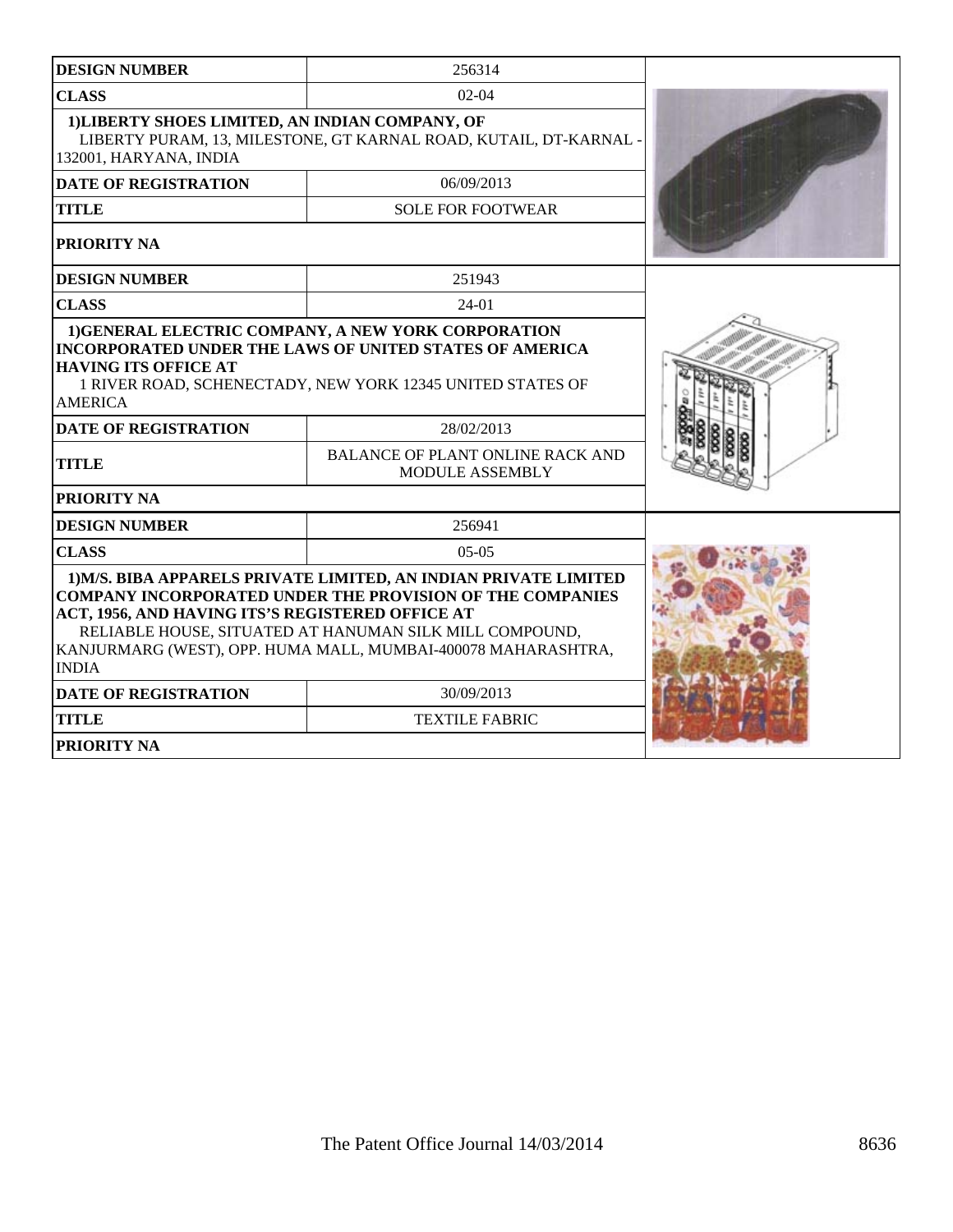| <b>DESIGN NUMBER</b>                                                                                                                                                   | 256217                                                                                                                                                                                                                                                        |  |
|------------------------------------------------------------------------------------------------------------------------------------------------------------------------|---------------------------------------------------------------------------------------------------------------------------------------------------------------------------------------------------------------------------------------------------------------|--|
| <b>CLASS</b>                                                                                                                                                           | $02-04$                                                                                                                                                                                                                                                       |  |
| 1) VIROLA SHOE PVT. LTD (COMPANY DULY INCORPORATED UNDER THE<br><b>COMPANIES ACT) HAVING ITS OFFICE AT</b><br>21/68, FREEGANJ, AGRA (U.P.) INDIA, OF THE ABOVE ADDRESS |                                                                                                                                                                                                                                                               |  |
| <b>DATE OF REGISTRATION</b>                                                                                                                                            | 04/09/2013                                                                                                                                                                                                                                                    |  |
| <b>TITLE</b>                                                                                                                                                           | <b>SHOE</b>                                                                                                                                                                                                                                                   |  |
| PRIORITY NA                                                                                                                                                            |                                                                                                                                                                                                                                                               |  |
| <b>DESIGN NUMBER</b>                                                                                                                                                   | 255262                                                                                                                                                                                                                                                        |  |
| <b>CLASS</b>                                                                                                                                                           | $26-03$                                                                                                                                                                                                                                                       |  |
| 1) HAVELLS INDIA LIMITED HAVING REGISTERED OFFICE<br>AT 1, RAJ NARAIN MARG, CIVIL LINES, DELHI 110054.                                                                 |                                                                                                                                                                                                                                                               |  |
| <b>DATE OF REGISTRATION</b>                                                                                                                                            | 16/07/2013                                                                                                                                                                                                                                                    |  |
| <b>TITLE</b>                                                                                                                                                           | <b>LUMINAIRE</b>                                                                                                                                                                                                                                              |  |
| PRIORITY NA                                                                                                                                                            |                                                                                                                                                                                                                                                               |  |
| <b>DESIGN NUMBER</b>                                                                                                                                                   | 255587                                                                                                                                                                                                                                                        |  |
| <b>CLASS</b>                                                                                                                                                           | $08-06$                                                                                                                                                                                                                                                       |  |
| <b>BUSINESS AT ADDRESS:-</b><br><b>GUJARAT-INDIA</b>                                                                                                                   | 1) KAPILBHAI BALVANTRAI VYAS AND JIGNESHBHAI CHHAGANBHAI<br><b>GOHEL BOTH INDIAN NATIONAL PARTNER OF RATNAPRABHA HARDWARE</b><br>AN INDIAN PARTNERSHIP FIRM HAVING ITS PRINCIPAL PLACE OF<br>6, PARSANA SOCIETY, 50 FEET ROAD, KOTHARIYA MAIN ROAD, RAJKOT-2. |  |
| <b>DATE OF REGISTRATION</b>                                                                                                                                            | 01/08/2013                                                                                                                                                                                                                                                    |  |
| <b>TITLE</b>                                                                                                                                                           | <b>HANDLE</b>                                                                                                                                                                                                                                                 |  |
| PRIORITY NA                                                                                                                                                            |                                                                                                                                                                                                                                                               |  |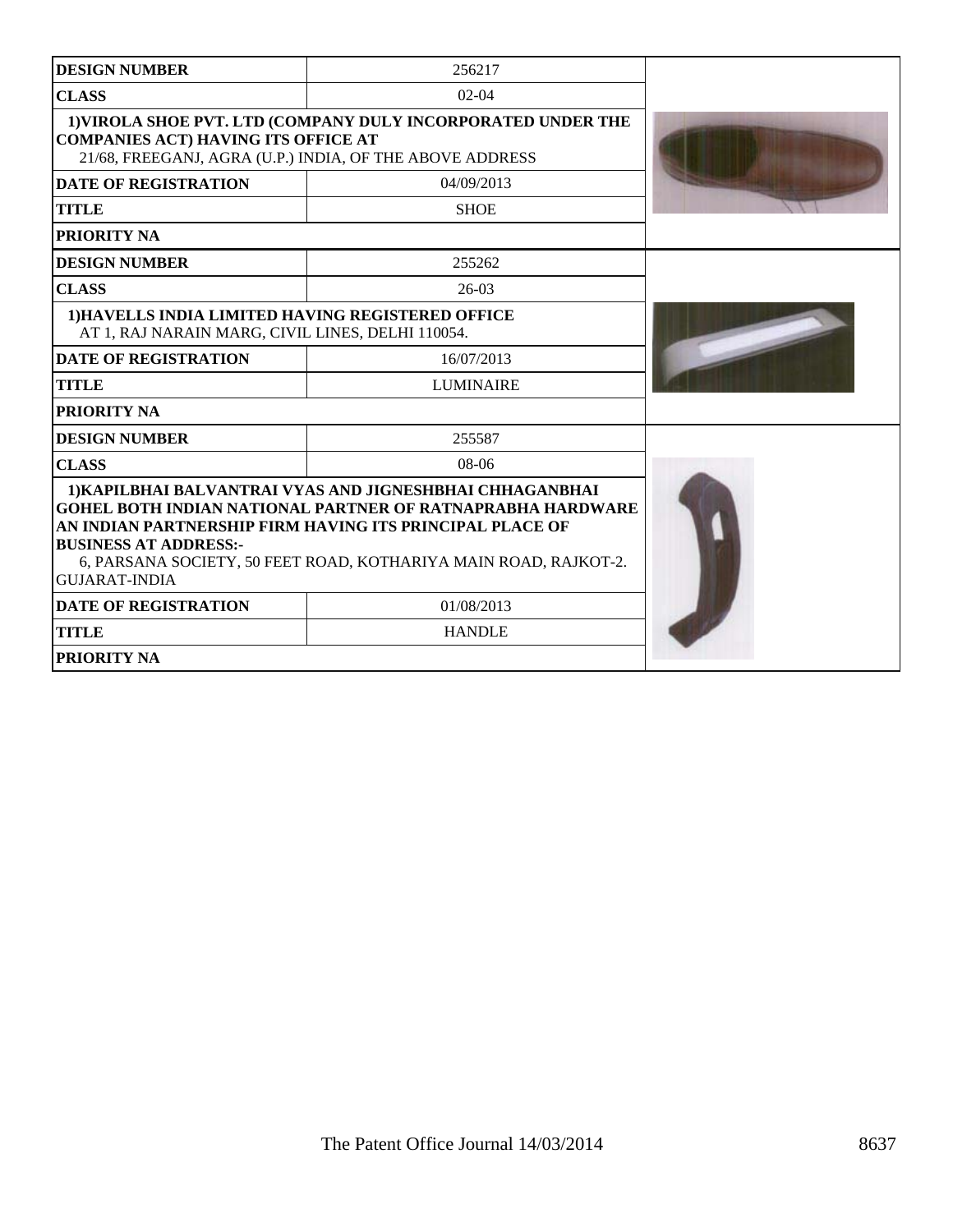| <b>DESIGN NUMBER</b>                                                                                                                                                                                               | 256687                                                                                                                                                                                                |  |
|--------------------------------------------------------------------------------------------------------------------------------------------------------------------------------------------------------------------|-------------------------------------------------------------------------------------------------------------------------------------------------------------------------------------------------------|--|
| <b>CLASS</b><br>$08-06$                                                                                                                                                                                            |                                                                                                                                                                                                       |  |
| PROPRIETOR OF SHREE HARIKRUPA DIE CASTING AN INDIAN<br>RAJKOT-360002, GUJARAT-INDIA                                                                                                                                | 1) MAHESHBHAI SHIVALALBHAI GAJERA AN INDIAN NATIONAL SOLE<br><b>PROPRIETORSHIP FIRM HAVING ITS PRINCIPAL PLACE OF BUSINESS AT</b><br>K-1, 242/17, B/4 MEL-TECH, NEAR TURBO BEARING, AJI VASAHAT GIDC, |  |
| <b>DATE OF REGISTRATION</b>                                                                                                                                                                                        | 23/09/2013                                                                                                                                                                                            |  |
| <b>TITLE</b>                                                                                                                                                                                                       | <b>HANDLE</b>                                                                                                                                                                                         |  |
| PRIORITY NA                                                                                                                                                                                                        |                                                                                                                                                                                                       |  |
| <b>DESIGN NUMBER</b>                                                                                                                                                                                               | 256844                                                                                                                                                                                                |  |
| <b>CLASS</b>                                                                                                                                                                                                       | $23-04$                                                                                                                                                                                               |  |
| 1) CROMPTON GREAVES LIMITED,<br>CG HOUSE, 6TH FLOOR, DR. ANNIE BESANT ROAD, WORLI, MUMBAI - 400030,<br>MAHARASHTRA, INDIA; AN INDIAN COMPANY                                                                       |                                                                                                                                                                                                       |  |
| <b>DATE OF REGISTRATION</b>                                                                                                                                                                                        | 26/09/2013                                                                                                                                                                                            |  |
| <b>TITLE</b>                                                                                                                                                                                                       | <b>CEILING FAN</b>                                                                                                                                                                                    |  |
| PRIORITY NA                                                                                                                                                                                                        |                                                                                                                                                                                                       |  |
| <b>DESIGN NUMBER</b>                                                                                                                                                                                               | 256079                                                                                                                                                                                                |  |
| <b>CLASS</b>                                                                                                                                                                                                       | $07-99$                                                                                                                                                                                               |  |
| 1) MOHD. SHARIQ, WASEEM AKHTAR & MUSHAHID HUSAIN; ALL INDIAN<br>NATIONALS, TRADING AS INTRA ACCESSORIES WHOSE ADDRESS IS<br>C/O INTRA DECO CORP., NEAR IQBAL BUILDING, BARADARI, MORADABAD-<br>244001, U.P., INDIA |                                                                                                                                                                                                       |  |
| <b>DATE OF REGISTRATION</b>                                                                                                                                                                                        | 27/08/2013                                                                                                                                                                                            |  |
| <b>TITLE</b>                                                                                                                                                                                                       | L.P.G. CYLINDER TROLLEY                                                                                                                                                                               |  |
| <b>PRIORITY NA</b>                                                                                                                                                                                                 |                                                                                                                                                                                                       |  |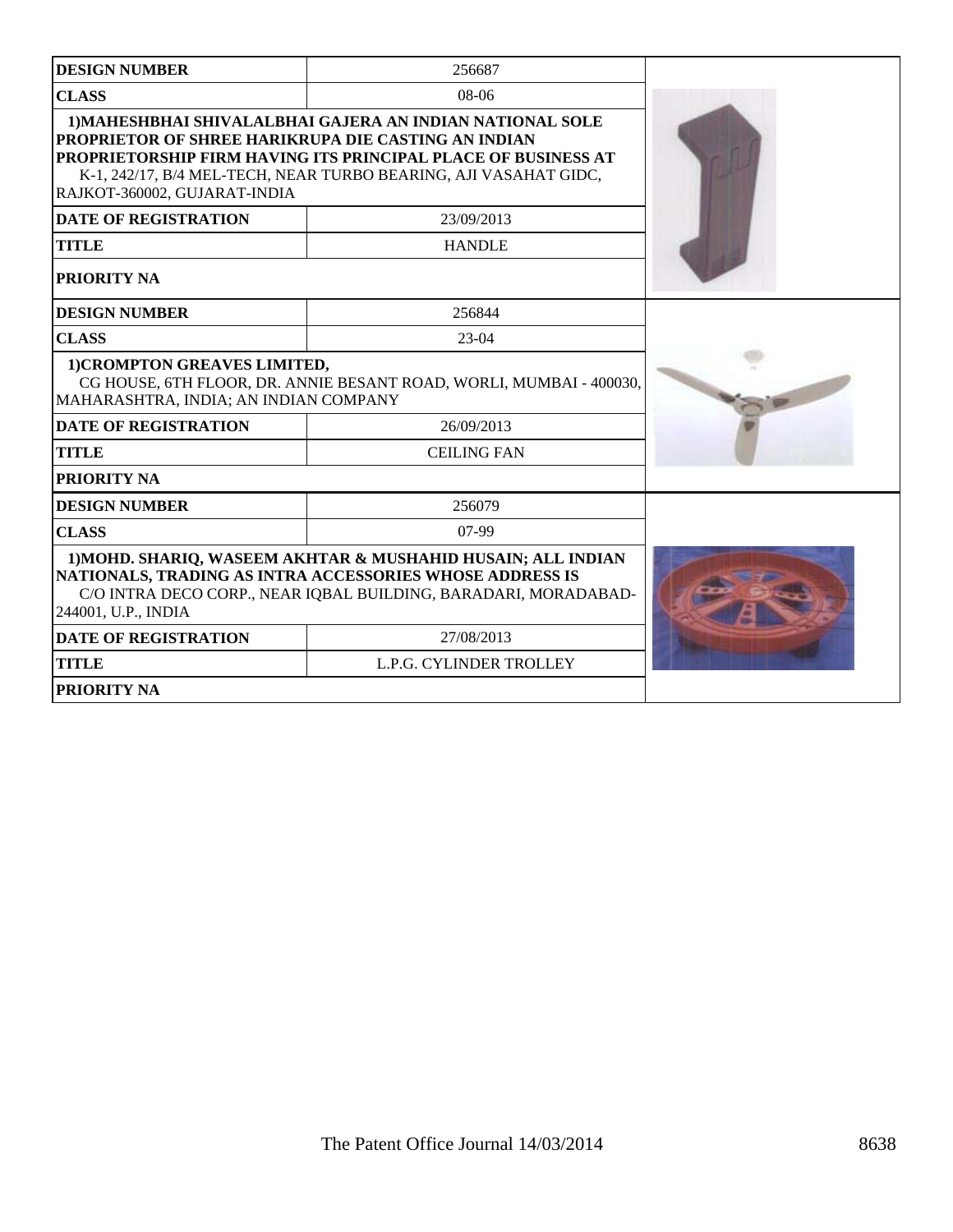| <b>DESIGN NUMBER</b>                                                                                                     | 256179                                                                                                                                                                                                                    |                                            |
|--------------------------------------------------------------------------------------------------------------------------|---------------------------------------------------------------------------------------------------------------------------------------------------------------------------------------------------------------------------|--------------------------------------------|
| <b>CLASS</b>                                                                                                             | 08-06                                                                                                                                                                                                                     |                                            |
| <b>BUSINESS</b><br><b>GUJARAT (INDIA)</b><br><b>DATE OF</b><br><b>REGISTRATION</b><br><b>TITLE</b><br><b>PRIORITY NA</b> | 1) SHOBHNABEN R BARASIYA (ADULT & INDIAN<br>NATIONALS) AND SOLE PROPRIETOR OF SURAJ METAL<br>(INDIAN PROPRIETARY CONCERN) HAVING PLACE OF<br>AT-4, PARSANA SOCIETY, NR. 73, SCHOOL RAJKOT-<br>03/09/2013<br><b>HANDLE</b> |                                            |
| <b>DESIGN NUMBER</b>                                                                                                     | 256310                                                                                                                                                                                                                    |                                            |
| <b>CLASS</b>                                                                                                             | $02 - 04$                                                                                                                                                                                                                 |                                            |
| <b>DATE OF</b>                                                                                                           | 1) LIBERTY SHOES LIMITED, AN INDIAN COMPANY, OF<br>LIBERTY PURAM, 13, MILESTONE, GT KARNAL ROAD,<br>KUTAIL, DT-KARNAL - 132001, HARYANA, INDIA<br>06/09/2013                                                              |                                            |
| <b>REGISTRATION</b><br><b>TITLE</b>                                                                                      | <b>SOLE FOR FOOTWEAR</b>                                                                                                                                                                                                  |                                            |
| <b>PRIORITY NA</b>                                                                                                       |                                                                                                                                                                                                                           |                                            |
| <b>DESIGN NUMBER</b>                                                                                                     | 256405                                                                                                                                                                                                                    |                                            |
| <b>CLASS</b>                                                                                                             | 06-04                                                                                                                                                                                                                     |                                            |
| ACT, 1913,<br>VIKHROLI (WEST), MUMBAI-400079, INDIA                                                                      | 1)GODREJ & BOYCE MFG. CO. LTD., AN INDIAN<br><b>COMPANY INCORPORATED UNDER THE COMPANIES</b><br>OF GODREJ INTERIO, PLANT 4, PIROJSHANAGER,                                                                                |                                            |
| <b>DATE OF</b><br><b>REGISTRATION</b>                                                                                    | 12/09/2013                                                                                                                                                                                                                |                                            |
| <b>TITLE</b>                                                                                                             | WALL MOUNTED SHELF                                                                                                                                                                                                        |                                            |
| <b>PRIORITY NA</b>                                                                                                       |                                                                                                                                                                                                                           | <b>EXECUTIVE AND ARRESTS AND RESIDENCE</b> |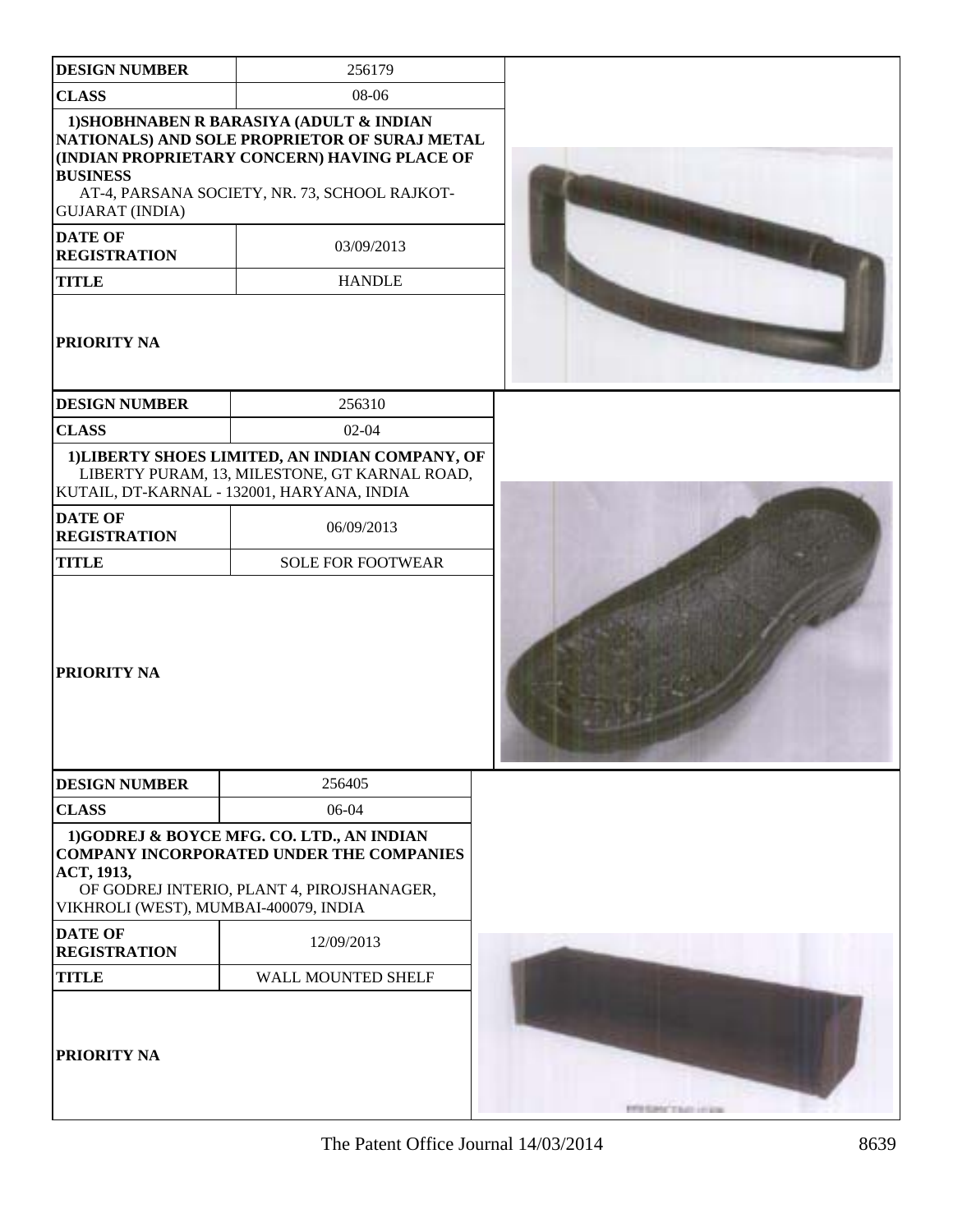| <b>DESIGN NUMBER</b>                                                                                                                                                            |                                                                                                                                                  | 253276                                                     |  |
|---------------------------------------------------------------------------------------------------------------------------------------------------------------------------------|--------------------------------------------------------------------------------------------------------------------------------------------------|------------------------------------------------------------|--|
| <b>CLASS</b>                                                                                                                                                                    |                                                                                                                                                  | $24-02$                                                    |  |
| 1) ENDO PHARMACEUTICALS SOLUTIONS INC., HAVING ITS REGISTERED<br><b>OFFICE AT</b><br>1400 ATWATER DRIVE, MALVERN, PENNSYLVANIA 19355, USA, BY<br><b>NATIONALITY USA</b>         |                                                                                                                                                  |                                                            |  |
| <b>DATE OF REGISTRATION</b>                                                                                                                                                     |                                                                                                                                                  | 22/04/2013                                                 |  |
| <b>TITLE</b>                                                                                                                                                                    |                                                                                                                                                  | TUNNELLING TOOL FOR IMPLANTING A<br><b>MEDICAL IMPLANT</b> |  |
| <b>PRIORITY</b>                                                                                                                                                                 |                                                                                                                                                  |                                                            |  |
| PRIORITY NUMBER                                                                                                                                                                 | <b>DATE</b>                                                                                                                                      | <b>COUNTRY</b>                                             |  |
| 29/435.450                                                                                                                                                                      | 24/10/2012                                                                                                                                       | U.S.A.                                                     |  |
| <b>DESIGN NUMBER</b>                                                                                                                                                            |                                                                                                                                                  | 254828                                                     |  |
| <b>CLASS</b>                                                                                                                                                                    |                                                                                                                                                  | $07-99$                                                    |  |
| BHALLA, OF ABOVE ADDRESS, ALL INDIAN NATIONAL<br><b>DATE OF REGISTRATION</b>                                                                                                    | 1) M/S K.S.B. INTERNATIONAL, E-2/47, SHASTRI NAGAR, NEW DELHI-110052,<br>AN INDIAN PROPRIETORSHIP FIRM, WHOSE PROPRIETOR IS DEEPAK<br>27/06/2013 |                                                            |  |
| <b>TITLE</b>                                                                                                                                                                    |                                                                                                                                                  | <b>STORAGE BOX</b>                                         |  |
| PRIORITY NA                                                                                                                                                                     |                                                                                                                                                  |                                                            |  |
| <b>DESIGN NUMBER</b>                                                                                                                                                            |                                                                                                                                                  | 255571                                                     |  |
| <b>CLASS</b>                                                                                                                                                                    |                                                                                                                                                  | $09-01$                                                    |  |
| 1) UNILEVER PLC, A COMPANY REGISTERED IN ENGLAND AND WALES<br><b>UNDER COMPANY</b><br>NO. 41424 OF UNILEVER HOUSE, 100 VICTORIA EMBANKMENT, LONDON,<br>EC4Y 0DY, UNITED KINGDOM |                                                                                                                                                  |                                                            |  |
| <b>DATE OF REGISTRATION</b>                                                                                                                                                     | 31/07/2013                                                                                                                                       |                                                            |  |
| <b>TITLE</b>                                                                                                                                                                    | <b>BOTTLE</b>                                                                                                                                    |                                                            |  |
| <b>PRIORITY</b>                                                                                                                                                                 |                                                                                                                                                  |                                                            |  |
| PRIORITY NUMBER                                                                                                                                                                 | <b>DATE</b><br><b>COUNTRY</b>                                                                                                                    |                                                            |  |
| 002177089-0001                                                                                                                                                                  | 01/02/2013                                                                                                                                       | OHIM                                                       |  |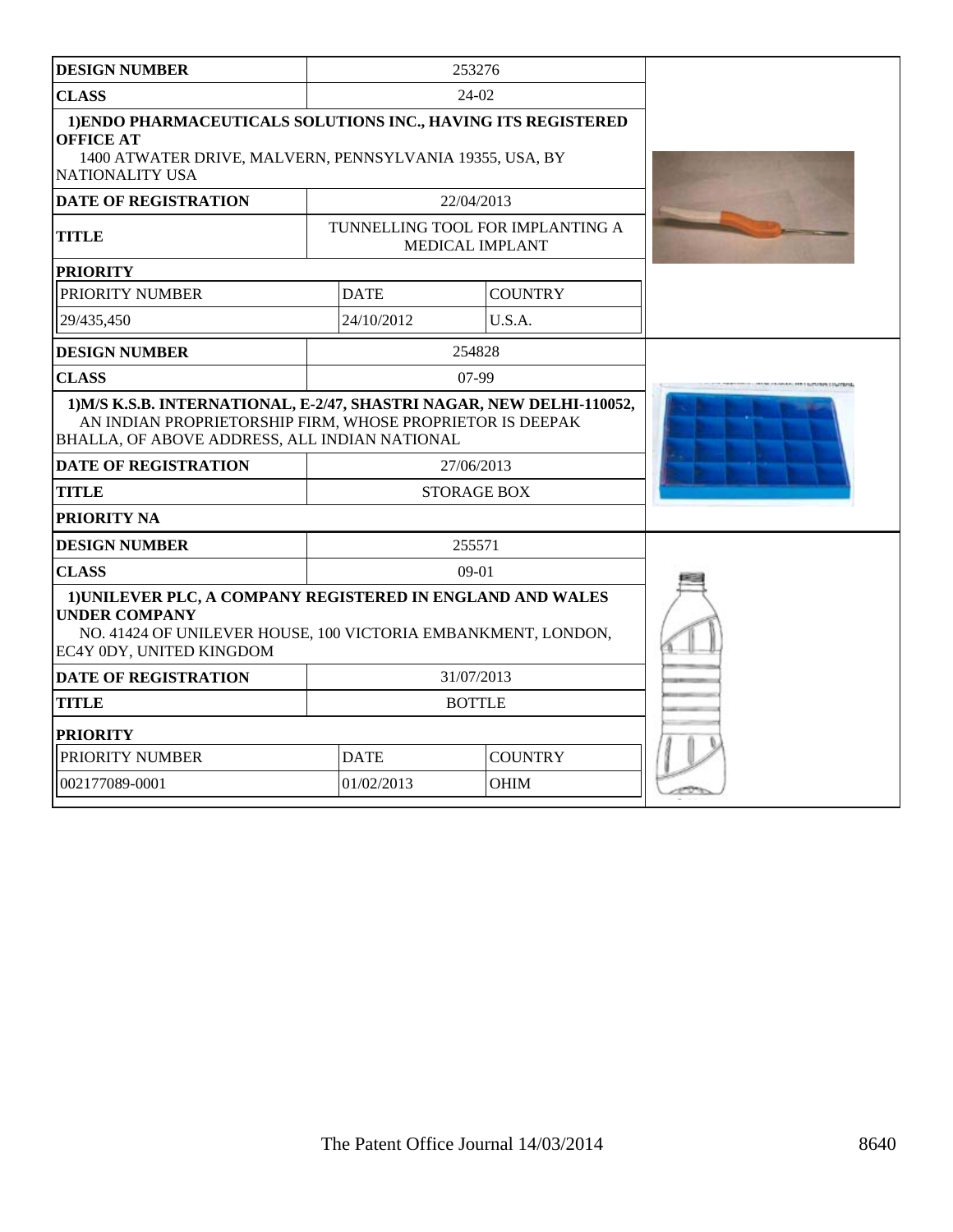| <b>DESIGN NUMBER</b>                                                                                                                                                                                                                                                                                                                 | 255915                           |                      |
|--------------------------------------------------------------------------------------------------------------------------------------------------------------------------------------------------------------------------------------------------------------------------------------------------------------------------------------|----------------------------------|----------------------|
| <b>CLASS</b>                                                                                                                                                                                                                                                                                                                         | $06-01$                          |                      |
| 1)GODREJ & BOYCE MFG. CO. LTD., AN INDIAN COMPANY<br>INCORPORATED UNDER THE COMPANIES ACT, 1913, OF<br>GODREJ INTERIO, PLANT 4, PIROJSHANAGER, VIKHROLI (WEST), MUMBAI-<br>400079, INDIA                                                                                                                                             |                                  |                      |
| <b>DATE OF REGISTRATION</b>                                                                                                                                                                                                                                                                                                          | 20/08/2013                       |                      |
| <b>TITLE</b>                                                                                                                                                                                                                                                                                                                         | <b>LUMBAR SUPPORT OF A CHAIR</b> |                      |
| <b>PRIORITY NA</b>                                                                                                                                                                                                                                                                                                                   |                                  |                      |
| <b>DESIGN NUMBER</b>                                                                                                                                                                                                                                                                                                                 | 256948                           |                      |
| <b>CLASS</b>                                                                                                                                                                                                                                                                                                                         | $05-05$                          |                      |
| <b>COMPANY INCORPORATED UNDER THE PROVISION OF THE COMPANIES</b><br>ACT, 1956, AND HAVING ITS'S REGISTERED OFFICE AT<br>RELIABLE HOUSE, SITUATED AT HANUMAN SILK MILL COMPOUND,<br>KANJURMARG (WEST), OPP. HUMA MALL, MUMBAI-400078 MAHARASHTRA,<br><b>INDIA</b>                                                                     |                                  |                      |
| <b>DATE OF REGISTRATION</b>                                                                                                                                                                                                                                                                                                          | 30/09/2013                       |                      |
| <b>TITLE</b>                                                                                                                                                                                                                                                                                                                         | <b>TEXTILE FABRIC</b>            |                      |
| <b>PRIORITY NA</b>                                                                                                                                                                                                                                                                                                                   |                                  |                      |
| <b>DESIGN NUMBER</b>                                                                                                                                                                                                                                                                                                                 | 257026                           |                      |
| <b>CLASS</b>                                                                                                                                                                                                                                                                                                                         | $0.5 - 0.5$                      |                      |
| 1) M/S. BIBA APPARELS PRIVATE LIMITED, AN INDIAN PRIVATE LIMITED<br><b>COMPANY INCORPORATED UNDER THE PROVISION OF THE COMPANIES</b><br>ACT, 1956, AND HAVING ITS'S REGISTERED OFFICE AT<br>RELIABLE HOUSE, SITUATED AT HANUMAN SILK MILL COMPOUND,<br>KANJURMARG (WEST), OPP. HUMA MALL, MUMBAI-400078 MAHARASHTRA,<br><b>INDIA</b> |                                  |                      |
| <b>DATE OF REGISTRATION</b>                                                                                                                                                                                                                                                                                                          | 30/09/2013                       |                      |
| <b>TITLE</b>                                                                                                                                                                                                                                                                                                                         | <b>TEXTILE FABRIC</b>            | Ale Andre Made Links |
| <b>PRIORITY NA</b>                                                                                                                                                                                                                                                                                                                   |                                  |                      |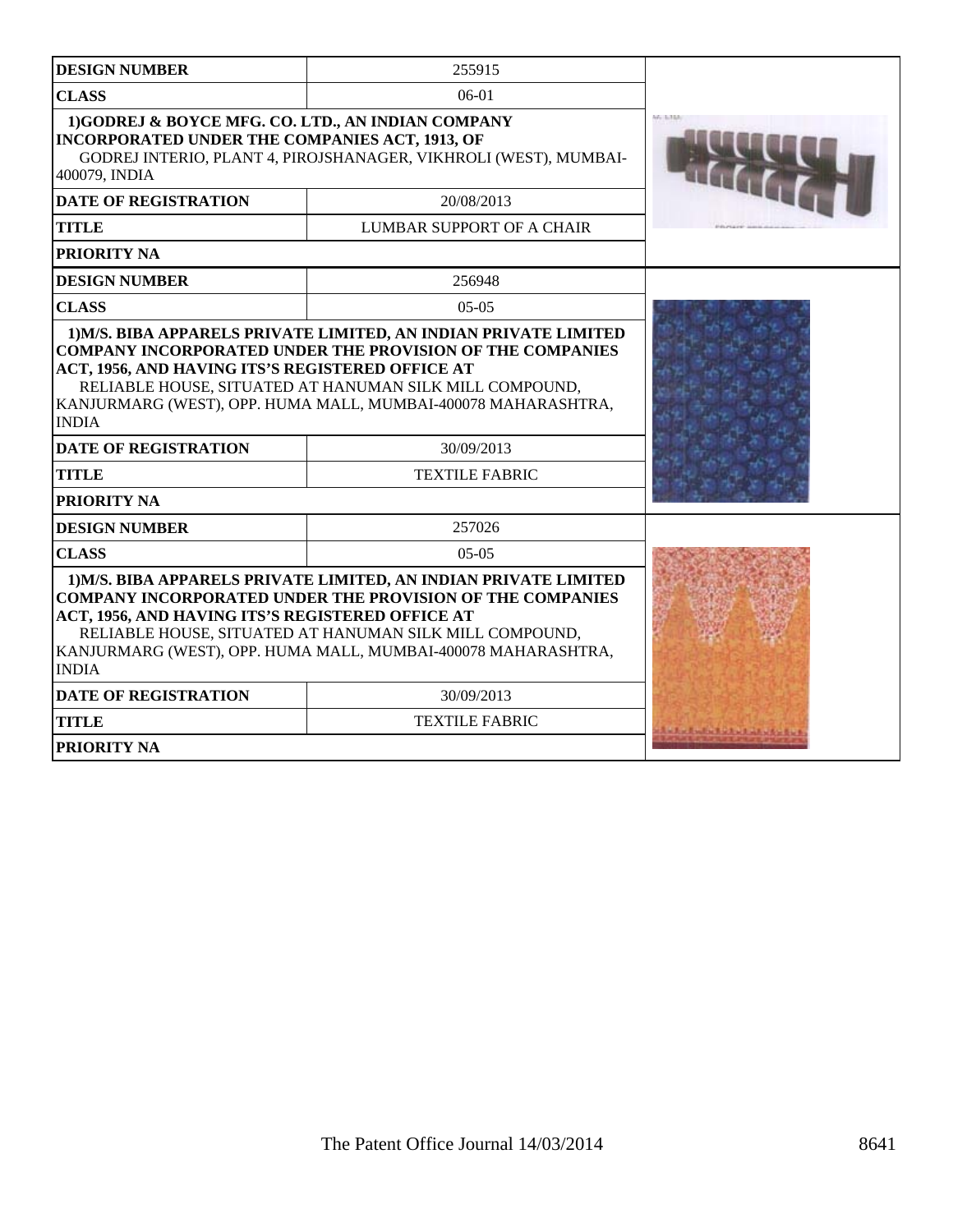| <b>DESIGN NUMBER</b>                                                                                                                           | 256299                                                                                                                                                                                                                                                                                    |                          |  |
|------------------------------------------------------------------------------------------------------------------------------------------------|-------------------------------------------------------------------------------------------------------------------------------------------------------------------------------------------------------------------------------------------------------------------------------------------|--------------------------|--|
| <b>CLASS</b>                                                                                                                                   |                                                                                                                                                                                                                                                                                           | $02-04$                  |  |
| 1) LIBERTY SHOES LIMITED, AN INDIAN COMPANY, OF<br>LIBERTY PURAM, 13, MILESTONE, GT KARNAL ROAD, KUTAIL, DT-KARNAL -<br>132001, HARYANA, INDIA |                                                                                                                                                                                                                                                                                           |                          |  |
| <b>DATE OF REGISTRATION</b>                                                                                                                    |                                                                                                                                                                                                                                                                                           | 06/09/2013               |  |
| <b>TITLE</b>                                                                                                                                   |                                                                                                                                                                                                                                                                                           | <b>SOLE FOR FOOTWEAR</b> |  |
| <b>PRIORITY NA</b>                                                                                                                             |                                                                                                                                                                                                                                                                                           |                          |  |
| <b>DESIGN NUMBER</b>                                                                                                                           |                                                                                                                                                                                                                                                                                           | 255017                   |  |
| <b>CLASS</b>                                                                                                                                   |                                                                                                                                                                                                                                                                                           | $12 - 11$                |  |
| MAHARASHTRA, INDIA<br><b>DATE OF REGISTRATION</b><br><b>TITLE</b>                                                                              | THE COMPANIES ACT OF 1956, HAVING ITS PRINCIPAL PLACE OF BUSINESS<br>AT NEW 2ND & 3RD FLOOR, KHIVRAJ BUILDING, NO. 616, ANNASALAI,<br>CHENNAI - 600006, STATE OF TAMIL NADU, INDIA,<br>AND REGISTERED OFFICE AT AKURDI, PUNE-411035, STATE OF<br>05/07/2013<br>STEP HOLDER FOR MOTORCYCLE |                          |  |
| PRIORITY NA                                                                                                                                    |                                                                                                                                                                                                                                                                                           |                          |  |
| <b>DESIGN NUMBER</b>                                                                                                                           | 255143                                                                                                                                                                                                                                                                                    |                          |  |
| <b>CLASS</b>                                                                                                                                   | $12 - 16$                                                                                                                                                                                                                                                                                 |                          |  |
| 1) VOLVO TRUCK CORPORATION,<br>OF 405 08 GÖTEBORG, SWEDEN                                                                                      |                                                                                                                                                                                                                                                                                           |                          |  |
| <b>DATE OF REGISTRATION</b>                                                                                                                    | 11/07/2013                                                                                                                                                                                                                                                                                |                          |  |
| <b>TITLE</b>                                                                                                                                   | FRONT PANEL FOR VEHICLES                                                                                                                                                                                                                                                                  |                          |  |
| <b>PRIORITY</b>                                                                                                                                |                                                                                                                                                                                                                                                                                           |                          |  |
| PRIORITY NUMBER                                                                                                                                | <b>COUNTRY</b><br><b>DATE</b>                                                                                                                                                                                                                                                             |                          |  |
| 002179424-0002                                                                                                                                 | 06/02/2013<br><b>OHIM</b>                                                                                                                                                                                                                                                                 |                          |  |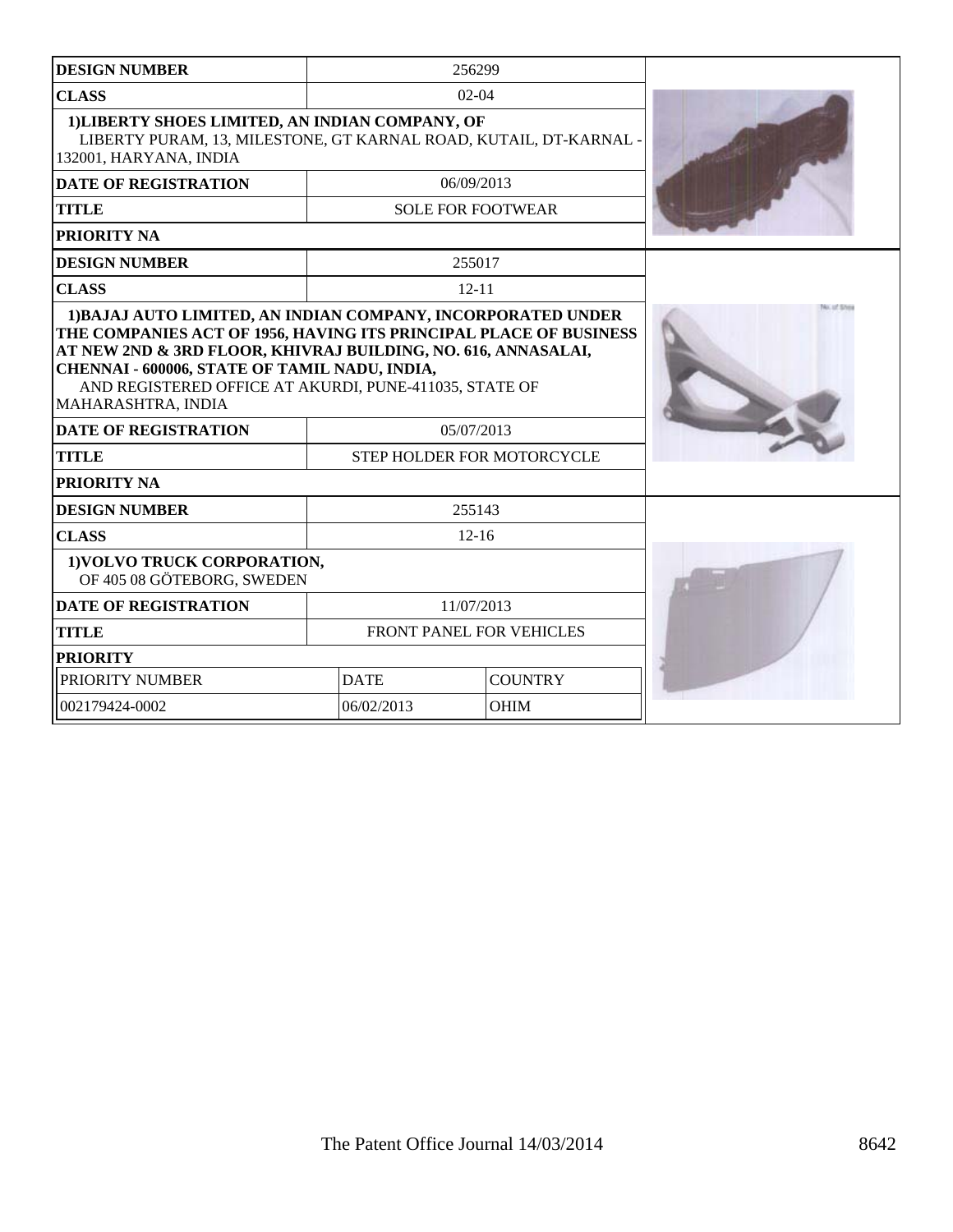| <b>DESIGN NUMBER</b>                                                                                                                           |                      | 255748                                                 |  |
|------------------------------------------------------------------------------------------------------------------------------------------------|----------------------|--------------------------------------------------------|--|
| <b>CLASS</b>                                                                                                                                   |                      | 15-01                                                  |  |
| 1)TRIVENI TURBINE LIMITED, AN INDIAN COMPANY<br>HAVING ITS PLACE OF BUSINESS AT<br>12A, PEENYA INDUSTRIAL AREA, BANGLORE-560058                |                      |                                                        |  |
| <b>DATE OF</b><br><b>REGISTRATION</b>                                                                                                          |                      | 12/08/2013                                             |  |
| <b>TITLE</b>                                                                                                                                   |                      | STEAM CASING OF A SINGLE STAGE<br><b>STEAM TURBINE</b> |  |
| <b>PRIORITY NA</b>                                                                                                                             |                      |                                                        |  |
| <b>DESIGN NUMBER</b>                                                                                                                           |                      | 256296                                                 |  |
| <b>CLASS</b>                                                                                                                                   |                      | $02 - 04$                                              |  |
| 1) LIBERTY SHOES LIMITED, AN INDIAN COMPANY, OF<br>LIBERTY PURAM, 13, MILESTONE, GT KARNAL ROAD,<br>KUTAIL, DT-KARNAL - 132001, HARYANA, INDIA |                      |                                                        |  |
| <b>DATE OF</b><br><b>REGISTRATION</b>                                                                                                          |                      | 06/09/2013                                             |  |
| <b>TITLE</b>                                                                                                                                   |                      | <b>SOLE FOR FOOTWEAR</b>                               |  |
| <b>PRIORITY NA</b>                                                                                                                             |                      |                                                        |  |
| <b>DESIGN NUMBER</b>                                                                                                                           | 254128               |                                                        |  |
| <b>CLASS</b>                                                                                                                                   | $12-08$              |                                                        |  |
| 1) BAYERISCHE MOTOREN WERKE<br>AKTIENGESELLSCHAFT,<br>OF PETUELRING 130, 80809, MUNICH, GERMANY, A<br><b>GERMAN COMPANY</b>                    |                      |                                                        |  |
| <b>DATE OF</b><br><b>REGISTRATION</b>                                                                                                          | 28/05/2013           |                                                        |  |
| <b>TITLE</b>                                                                                                                                   | <b>MOTOR VEHICLE</b> |                                                        |  |
| <b>PRIORITY</b>                                                                                                                                |                      |                                                        |  |
| PRIORITY NUMBER                                                                                                                                | <b>DATE</b>          | <b>COUNTRY</b>                                         |  |
| DE 402012101055.7                                                                                                                              | 06/12/2012           | <b>GERMANY</b>                                         |  |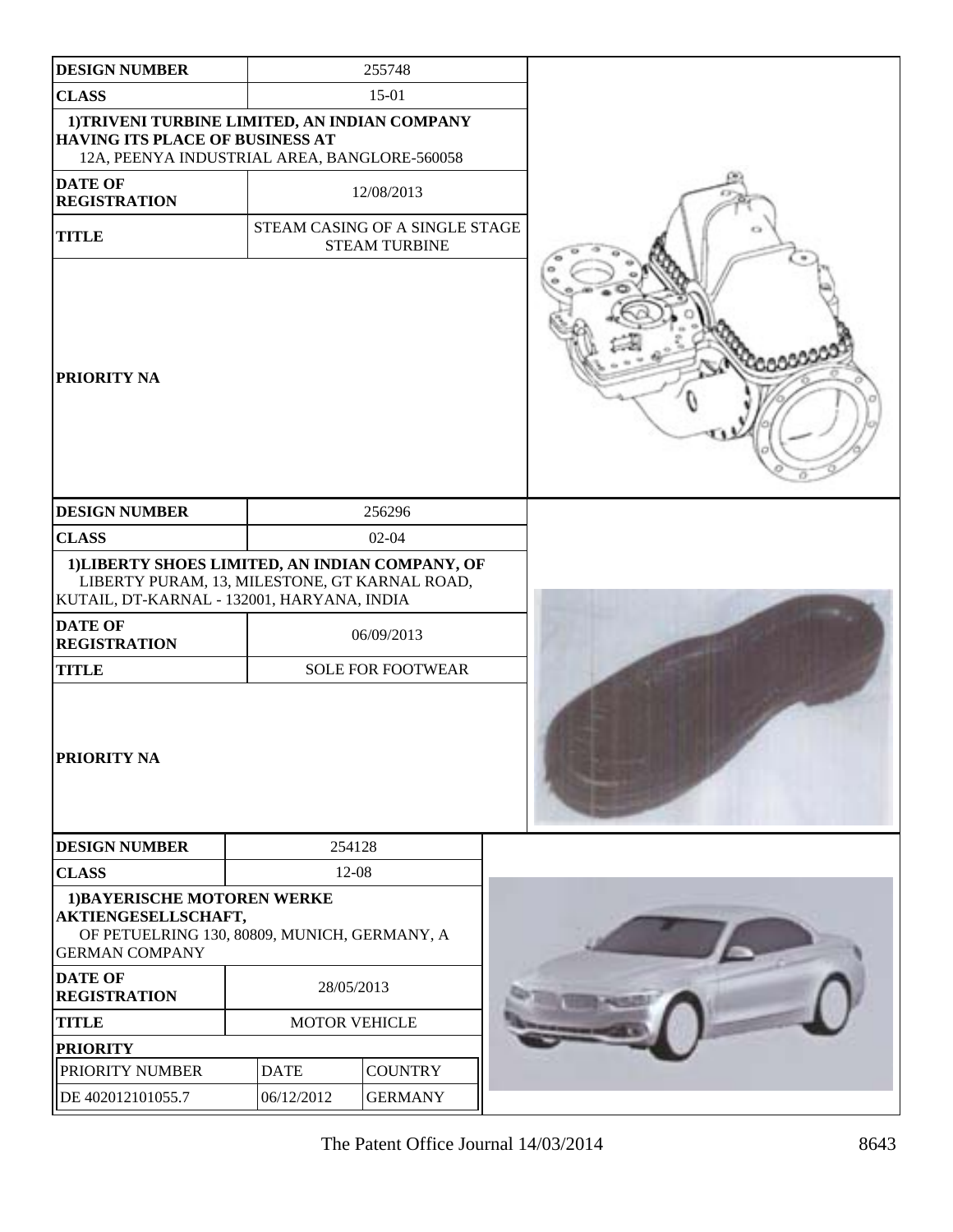| <b>DESIGN NUMBER</b>                                                                                                                                                                                                                                                           |                               | 255060                         |  |
|--------------------------------------------------------------------------------------------------------------------------------------------------------------------------------------------------------------------------------------------------------------------------------|-------------------------------|--------------------------------|--|
| <b>CLASS</b>                                                                                                                                                                                                                                                                   |                               | $12 - 11$                      |  |
| 1) HONDA MOTOR CO., LTD., A CORPORATION OF JAPAN<br>OF 1-1, MINAMI-AOYAMA 2-CHOME, MINATO-KU, TOKYO, 107-8556 JAPAN                                                                                                                                                            |                               |                                |  |
| <b>DATE OF REGISTRATION</b>                                                                                                                                                                                                                                                    |                               | 08/07/2013                     |  |
| <b>TITLE</b>                                                                                                                                                                                                                                                                   |                               | <b>MOTOR SCOOTER</b>           |  |
| <b>PRIORITY</b>                                                                                                                                                                                                                                                                |                               |                                |  |
| PRIORITY NUMBER                                                                                                                                                                                                                                                                | <b>DATE</b>                   | <b>COUNTRY</b>                 |  |
| 2013-000162                                                                                                                                                                                                                                                                    | 09/01/2013                    | <b>JAPAN</b>                   |  |
| <b>DESIGN NUMBER</b>                                                                                                                                                                                                                                                           |                               | 255579                         |  |
| <b>CLASS</b>                                                                                                                                                                                                                                                                   |                               | $23-02$                        |  |
| 1) DEEPAM PALM DISH, SMALL SCALE INDUSTRIAL UNIT, REGISTERED<br>UNDER MSME ACT, WHOSE ADDRESS IS<br>DEEPAK PALM DISH, MAPCO ROAD, ST. THOMAS STREET, KURIACHIRA,<br>THRISSUR-6, KERALA AND NATIONALITY IS INDIAN<br><b>DATE OF REGISTRATION</b><br><b>TITLE</b><br>PRIORITY NA |                               | 31/07/2013<br><b>SOAP DISH</b> |  |
| <b>DESIGN NUMBER</b>                                                                                                                                                                                                                                                           |                               | 256657                         |  |
| <b>CLASS</b>                                                                                                                                                                                                                                                                   |                               | $14-03$                        |  |
| 1) BANG & OLUFSEN A/S, A DANISH PUBLIC LIMITED COMPANY OF THE<br><b>ADDRESS</b><br>PETER BANGS VEJ 15, 7600 STRUER, DENMARK                                                                                                                                                    |                               |                                |  |
| <b>DATE OF REGISTRATION</b>                                                                                                                                                                                                                                                    |                               | 20/09/2013                     |  |
| <b>TITLE</b>                                                                                                                                                                                                                                                                   | <b>LOUDSPEAKER</b>            |                                |  |
| <b>PRIORITY</b>                                                                                                                                                                                                                                                                |                               |                                |  |
| PRIORITY NUMBER                                                                                                                                                                                                                                                                | <b>COUNTRY</b><br><b>DATE</b> |                                |  |
| 002207563-0001                                                                                                                                                                                                                                                                 | 22/03/2013                    | <b>OHIM</b>                    |  |
|                                                                                                                                                                                                                                                                                |                               |                                |  |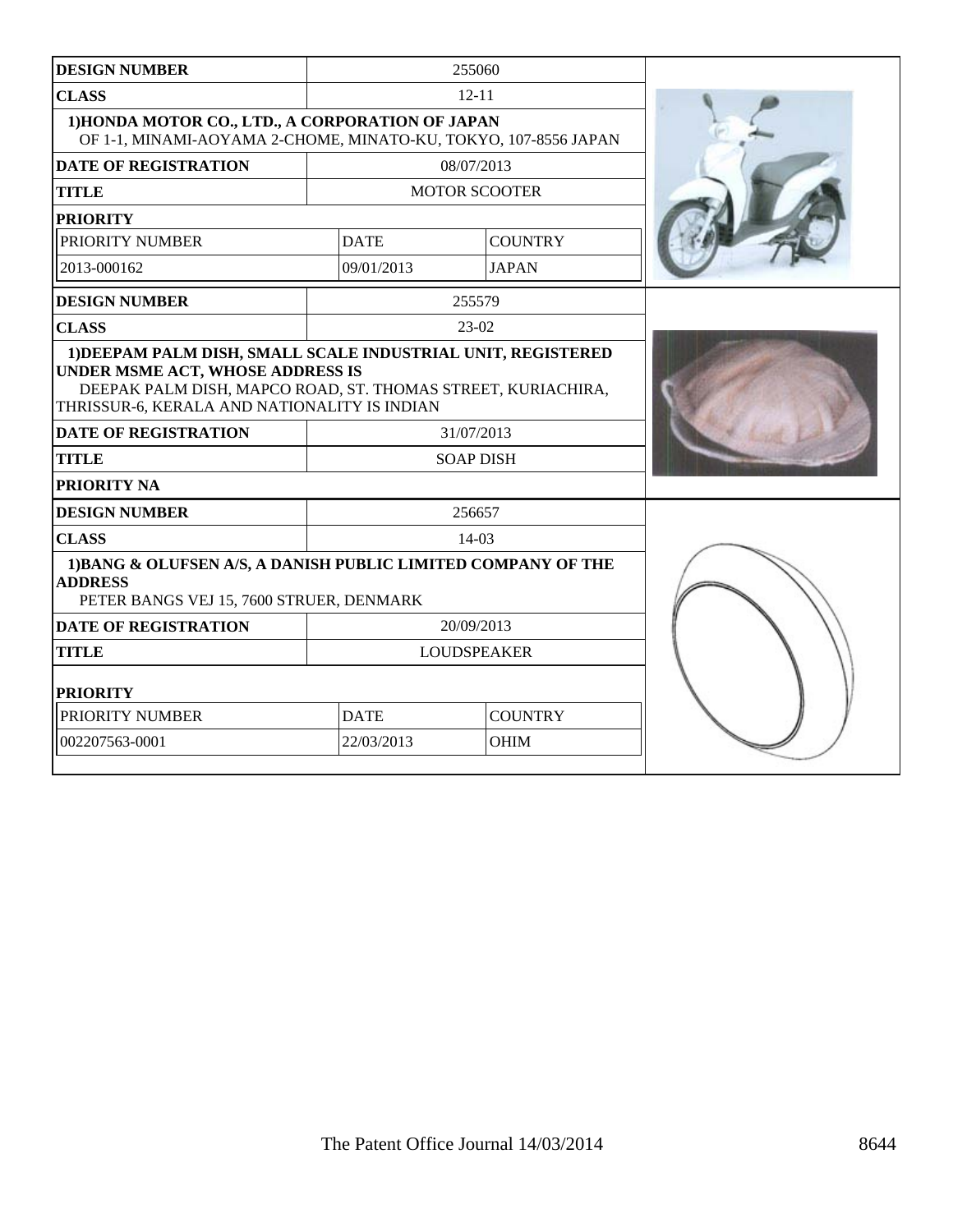| <b>DESIGN NUMBER</b>                                                                                                                                                                                                                                                     | 256738                   |  |
|--------------------------------------------------------------------------------------------------------------------------------------------------------------------------------------------------------------------------------------------------------------------------|--------------------------|--|
| <b>CLASS</b>                                                                                                                                                                                                                                                             | $06-01$                  |  |
| 1) WIM PLAST LIMITED, A PUBLIC LIMITED COMPANY REGISTERED<br>UNDER THE PROVISION OF INDIAN COMPANIES ACT, 1956, HAVING OFFICE<br><b>ADDRESS AT</b><br>5 CORPORATE AVENUE, B' WING, CELLO HOUSE, SONAWALA ROAD,<br>GOREGAON (EAST), MUMBAI-400063, MAHARASHTRA, INDIA     |                          |  |
| <b>DATE OF REGISTRATION</b>                                                                                                                                                                                                                                              | 24/09/2013               |  |
| <b>TITLE</b>                                                                                                                                                                                                                                                             | <b>CHAIR</b>             |  |
| PRIORITY NA                                                                                                                                                                                                                                                              |                          |  |
| <b>DESIGN NUMBER</b>                                                                                                                                                                                                                                                     | 256304                   |  |
| <b>CLASS</b>                                                                                                                                                                                                                                                             | $02-04$                  |  |
| 1) LIBERTY SHOES LIMITED, AN INDIAN COMPANY, OF<br>LIBERTY PURAM, 13, MILESTONE, GT KARNAL ROAD, KUTAIL, DT-KARNAL<br>132001, HARYANA, INDIA                                                                                                                             |                          |  |
| <b>DATE OF REGISTRATION</b>                                                                                                                                                                                                                                              | 06/09/2013               |  |
| <b>TITLE</b>                                                                                                                                                                                                                                                             | <b>SOLE FOR FOOTWEAR</b> |  |
| PRIORITY NA                                                                                                                                                                                                                                                              |                          |  |
| <b>DESIGN NUMBER</b>                                                                                                                                                                                                                                                     | 256397                   |  |
| <b>CLASS</b>                                                                                                                                                                                                                                                             | $07-02$                  |  |
| 1) MRS. SIMPLE (PROPRIETOR), NATIONALITY INDIAN TRADING AS TULIP<br><b>INDUSTRIES (THIS IS A PROPRIETORSHIP FIRM) WHOES ADDRESS IS C-130,</b><br>SECTOR-3, BAWANA INDUSTRIAL AREA, DELHI-110039 (INDIA)<br>C-130, SECTOR-3, BAWANA INDUSTRIAL AREA, DELHI-110039 (INDIA) |                          |  |
| <b>DATE OF REGISTRATION</b>                                                                                                                                                                                                                                              | 13/09/2013               |  |
| <b>TITLE</b>                                                                                                                                                                                                                                                             | <b>BOWL</b>              |  |
| PRIORITY NA                                                                                                                                                                                                                                                              |                          |  |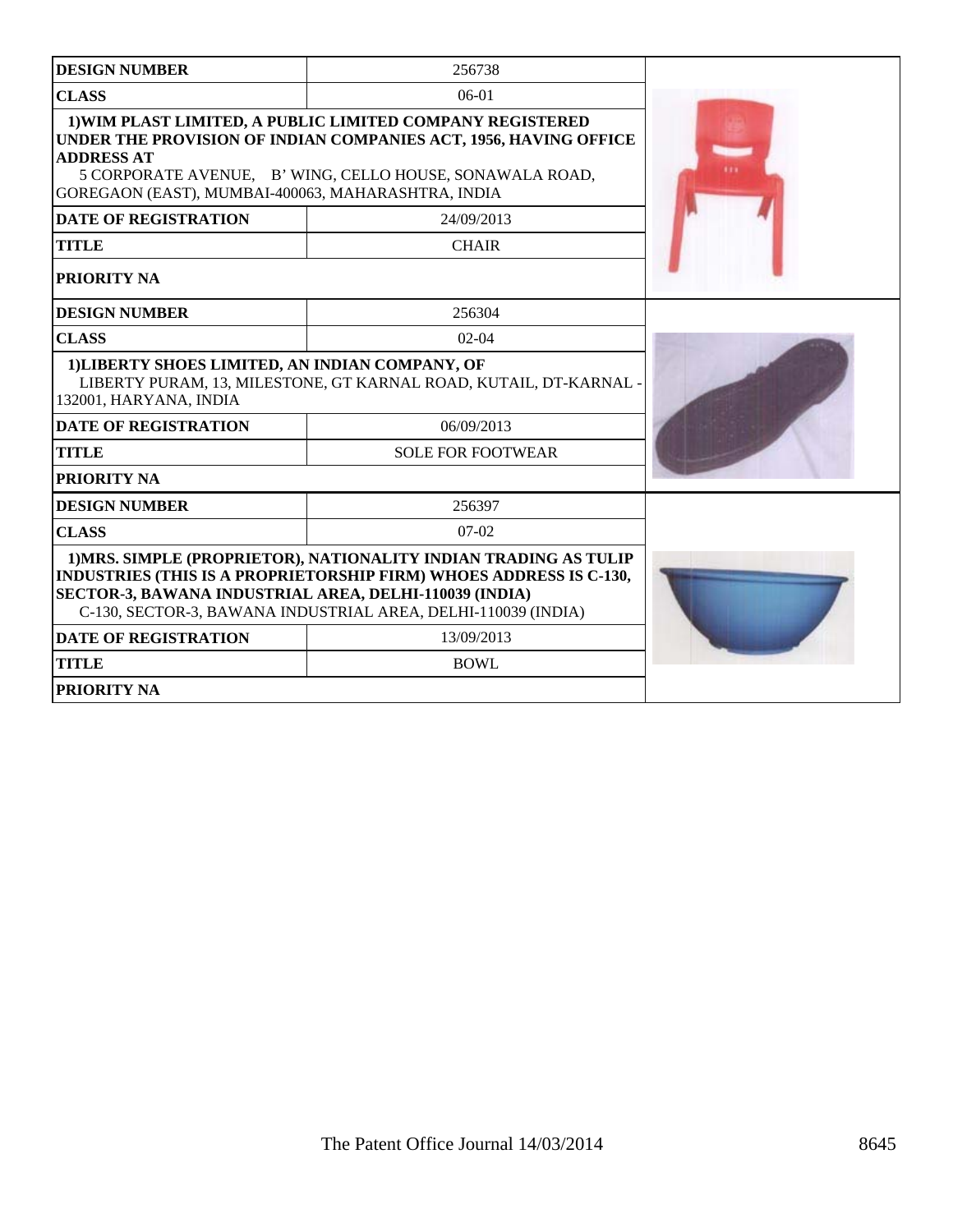| <b>DESIGN NUMBER</b>                                                                                                                                                                                                                                                             |                               | 255210          |  |
|----------------------------------------------------------------------------------------------------------------------------------------------------------------------------------------------------------------------------------------------------------------------------------|-------------------------------|-----------------|--|
| <b>CLASS</b>                                                                                                                                                                                                                                                                     |                               | $23-02$         |  |
| 1) RAJHANS CHEMICALS & PLASTIC INDUSTRIES, B-70/76, DSIDC<br>INDUSTRIAL AREA, LAWRENCE ROAD, DELHI-110035, INDIA.<br>(AN INDIAN PARTNERSHIP FIRM WHOSE PARTNERS ARE :- SH. SANJEEV<br>JAIN AND SMT. SHAKUNTLA DEVI JAIN AN INDIAN NATIONAL OF THE ABOVE<br><b>ADDRESS</b>        |                               |                 |  |
| <b>DATE OF REGISTRATION</b>                                                                                                                                                                                                                                                      |                               | 12/07/2013      |  |
| <b>TITLE</b>                                                                                                                                                                                                                                                                     |                               | <b>BALLCOCK</b> |  |
| PRIORITY NA                                                                                                                                                                                                                                                                      |                               |                 |  |
| <b>DESIGN NUMBER</b>                                                                                                                                                                                                                                                             |                               | 255285          |  |
| <b>CLASS</b>                                                                                                                                                                                                                                                                     |                               | $08-06$         |  |
| <b>INDIAN NATIONAL PARTNERS OF PLANET ENTERPRISE AN INDIAN</b><br>PARTNERSHIP FIRM HAVING ITS PRINCIPAL PLACE OF BUSINESS AT<br>4-PARSANA SOCIETY, NEAR 50 FEET MAIN ROAD, OPP. 73 NO. SCHOOL,<br>PATEL NAGAR RAJKOT, GUJARAT-INDIA<br><b>DATE OF REGISTRATION</b><br>17/07/2013 |                               |                 |  |
| <b>TITLE</b>                                                                                                                                                                                                                                                                     | <b>HANDLE</b>                 |                 |  |
| PRIORITY NA                                                                                                                                                                                                                                                                      |                               |                 |  |
| <b>DESIGN NUMBER</b>                                                                                                                                                                                                                                                             | 255546                        |                 |  |
| <b>CLASS</b>                                                                                                                                                                                                                                                                     | $12 - 15$                     |                 |  |
| 1) COMPAGNIE GENERALE DES ETABLISSEMENTS MICHELIN, A FRENCH<br><b>COMPANY OF 12 COURS SABLON, FR-63000, CLERMONT-FERRAND, FRANCE,</b><br><b>AND</b><br>MICHELIN RECHERCHE ET TECHNIQUE S.A., A SWISS COMPANY OF ROUTE<br>LOUIS- BRAILLE 10 - CH-1763 GRANGES-PACCOT, SWITZERLAND |                               |                 |  |
| <b>DATE OF REGISTRATION</b>                                                                                                                                                                                                                                                      | 31/07/2013                    |                 |  |
| <b>TITLE</b>                                                                                                                                                                                                                                                                     | <b>TYRE</b>                   |                 |  |
| <b>PRIORITY</b>                                                                                                                                                                                                                                                                  |                               |                 |  |
| PRIORITY NUMBER                                                                                                                                                                                                                                                                  | <b>DATE</b><br><b>COUNTRY</b> |                 |  |
| 13/0842                                                                                                                                                                                                                                                                          | 15/02/2013                    | <b>FRANCE</b>   |  |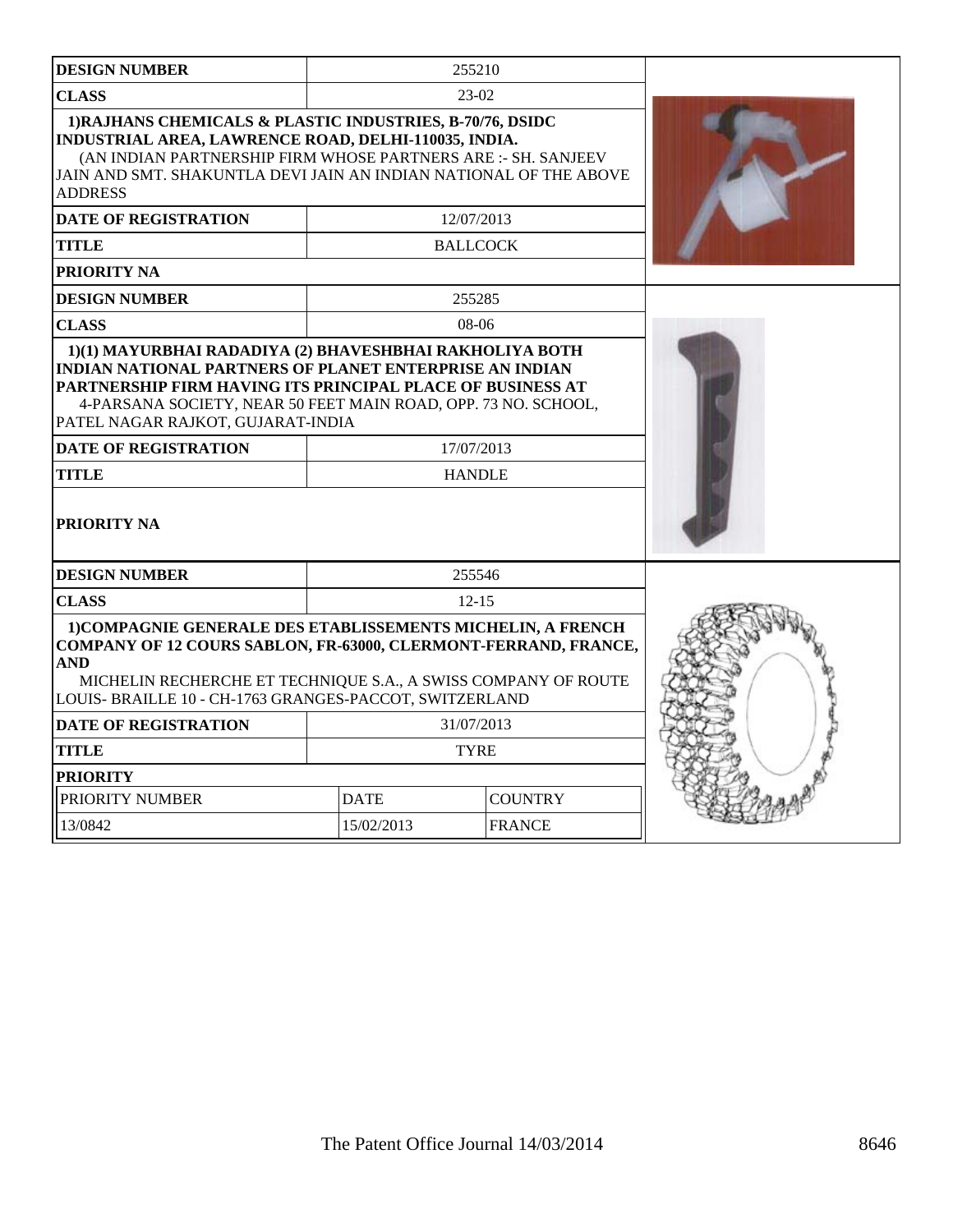| <b>DESIGN NUMBER</b>                                                                                                                                                                                                                                                                                                                                                              | 255647                      |                                     |  |
|-----------------------------------------------------------------------------------------------------------------------------------------------------------------------------------------------------------------------------------------------------------------------------------------------------------------------------------------------------------------------------------|-----------------------------|-------------------------------------|--|
| <b>CLASS</b>                                                                                                                                                                                                                                                                                                                                                                      | 08-06                       |                                     |  |
| 1) DILIPBHAI BACHUBHAI HIRPARA (INDIAN NATIONALS) AND<br><b>SOLE PROPRIETOR OF JANKI DIE-CAST (INDIAN</b><br>PROPRIETORSHIP CONCERN) HAVING PLACE OF BUSINESS<br>AT-PLOT NO. 834, AJI INDUSTRIAL AREA, NR; SITARAM WAY<br>BRIDGE, OPP: MUNICIPAL WORKSHOP, BHAVNAGAR ROAD, RAJKOT-<br><b>GUJARAT (INDIA)</b><br><b>DATE OF REGISTRATION</b><br><b>TITLE</b><br><b>PRIORITY NA</b> | 06/08/2013<br><b>HANDLE</b> |                                     |  |
| <b>DESIGN NUMBER</b>                                                                                                                                                                                                                                                                                                                                                              |                             | 256924                              |  |
| <b>CLASS</b>                                                                                                                                                                                                                                                                                                                                                                      |                             | $05-05$                             |  |
| <b>COMPANY INCORPORATED UNDER THE PROVISION OF THE COMPANIES</b><br>ACT, 1956, AND HAVING ITS'S REGISTERED OFFICE AT<br>RELIABLE HOUSE, SITUATED AT HANUMAN SILK MILL COMPOUND,<br>KANJURMARG (WEST), OPP. HUMA MALL, MUMBAI-400078 MAHARASHTRA,<br><b>INDIA</b><br><b>DATE OF REGISTRATION</b><br><b>TITLE</b>                                                                   |                             | 30/09/2013<br><b>TEXTILE FABRIC</b> |  |
| <b>PRIORITY NA</b>                                                                                                                                                                                                                                                                                                                                                                |                             |                                     |  |
| <b>DESIGN NUMBER</b>                                                                                                                                                                                                                                                                                                                                                              |                             | 251452                              |  |
| <b>CLASS</b>                                                                                                                                                                                                                                                                                                                                                                      |                             | $09-05$                             |  |
| 1) AVENTISUB II INC., A CORPORATION ORGANIZED UNDER THE LAWS OF<br>THE STATES OF DELAWARE, OF<br>3711 KENNETT PIKE, SUITE 200 GREENVILLE, DELAWARE 19807, UNITED<br><b>STATES</b>                                                                                                                                                                                                 |                             |                                     |  |
| <b>DATE OF REGISTRATION</b>                                                                                                                                                                                                                                                                                                                                                       |                             | 06/02/2013                          |  |
| <b>TITLE</b><br><b>PRIORITY</b>                                                                                                                                                                                                                                                                                                                                                   |                             | <b>BLISTER PACKAGE</b>              |  |
| PRIORITY NUMBER                                                                                                                                                                                                                                                                                                                                                                   | <b>DATE</b>                 | <b>COUNTRY</b>                      |  |
| 29429018                                                                                                                                                                                                                                                                                                                                                                          | 06/08/2012                  | U.S.A.                              |  |
|                                                                                                                                                                                                                                                                                                                                                                                   |                             |                                     |  |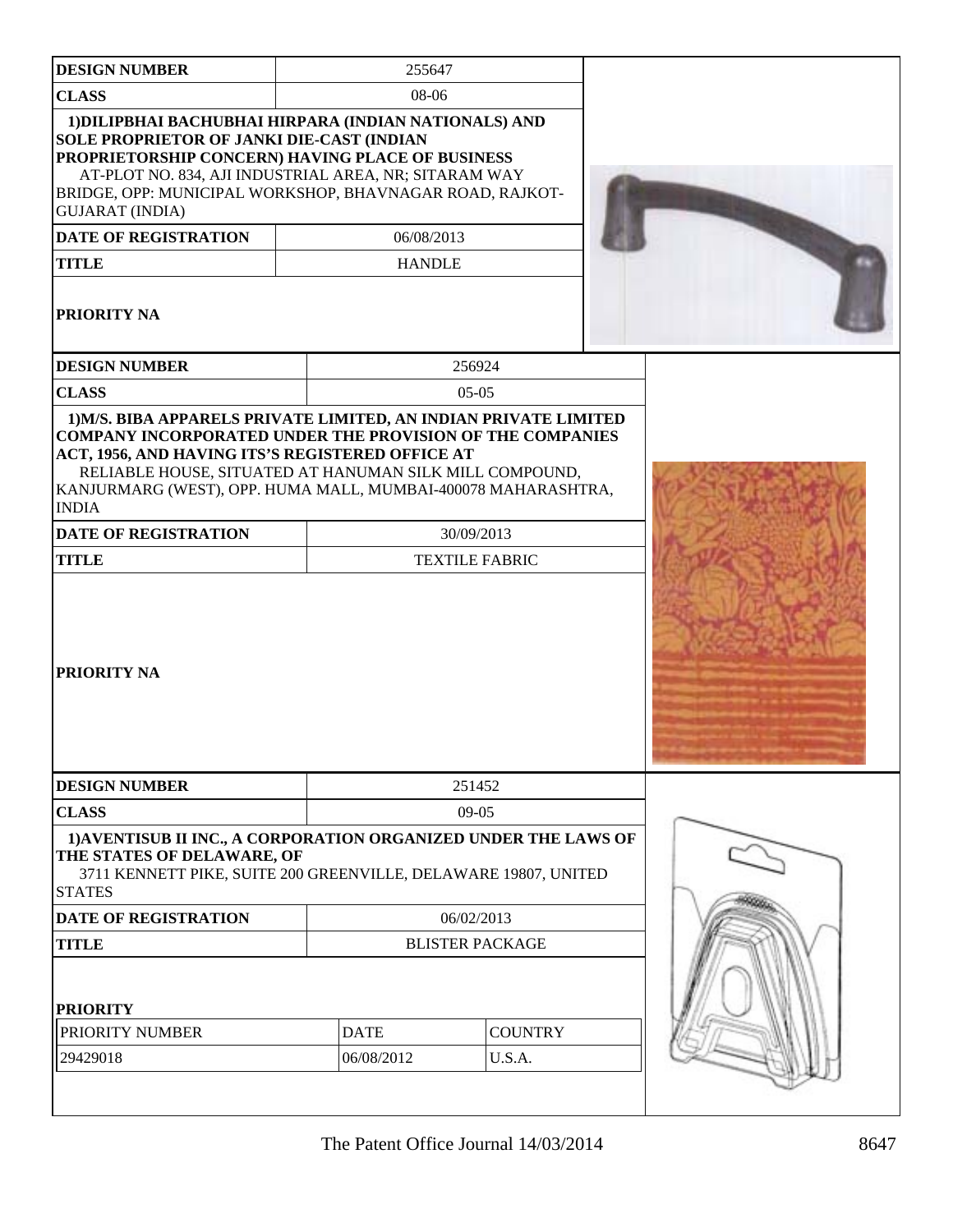| <b>DESIGN NUMBER</b>                                                                                                            | 256277                                                                                                                                                                                                                                                                     |               |
|---------------------------------------------------------------------------------------------------------------------------------|----------------------------------------------------------------------------------------------------------------------------------------------------------------------------------------------------------------------------------------------------------------------------|---------------|
| <b>CLASS</b>                                                                                                                    | basi In                                                                                                                                                                                                                                                                    |               |
| GUPTA OF 384, DEEPALI, PITAMPURA, DELHI-110034 AND<br><b>NATIONALS</b>                                                          | 1) BONJOUR INTERNATIONAL, A INDIAN PARTNERSHIP FIRM OF 15 UA<br>JAWAHAR NAGAR, DELHI-110007, INDIA, WHOSE PARTNERS ARE (1) RAMAN<br>GUPTA OF 385, DEEPALI, PITAMPURA, DELHI-110034 (2) RAJESH KUMAR<br>(3) REENA GUPTA OF 384, DEEPALI, PITAMPURA, DELHI-110034 ALL INDIAN |               |
| <b>DATE OF REGISTRATION</b>                                                                                                     | 06/09/2013                                                                                                                                                                                                                                                                 |               |
| <b>TITLE</b>                                                                                                                    | <b>FLASK</b>                                                                                                                                                                                                                                                               |               |
| <b>PRIORITY NA</b>                                                                                                              |                                                                                                                                                                                                                                                                            |               |
| <b>DESIGN NUMBER</b>                                                                                                            | 255920                                                                                                                                                                                                                                                                     |               |
| <b>CLASS</b>                                                                                                                    | $06-01$                                                                                                                                                                                                                                                                    | <b>IOOOOO</b> |
| 1)GODREJ & BOYCE MFG. CO. LTD., AN INDIAN COMPANY<br><b>INCORPORATED UNDER THE COMPANIES ACT, 1913,</b><br>MUMBAI-400079, INDIA | OF GODREJ INTERIO, PLANT 4, PIROJSHANAGER, VIKHROLI (WEST),                                                                                                                                                                                                                |               |
| <b>DATE OF REGISTRATION</b>                                                                                                     | 20/08/2013                                                                                                                                                                                                                                                                 |               |
| <b>TITLE</b>                                                                                                                    | NECKREST OF A CHAIR                                                                                                                                                                                                                                                        |               |
| <b>PRIORITY NA</b>                                                                                                              |                                                                                                                                                                                                                                                                            |               |
| <b>DESIGN NUMBER</b>                                                                                                            | 256301                                                                                                                                                                                                                                                                     |               |
| <b>CLASS</b>                                                                                                                    |                                                                                                                                                                                                                                                                            |               |
| 1) LIBERTY SHOES LIMITED, AN INDIAN COMPANY, OF<br>132001, HARYANA, INDIA                                                       | LIBERTY PURAM, 13, MILESTONE, GT KARNAL ROAD, KUTAIL, DT-KARNAL                                                                                                                                                                                                            |               |
| <b>DATE OF REGISTRATION</b>                                                                                                     |                                                                                                                                                                                                                                                                            |               |
| <b>TITLE</b>                                                                                                                    | <b>SOLE FOR FOOTWEAR</b>                                                                                                                                                                                                                                                   |               |
| PRIORITY NA                                                                                                                     |                                                                                                                                                                                                                                                                            |               |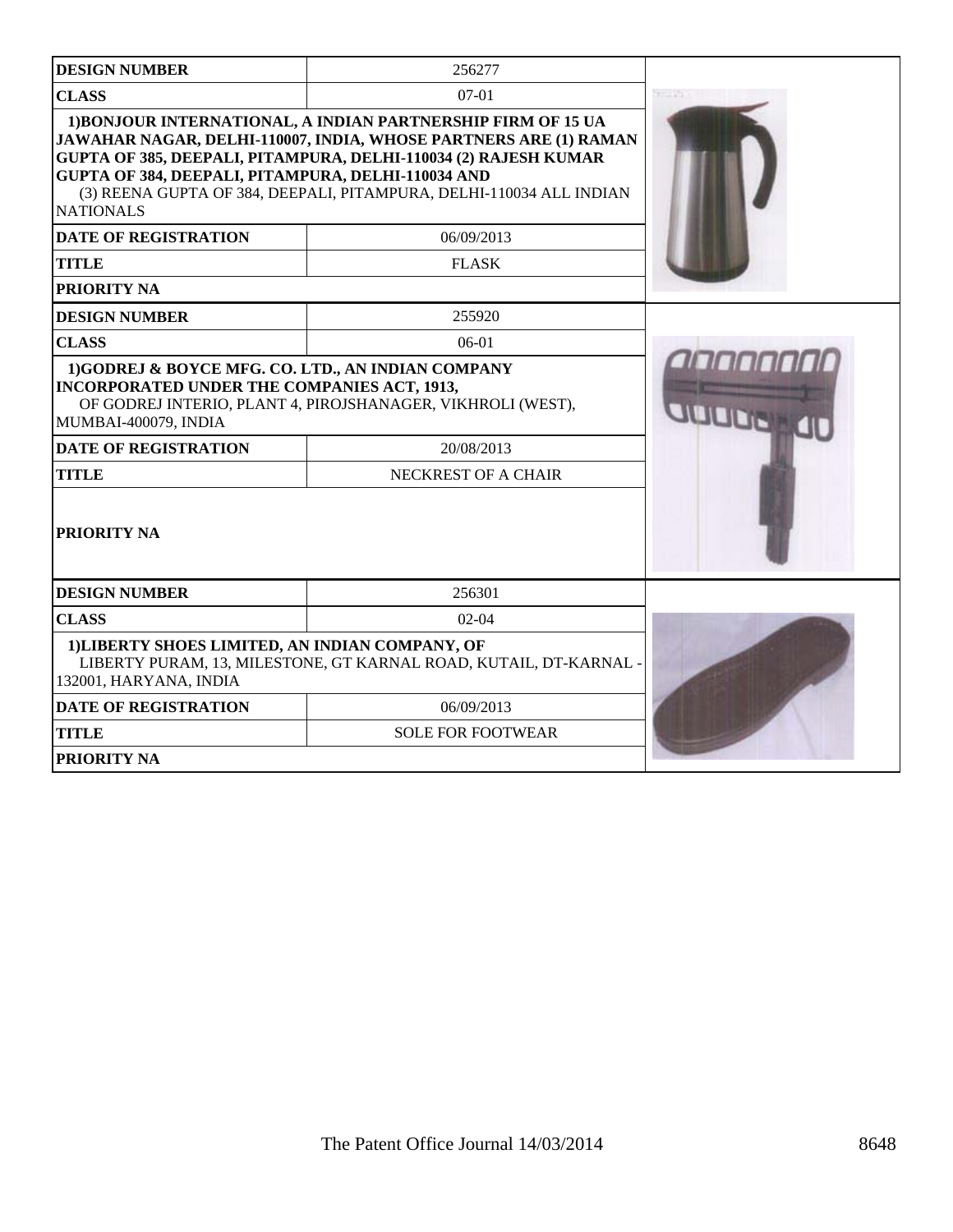| <b>DESIGN NUMBER</b>                                                                                                                           | 255916                                                                                                                                                                                             |  |  |  |
|------------------------------------------------------------------------------------------------------------------------------------------------|----------------------------------------------------------------------------------------------------------------------------------------------------------------------------------------------------|--|--|--|
| <b>CLASS</b>                                                                                                                                   | $06-01$                                                                                                                                                                                            |  |  |  |
| 1)GODREJ & BOYCE MFG. CO. LTD., AN INDIAN COMPANY<br><b>INCORPORATED UNDER THE COMPANIES ACT, 1913,</b><br>MUMBAI-400079, INDIA                | OF GODREJ INTERIO, PLANT 4, PIROJSHANAGER, VIKHROLI (WEST),                                                                                                                                        |  |  |  |
| <b>DATE OF REGISTRATION</b>                                                                                                                    | 20/08/2013                                                                                                                                                                                         |  |  |  |
| <b>TITLE</b>                                                                                                                                   | <b>ARMREST OF A CHAIR</b>                                                                                                                                                                          |  |  |  |
| <b>PRIORITY NA</b>                                                                                                                             |                                                                                                                                                                                                    |  |  |  |
| <b>DESIGN NUMBER</b>                                                                                                                           | 256300                                                                                                                                                                                             |  |  |  |
| <b>CLASS</b>                                                                                                                                   | $02-04$                                                                                                                                                                                            |  |  |  |
| 1) LIBERTY SHOES LIMITED, AN INDIAN COMPANY, OF<br>LIBERTY PURAM, 13, MILESTONE, GT KARNAL ROAD, KUTAIL, DT-KARNAL -<br>132001, HARYANA, INDIA |                                                                                                                                                                                                    |  |  |  |
| <b>DATE OF REGISTRATION</b>                                                                                                                    | 06/09/2013                                                                                                                                                                                         |  |  |  |
| <b>TITLE</b>                                                                                                                                   | <b>SOLE FOR FOOTWEAR</b>                                                                                                                                                                           |  |  |  |
| <b>PRIORITY NA</b>                                                                                                                             |                                                                                                                                                                                                    |  |  |  |
| <b>DESIGN NUMBER</b>                                                                                                                           | 255018                                                                                                                                                                                             |  |  |  |
| <b>CLASS</b>                                                                                                                                   |                                                                                                                                                                                                    |  |  |  |
| CHENNAI - 600006, STATE OF TAMIL NADU, INDIA,<br>AND REGISTERED OFFICE AT AKURDI, PUNE-411035, STATE OF<br>MAHARASHTRA, INDIA                  | 1) BAJAJ AUTO LIMITED, AN INDIAN COMPANY, INCORPORATED UNDER<br>THE COMPANIES ACT OF 1956, HAVING ITS PRINCIPAL PLACE OF BUSINESS<br>AT NEW 2ND & 3RD FLOOR, KHIVRAJ BUILDING, NO. 616, ANNASALAI, |  |  |  |
| <b>DATE OF REGISTRATION</b>                                                                                                                    | 05/07/2013                                                                                                                                                                                         |  |  |  |
| <b>TITLE</b>                                                                                                                                   | <b>MOTORCYCLE</b>                                                                                                                                                                                  |  |  |  |
| <b>PRIORITY NA</b>                                                                                                                             |                                                                                                                                                                                                    |  |  |  |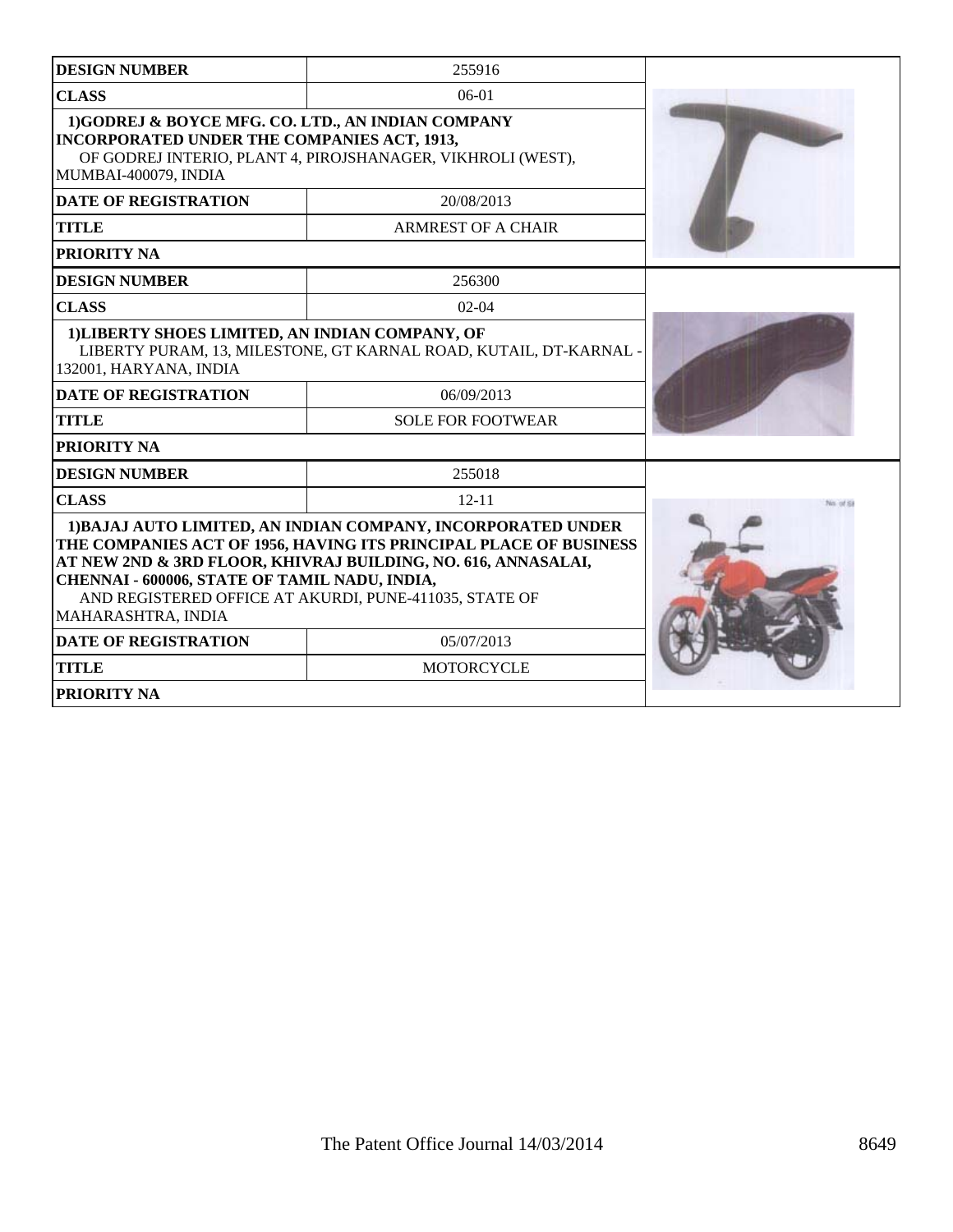| <b>DESIGN NUMBER</b>                                                      | 255065                                                                                                                                                                                       |  |
|---------------------------------------------------------------------------|----------------------------------------------------------------------------------------------------------------------------------------------------------------------------------------------|--|
| <b>CLASS</b>                                                              | $07-02$                                                                                                                                                                                      |  |
| <b>OF BUSINESS</b><br>BANGALORE-560025, STATE OF KARNATAKA, INDIA         | 1) TTK PRESTIGE LIMITED, AN INDIAN COMPANY, INCORPORATED<br>UNDER THE COMPANIES ACT 1956, HAVING ITS PRINCIPAL PLACE<br>AT 11TH FLOOR, BRIGADE TOWERS, 135 BRIGADE ROAD,                     |  |
| <b>DATE OF REGISTRATION</b>                                               | 08/07/2013                                                                                                                                                                                   |  |
| <b>TITLE</b>                                                              | <b>GAS STOVE</b>                                                                                                                                                                             |  |
| PRIORITY NA                                                               |                                                                                                                                                                                              |  |
| <b>DESIGN NUMBER</b>                                                      | 257042                                                                                                                                                                                       |  |
| <b>CLASS</b>                                                              | $05-05$                                                                                                                                                                                      |  |
| ACT, 1956, AND HAVING ITS'S REGISTERED OFFICE AT<br><b>INDIA</b>          | <b>COMPANY INCORPORATED UNDER THE PROVISION OF THE COMPANIES</b><br>RELIABLE HOUSE, SITUATED AT HANUMAN SILK MILL COMPOUND,<br>KANJURMARG (WEST), OPP. HUMA MALL, MUMBAI-400078 MAHARASHTRA, |  |
| 30/09/2013<br><b>DATE OF REGISTRATION</b>                                 |                                                                                                                                                                                              |  |
| <b>TITLE</b><br><b>TEXTILE FABRIC</b>                                     |                                                                                                                                                                                              |  |
| PRIORITY NA                                                               |                                                                                                                                                                                              |  |
| <b>DESIGN NUMBER</b>                                                      | 256313                                                                                                                                                                                       |  |
| <b>CLASS</b>                                                              | $02-04$                                                                                                                                                                                      |  |
| 1) LIBERTY SHOES LIMITED, AN INDIAN COMPANY, OF<br>132001, HARYANA, INDIA | LIBERTY PURAM, 13, MILESTONE, GT KARNAL ROAD, KUTAIL, DT-KARNAL                                                                                                                              |  |
| <b>DATE OF REGISTRATION</b>                                               | 06/09/2013                                                                                                                                                                                   |  |
| <b>TITLE</b>                                                              | <b>SOLE FOR FOOTWEAR</b>                                                                                                                                                                     |  |
| <b>PRIORITY NA</b>                                                        |                                                                                                                                                                                              |  |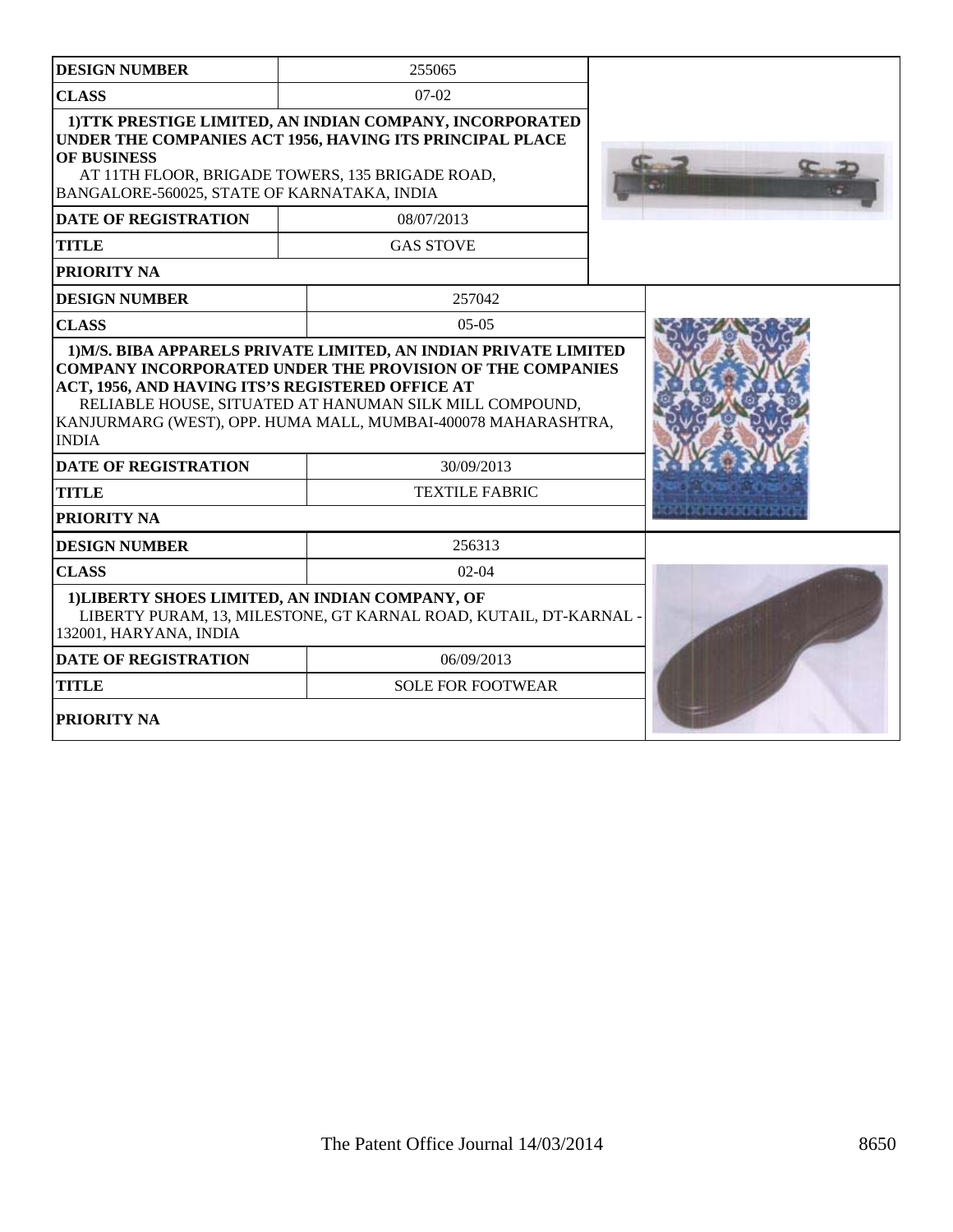| <b>DESIGN NUMBER</b>                                                                              |             | 254972                                                      |                   |          |
|---------------------------------------------------------------------------------------------------|-------------|-------------------------------------------------------------|-------------------|----------|
| <b>CLASS</b>                                                                                      |             | 14-99                                                       |                   |          |
| 1) SAMSUNG ELECTRONICS CO., LTD.<br>129, SAMSUNG-RO, YEONGTONG-GU, SUWON-SI,<br>REPUBLIC OF KOREA |             | GYEONGGI-DO, 443-742, REPUBLIC OF KOREA, A COMPANY OF       | <b>CONTRACTOR</b> |          |
| <b>DATE OF</b><br><b>REGISTRATION</b>                                                             |             | 03/07/2013                                                  |                   |          |
| <b>TITLE</b>                                                                                      |             | <b>TELEVISION STAND</b>                                     |                   |          |
| <b>PRIORITY</b>                                                                                   |             |                                                             |                   |          |
| PRIORITY NUMBER                                                                                   | <b>DATE</b> | <b>COUNTRY</b>                                              |                   |          |
| 30-2013-0000634                                                                                   | 04/01/2013  | REPUBLIC OF KOREA                                           |                   |          |
| <b>DESIGN NUMBER</b>                                                                              |             | 256580                                                      |                   |          |
| <b>CLASS</b>                                                                                      |             | $12 - 15$                                                   |                   |          |
| 1) TVS SRICHAKRA LIMITED, AN INDIAN COMPANY,                                                      |             | 7B, WEST VELI STREET, MADURAI 625001, TAMIL NADU, INDIA     |                   |          |
| <b>DATE OF REGISTRATION</b>                                                                       |             | 18/09/2013                                                  |                   |          |
| <b>TITLE</b>                                                                                      |             | <b>TYRE</b>                                                 |                   |          |
| PRIORITY NA                                                                                       |             |                                                             |                   |          |
| <b>DESIGN NUMBER</b>                                                                              |             | 255483                                                      |                   |          |
| <b>CLASS</b>                                                                                      |             | 24-01                                                       |                   |          |
| 1) INDIAN COUNCIL OF AGRICULTURAL RESEARCH,<br>110001, INDIAN                                     |             | KRISHI BHAVAN, DR. RAJENDRA PRASAD ROAD, NEW DELHI-         |                   |          |
| <b>DATE OF REGISTRATION</b>                                                                       |             | 29/07/2013                                                  |                   |          |
| <b>TITLE</b>                                                                                      |             | INTERLOCKING NAIL FOR REPAIR OF<br><b>FRACTURE IN TIBIA</b> |                   |          |
| PRIORITY NA                                                                                       |             |                                                             |                   | Colonica |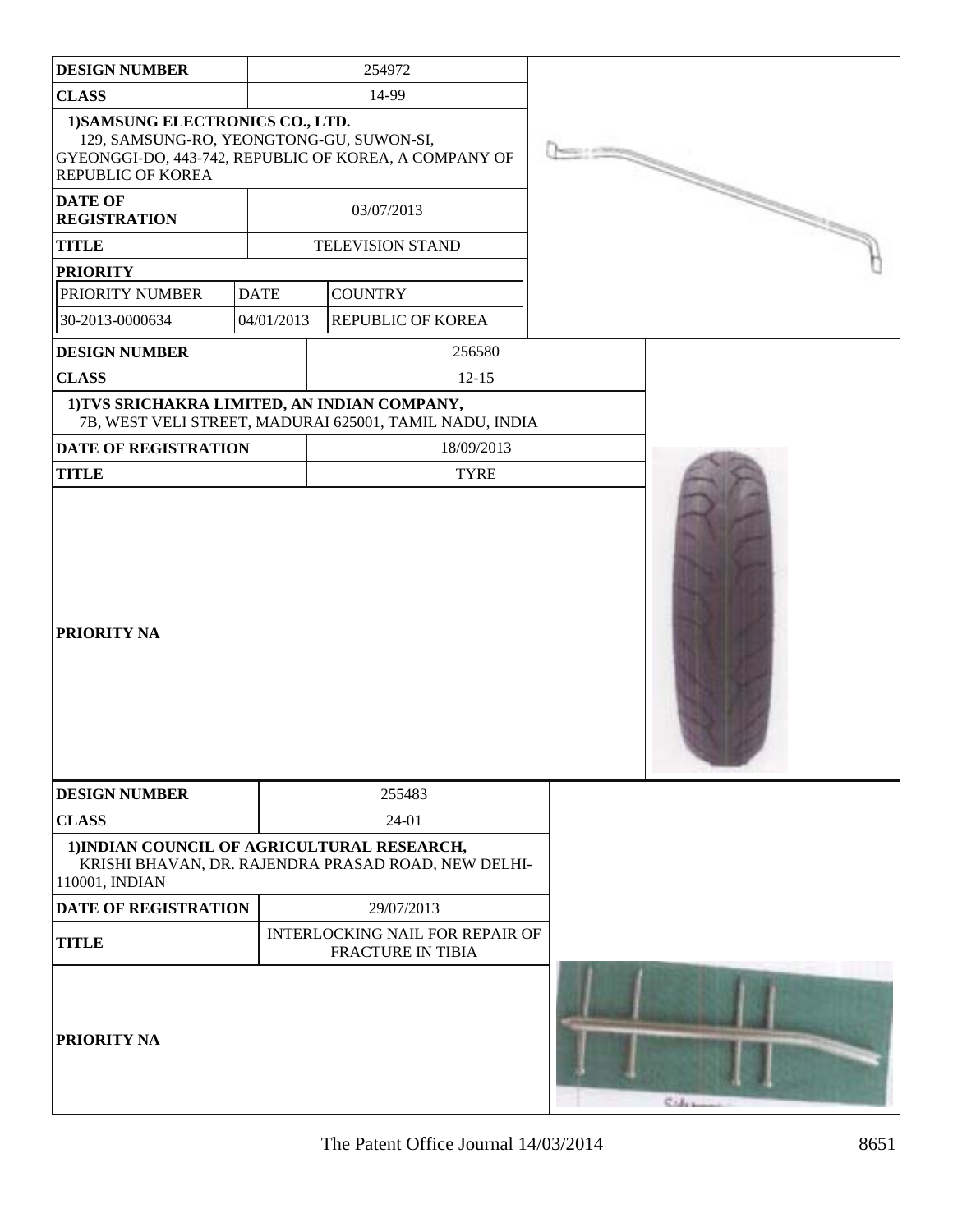| <b>DESIGN NUMBER</b>                                                                                                      | 255589                                                                                                                                                                                                                                                                                              |  |
|---------------------------------------------------------------------------------------------------------------------------|-----------------------------------------------------------------------------------------------------------------------------------------------------------------------------------------------------------------------------------------------------------------------------------------------------|--|
| <b>CLASS</b>                                                                                                              | 08-06                                                                                                                                                                                                                                                                                               |  |
| AT<br>HALL, RAJKOT-2, GUJARAT-INDIA<br><b>DATE OF REGISTRATION</b><br><b>TITLE</b>                                        | 1)(1)MUKESHBHAI B. SORATHIYA AND (2) JAYSUKHBHAI R. SORATHIYA<br><b>BOTH INDIAN NATIONAL PARTNER OF SERON STEEL INDUSTRIES AN</b><br><b>INDIAN PARTNERSHIP FIRM HAVING ITS PRINCIPAL PLACE OF BUSINESS</b><br>B/H. NILKANTH CINEMA, MEHULNAGAR MAIN ROAD, NEAR GAYATRI<br>01/08/2013<br><b>KNOB</b> |  |
| PRIORITY NA                                                                                                               |                                                                                                                                                                                                                                                                                                     |  |
| <b>DESIGN NUMBER</b>                                                                                                      | 256081                                                                                                                                                                                                                                                                                              |  |
| <b>CLASS</b>                                                                                                              | $03-01$                                                                                                                                                                                                                                                                                             |  |
| 1) RAMNEET KAUR SAHOTA, NATIONALITY INDIAN WHOES ADDRESS IS<br>V-264, 1ST FLOOR, RAJOURI GARDEN, NEW DELHI-110027 (INDIA) |                                                                                                                                                                                                                                                                                                     |  |
| <b>DATE OF REGISTRATION</b>                                                                                               | 27/08/2013                                                                                                                                                                                                                                                                                          |  |
| <b>TITLE</b>                                                                                                              | <b>HANDBAG</b>                                                                                                                                                                                                                                                                                      |  |
| PRIORITY NA                                                                                                               |                                                                                                                                                                                                                                                                                                     |  |
| <b>DESIGN NUMBER</b>                                                                                                      | 256199                                                                                                                                                                                                                                                                                              |  |
| <b>CLASS</b>                                                                                                              | 15-99                                                                                                                                                                                                                                                                                               |  |
| 148021, DISTT. SANGRUR (PUNJAB) INDIA<br>BEING INDIAN NATIONALS OF THE ABOVE ADDRESS                                      | 1) M/S JOGINDER ELECTRIC WORKS, DHULKOT ROAD, P.O. AHMEDGARH-<br>AN INDIAN PROPRIETORSHIP FIRM WHOSE PROPRIETOR IS:- HARJIT SINGH                                                                                                                                                                   |  |
| <b>DATE OF REGISTRATION</b>                                                                                               | 04/09/2013                                                                                                                                                                                                                                                                                          |  |
| <b>TITLE</b>                                                                                                              | WOOD ENGRAVING MACHINE                                                                                                                                                                                                                                                                              |  |
| PRIORITY NA                                                                                                               |                                                                                                                                                                                                                                                                                                     |  |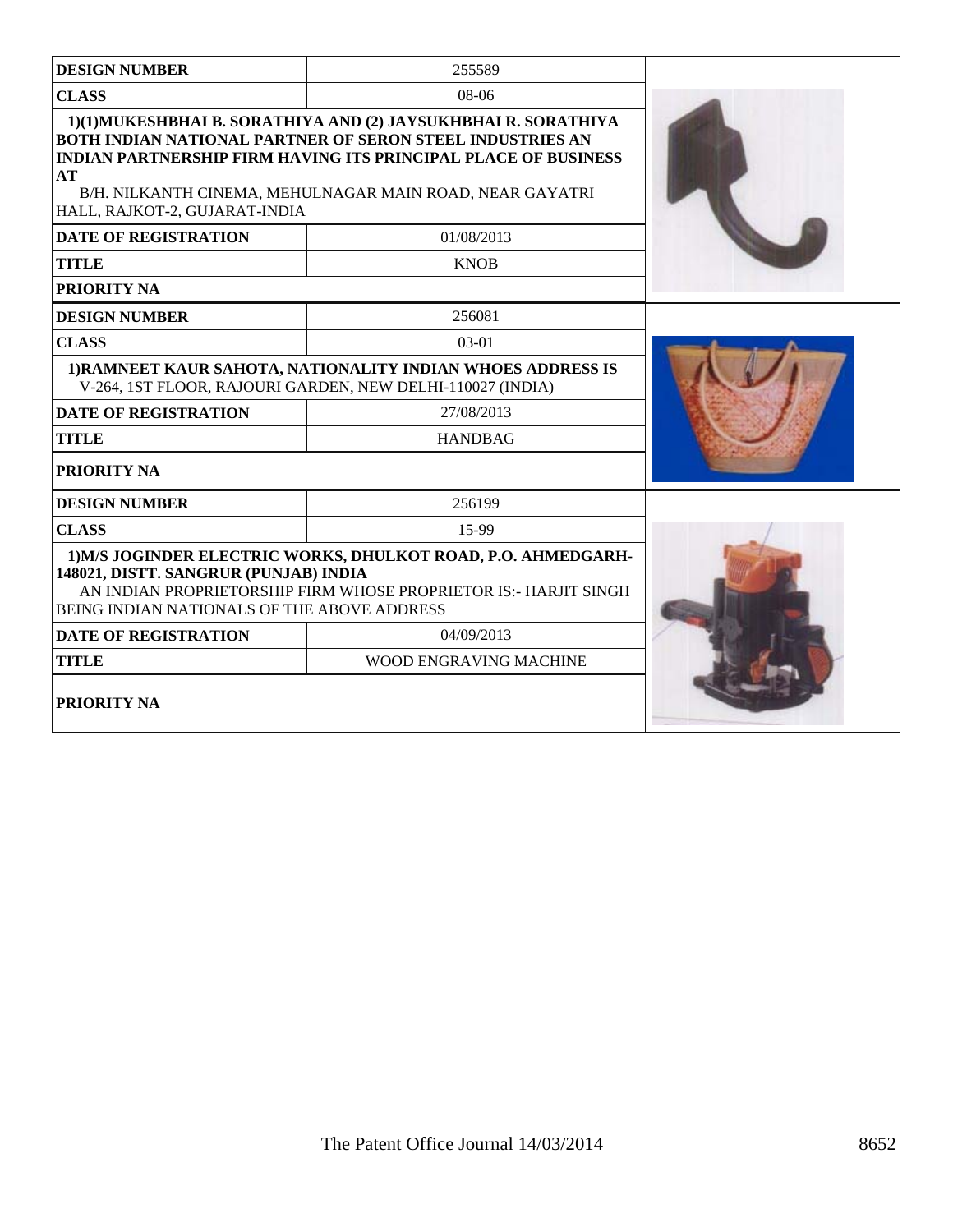| <b>DESIGN NUMBER</b>                                                                                                                                                                                                                                                                                       |             | 256266                   |  |
|------------------------------------------------------------------------------------------------------------------------------------------------------------------------------------------------------------------------------------------------------------------------------------------------------------|-------------|--------------------------|--|
| <b>CLASS</b>                                                                                                                                                                                                                                                                                               |             | 24-04                    |  |
| 1) 3M INNOVATIVE PROPERTIES COMPANY, A COMPANY INCORPORATED<br>IN THE STATE OF DELAWARE<br>OF 3M CENTER, SAINT PAUL, MINNESOTA 55133-3427, USA                                                                                                                                                             |             |                          |  |
| <b>DATE OF REGISTRATION</b>                                                                                                                                                                                                                                                                                |             | 06/09/2013               |  |
| <b>TITLE</b>                                                                                                                                                                                                                                                                                               |             | MEDICAL DRESSING         |  |
| <b>PRIORITY</b>                                                                                                                                                                                                                                                                                            |             |                          |  |
| PRIORITY NUMBER                                                                                                                                                                                                                                                                                            | <b>DATE</b> | <b>COUNTRY</b>           |  |
| 29/449.415                                                                                                                                                                                                                                                                                                 | 15/03/2013  | U.S.A.                   |  |
| <b>DESIGN NUMBER</b>                                                                                                                                                                                                                                                                                       |             | 256312                   |  |
| <b>CLASS</b>                                                                                                                                                                                                                                                                                               |             | $02 - 04$                |  |
| 1) LIBERTY SHOES LIMITED, AN INDIAN COMPANY, OF<br>LIBERTY PURAM, 13, MILESTONE, GT KARNAL ROAD, KUTAIL, DT-KARNAL -<br>132001, HARYANA, INDIA                                                                                                                                                             |             |                          |  |
| <b>DATE OF REGISTRATION</b>                                                                                                                                                                                                                                                                                |             | 06/09/2013               |  |
| <b>TITLE</b>                                                                                                                                                                                                                                                                                               |             | <b>SOLE FOR FOOTWEAR</b> |  |
| <b>PRIORITY NA</b>                                                                                                                                                                                                                                                                                         |             |                          |  |
| <b>DESIGN NUMBER</b>                                                                                                                                                                                                                                                                                       |             | 255588                   |  |
| <b>CLASS</b>                                                                                                                                                                                                                                                                                               |             | $08-06$                  |  |
| 1)(1)MUKESHBHAI B. SORATHIYA AND (2) JAYSUKHBHAI R. SORATHIYA<br><b>BOTH INDIAN NATIONAL PARTNER OF SERON STEEL INDUSTRIES AN</b><br><b>INDIAN PARTNERSHIP FIRM HAVING ITS PRINCIPAL PLACE OF BUSINESS</b><br>AT B/H. NILKANTH CINEMA, MEHULNAGAR MAIN ROAD, NEAR GAYATRI<br>HALL, RAJKOT-2, GUJARAT-INDIA |             |                          |  |
| <b>DATE OF REGISTRATION</b>                                                                                                                                                                                                                                                                                |             | 01/08/2013               |  |
| <b>TITLE</b>                                                                                                                                                                                                                                                                                               |             | <b>HANDLE</b>            |  |
| <b>PRIORITY NA</b>                                                                                                                                                                                                                                                                                         |             |                          |  |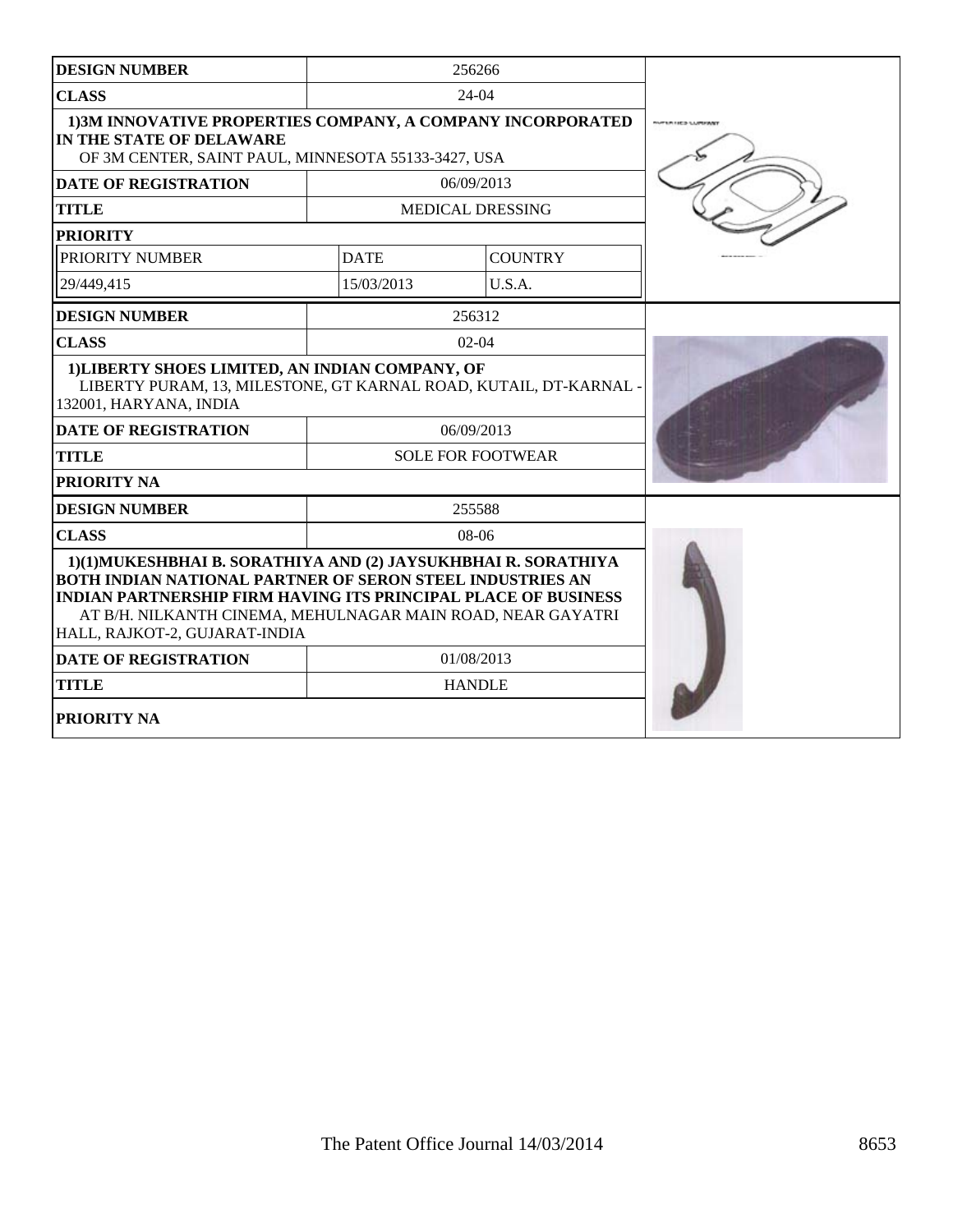| <b>DESIGN NUMBER</b>                                                                                                                                                                                                                                                         | 256080                        |                         |  |
|------------------------------------------------------------------------------------------------------------------------------------------------------------------------------------------------------------------------------------------------------------------------------|-------------------------------|-------------------------|--|
| <b>CLASS</b>                                                                                                                                                                                                                                                                 |                               | 07-99                   |  |
| 1) MOHD. SHARIQ, WASEEM AKHTAR & MUSHAHID HUSAIN; ALL INDIAN<br>NATIONALS, TRADING AS INTRA ACCESSORIES WHOSE ADDRESS IS<br>C/O INTRA DECO CORP., NEAR IQBAL BUILDING, BARADARI, MORADABAD-<br>244001, U.P., INDIA                                                           |                               |                         |  |
| <b>DATE OF REGISTRATION</b>                                                                                                                                                                                                                                                  |                               | 27/08/2013              |  |
| <b>TITLE</b>                                                                                                                                                                                                                                                                 |                               | L.P.G. CYLINDER TROLLEY |  |
| PRIORITY NA                                                                                                                                                                                                                                                                  |                               |                         |  |
| <b>DESIGN NUMBER</b>                                                                                                                                                                                                                                                         |                               | 256873                  |  |
| <b>CLASS</b>                                                                                                                                                                                                                                                                 |                               | $09-01$                 |  |
| 1) PRAMIT SANGHAVI AND DEWANG SANGHAVI, PARTNERS TRADING AS<br>V2 CORP., A PARTNERSHIP FIRM, INDIAN, MANUFACTURERS AND<br><b>MERCHANTS, WHOSE ADDRESS IS</b><br>WZ-8/1, INDUSTRIAL AREA, KIRTI NAGAR, NEW DELHI-110015, INDIA<br><b>DATE OF REGISTRATION</b><br><b>TITLE</b> | 27/09/2013<br><b>BOTTLE</b>   |                         |  |
| PRIORITY NA                                                                                                                                                                                                                                                                  |                               |                         |  |
| <b>DESIGN NUMBER</b>                                                                                                                                                                                                                                                         |                               | 256265                  |  |
| <b>CLASS</b>                                                                                                                                                                                                                                                                 |                               | 24-04                   |  |
| 1) 3M INNOVATIVE PROPERTIES COMPANY, A COMPANY INCORPORATED<br>IN THE STATE OF DELAWARE<br>OF 3M CENTER, SAINT PAUL, MINNESOTA 55133-3427, USA                                                                                                                               |                               |                         |  |
| <b>DATE OF REGISTRATION</b>                                                                                                                                                                                                                                                  |                               | 06/09/2013              |  |
| <b>TITLE</b>                                                                                                                                                                                                                                                                 |                               | MEDICAL DRESSING        |  |
| <b>PRIORITY</b>                                                                                                                                                                                                                                                              |                               |                         |  |
| PRIORITY NUMBER                                                                                                                                                                                                                                                              | <b>DATE</b><br><b>COUNTRY</b> |                         |  |
| 29/448,174                                                                                                                                                                                                                                                                   | 11/03/2013<br>U.S.A.          |                         |  |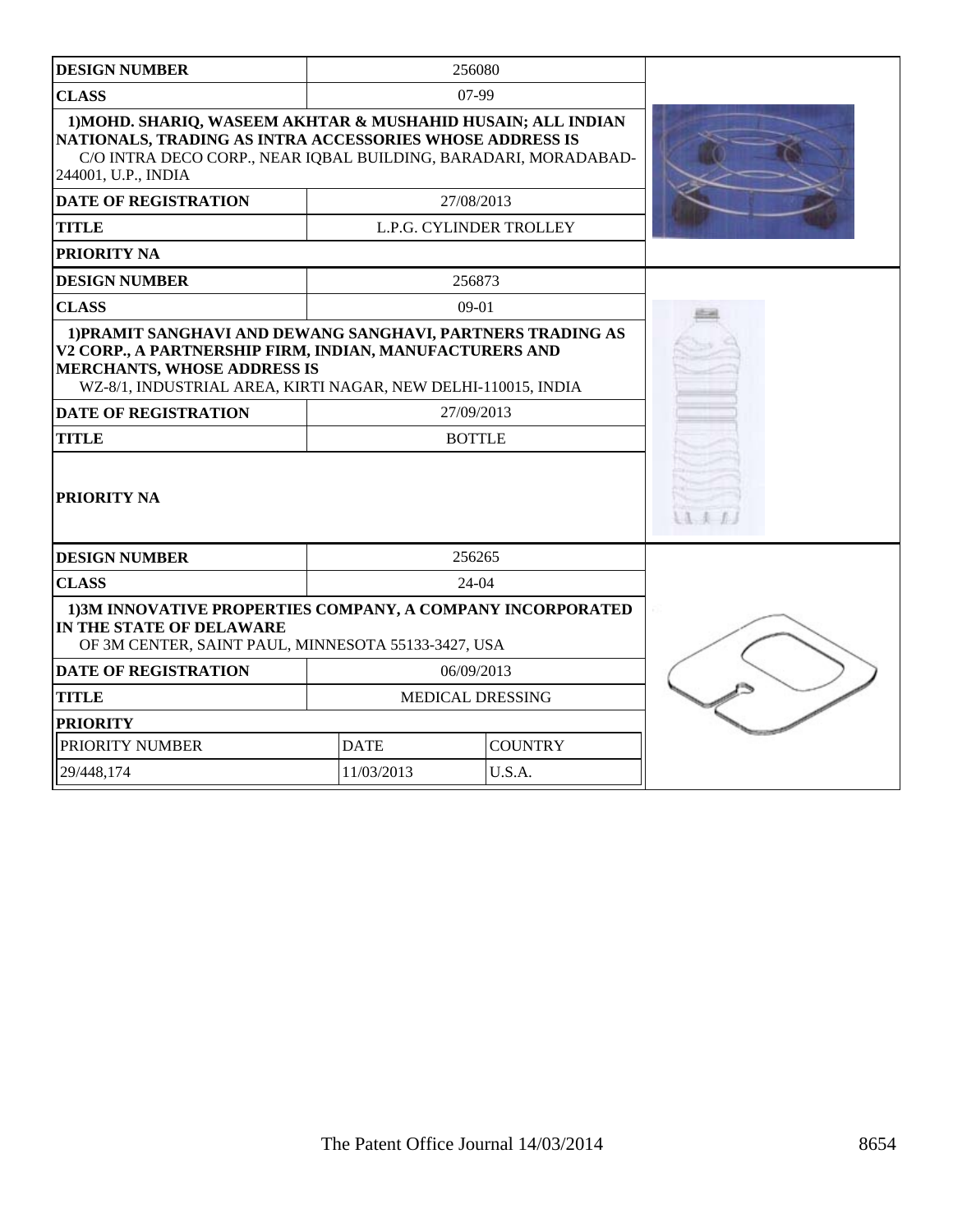| <b>DESIGN NUMBER</b>                                                                                                                                               | 256311                           |                       |  |  |  |  |
|--------------------------------------------------------------------------------------------------------------------------------------------------------------------|----------------------------------|-----------------------|--|--|--|--|
| <b>CLASS</b>                                                                                                                                                       | $02 - 04$                        |                       |  |  |  |  |
| 1) LIBERTY SHOES LIMITED, AN INDIAN<br><b>COMPANY, OF</b><br>LIBERTY PURAM, 13, MILESTONE, GT KARNAL<br>ROAD, KUTAIL, DT-KARNAL - 132001, HARYANA,<br><b>INDIA</b> |                                  |                       |  |  |  |  |
| <b>DATE OF</b><br><b>REGISTRATION</b>                                                                                                                              | 06/09/2013                       |                       |  |  |  |  |
| <b>TITLE</b>                                                                                                                                                       | <b>SOLE FOR FOOTWEAR</b>         |                       |  |  |  |  |
| <b>PRIORITY NA</b>                                                                                                                                                 |                                  |                       |  |  |  |  |
| <b>DESIGN NUMBER</b>                                                                                                                                               |                                  | 253277                |  |  |  |  |
| <b>CLASS</b>                                                                                                                                                       |                                  | 24-02                 |  |  |  |  |
| 1) ENDO PHARMACEUTICALS SOLUTIONS INC., HAVING<br><b>ITS REGISTERED OFFICE AT</b><br>1400 ATWATER DRIVE, MALVERN, PENNSYLVANIA 19355,<br>USA, BY NATIONALITY USA   |                                  |                       |  |  |  |  |
| <b>DATE OF</b><br><b>REGISTRATION</b>                                                                                                                              |                                  | 22/04/2013            |  |  |  |  |
| <b>TITLE</b>                                                                                                                                                       |                                  | <b>INSERTION TOOL</b> |  |  |  |  |
| <b>PRIORITY</b>                                                                                                                                                    |                                  |                       |  |  |  |  |
| PRIORITY NUMBER                                                                                                                                                    | <b>DATE</b>                      | <b>COUNTRY</b>        |  |  |  |  |
| 29/435,449                                                                                                                                                         | 24/10/2012                       | U.S.A.                |  |  |  |  |
|                                                                                                                                                                    |                                  |                       |  |  |  |  |
| <b>DESIGN NUMBER</b>                                                                                                                                               | 254319                           |                       |  |  |  |  |
| <b>CLASS</b>                                                                                                                                                       | $12 - 16$                        |                       |  |  |  |  |
| 1) RENAULT TRUCKS, A COMPANY ORGANIZED<br>UNDER THE LAWS OF FRANCE,<br>OF 99 ROUTE DE LYON, 69800 SAINT PRIEST, FRANCE                                             |                                  |                       |  |  |  |  |
| <b>DATE OF</b><br><b>REGISTRATION</b>                                                                                                                              | 06/06/2013                       |                       |  |  |  |  |
| <b>TITLE</b>                                                                                                                                                       | <b>COMPONENT OF VEHICLE DOOR</b> |                       |  |  |  |  |
| <b>PRIORITY NA</b>                                                                                                                                                 |                                  |                       |  |  |  |  |